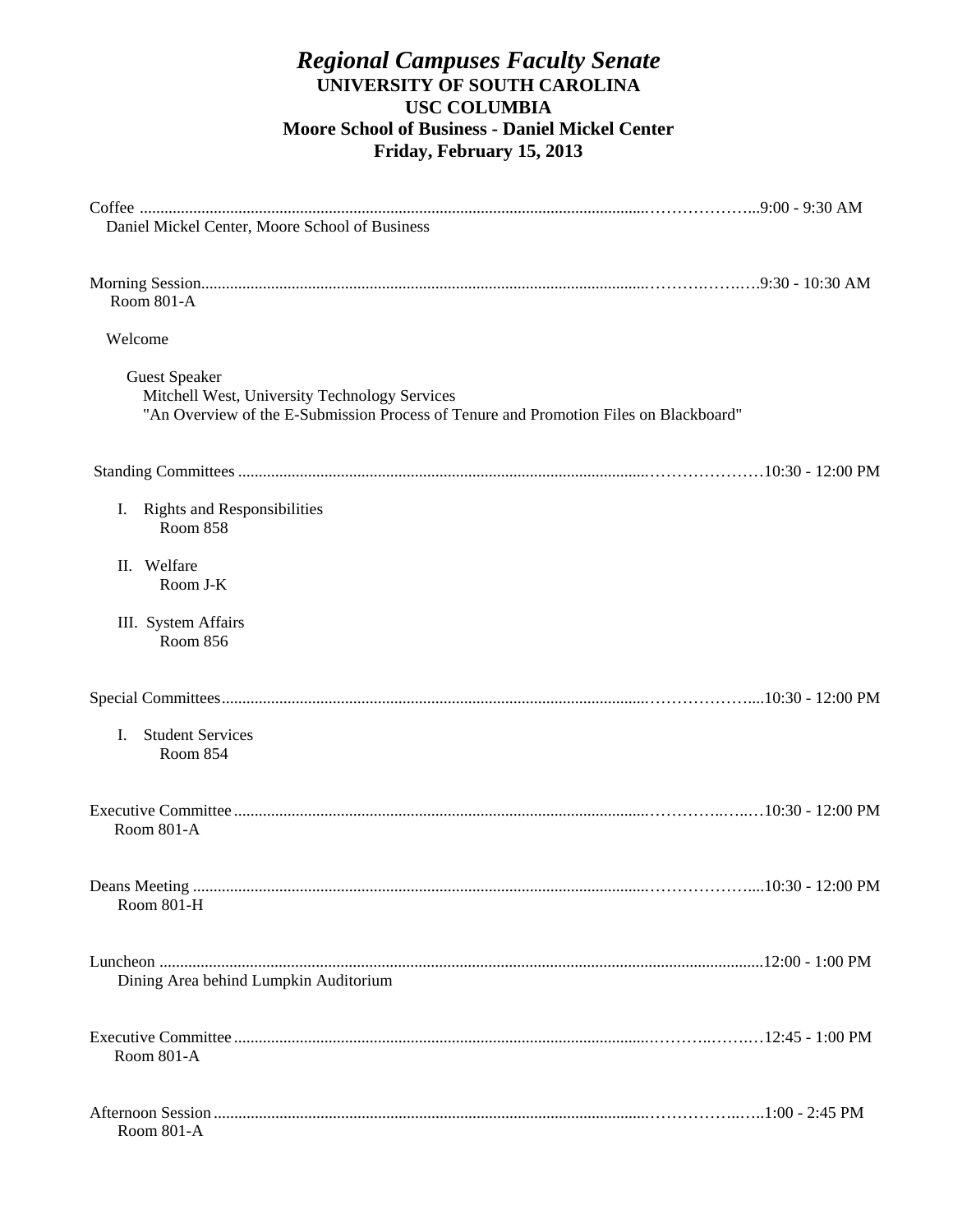### **AGENDA**

I. Call To Order

#### II. Correction/Approval of Minutes: November 16, 2012 USC Union

- III. Reports from University Officers
	- A. Vice Provost and Executive Dean, Dr. Chris Plyler
	- B. Assistant Vice Provost for Extended University, Dr. Sally Boyd
	- C. Reports from the Regional Campus Deans Interim Dean Stan Emanuel, USC Lancaster Dean Ann Carmichael, USC Salkehatchie Interim Dean Lynwood Watts, USC Sumter Interim Dean Steve Lowe, USC Union
- IV. Reports from Standing Committees
	- A. Rights and Responsibilities Professor Lisa Hammond
	- B. Welfare Professor Fernanda Burke
	- C. System Affairs Professor Andy Kunka
- V. Executive Committee Professor Jolie Fontenot
- VI. Reports from Special Committees
	- A. Committee on Libraries Professor Maureen Anderson
	- B. Committee on Curricula and Courses Professor Robert Castleberry
	- C. Committee on Faculty Welfare Professor Janet Hudson
	- D. Faculty-Board of Trustees Liaison Committee Professor Bruce Nims
	- E. Regional Campuses Research and Productive Scholarship Committee Professor Kajal Ghoshroy
	- F Regional Campuses Academic Advisory Council Professor Bruce Nims
	- G. Other Committees
		- 1. Conflict of Interest Committee Professor Noni Bohonak
- VII. Unfinished Business
- VIII. New Business
- IX. Announcements
- X. Adjournment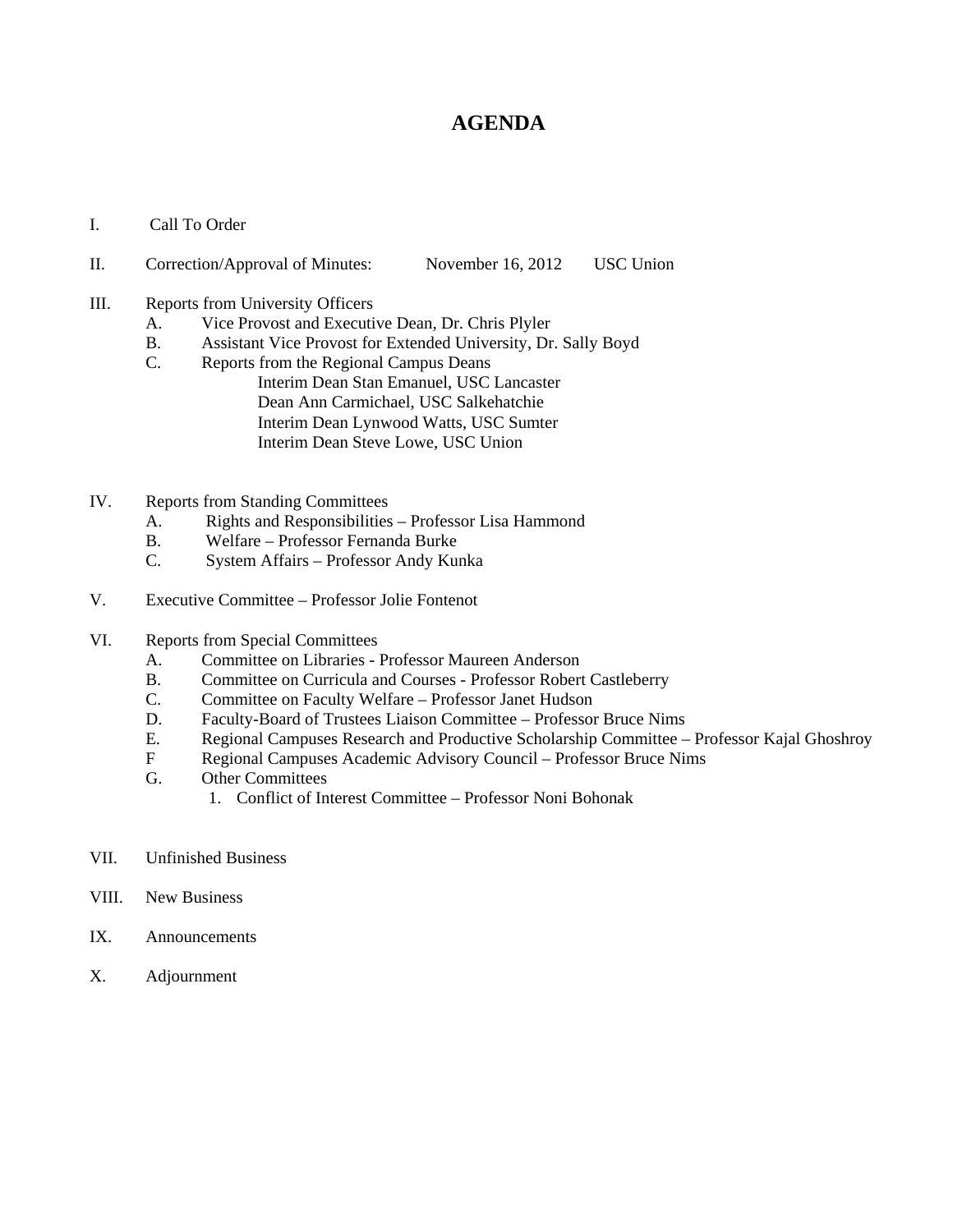Regional Campus Faculty Senate ‐ February 13, 2013 minutes – Columbia campus

Bruce Nims: Well, the February meeting for the Regional Campus Faculty Senate will now come to order. I'd like to welcome you for our February meeting and give thanks to Summer and the staff for getting our refreshments out there and making arrangements for our lunch this afternoon. This morning we have a guest presenter, and because of the guest presenter, the dean's reports which we have been giving in the morning, will be moved to the afternoon. Lisa Hammond will introduce our speaker.

Lisa Hammond: Good morning, thank you. Sorry to slow things down a minute. There are some disadvantages to being seriously overcommitted. This morning, the presentation that we have for you we talked about in Executive Committee last week. You may remember at the last senate meeting we voted on a motion to have the tenure and promotion files that are currently in progress now scanned after the Regional Campuses' Tenure and Promotion Committee Meeting and forwarded to the Provost, electronically. They asked for this because it's facilitating the review process for them, and as you already may know, the Columbia tenure and promotion files are purely electronic process at this point. I'm not 100% sure how the documentation works, but there is a PDF file that candidates complete when they are writing their files so there are no binders or tabs. Those files are submitted through Blackboard for the different levels of review. Now for this year, what we did with the files as I understand it, and Chris, you can correct me if I'm wrong, we ‐ after the Regional Campus Tenure and Promotion committee voted, the files and the ballots were scanned and forwarded to the Provost – or will be forwarded they may still be in the process of scanning them. Is that correct, Chris?

Chris Plyler: They actually come back to me for review and then they go to the Provost.

Lisa Hammond: Okay, so you are reviewing them as they are also being scanned at the same time, is that right?

Chris Plyler: Yes.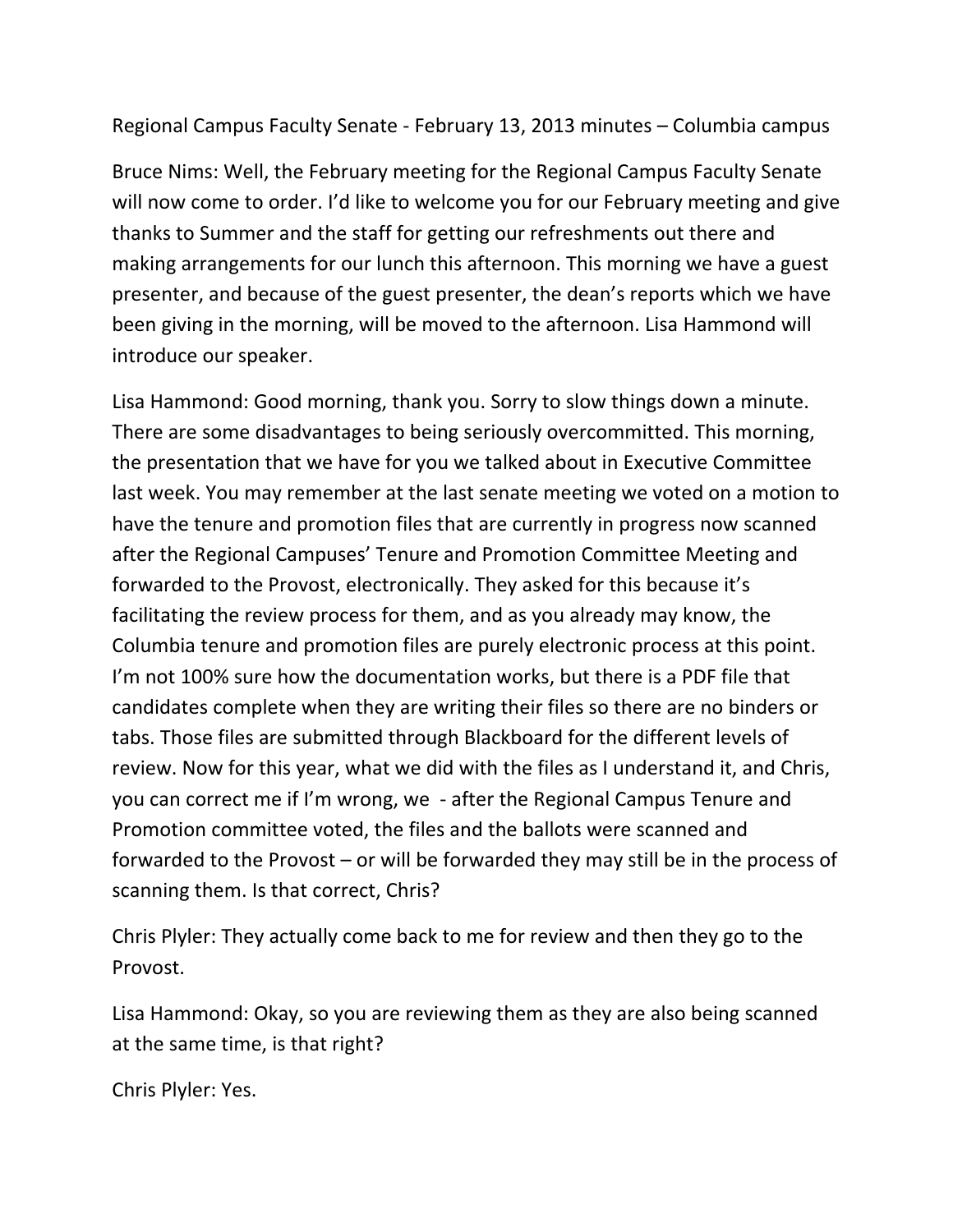Lisa Hammond: Okay. So when they go to the Provost they will be electronic. The candidate was not asked to prepare any of this beyond the file they submitted originally at the beginning of the Fall semester. Obviously, this is a fairly cumbersome process. The Provost's office has asked us to consider moving the T&P forms online. I want to make it clear that Rights and Responsibilities at this point has not entertained a motion to do this. As you may remember, we are in the process of revising the Tenure and Promotion forms and so the committee thought it would be better to get the forms finished before we actually started moving the forms online, but we are hoping to bring you a motion about revised forms today, so we are at the point where we would then begin to consider how we want to move the forms online. In order to facilitate that process and possibly to expedite it so that we might be able to get this in place for next year, we talked about it in Executive Committee and decided to ask Mitchell West, who handled the set up process for the T&P files in Columbia to talk to us a little bit and show us how the process is like. I want to make it clear from the beginning these are how the Columbia process work, these are the Columbia forms, so these are not our process or our forms, but the basic mechanism for the process of transferring the files should be the same, I'm thinking. So Mitchell West is in University Technology Services. He is one of the Blackboard gurus over there. My favorite IT go to guy, he's going to walk us through and show us how this works. Before he starts, does anyone have any questions about the committee's role? Okay, Mitchell. Thank you for coming with us today.

Mitchell West: Good morning, everybody. So what we are going to do as Lisa said is look at the T&P process how it works on the Columbia campus using Blackboard and I guess I'll start out by giving some background on how it got to this point. About five or six years ago I think, the Provost's Office and the UCTP were looking for a way of doing this online and ultimately settled on using Blackboard because they thought of all the possible systems that might be available for doing this, more people would be likely familiar with Blackboard than anything else. Not everybody uses Blackboard, but a fair number of people do so there would at least be some familiarity with it. So we designed a system that would allow uploading of candidate files to a unit‐level site, so that all the faculty that were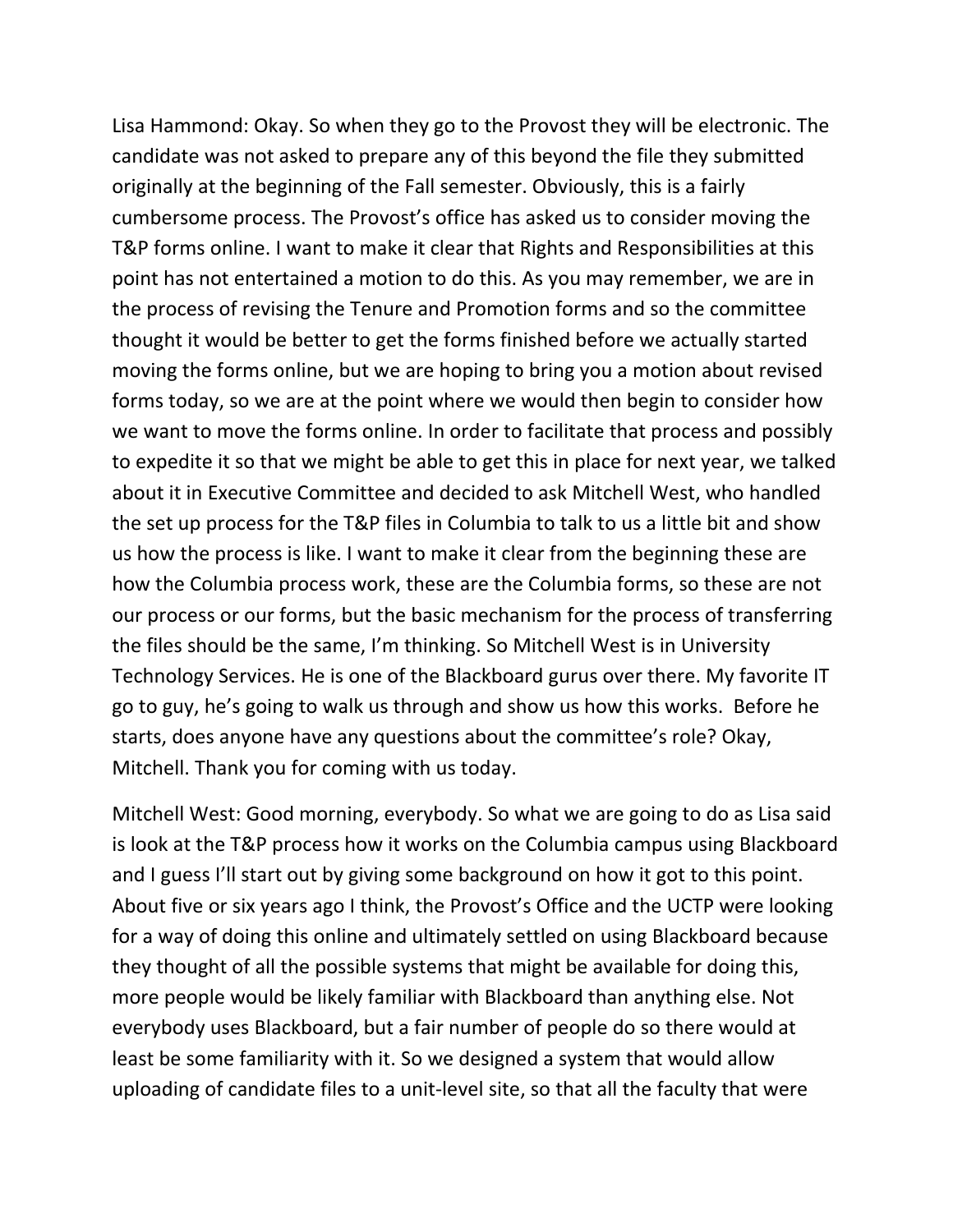voting at the unit level could access that file and then vote on it. Then that file would be taken by the Unit Chair, the vote would be included and of course all the letters the outside reviews would all be included in the file and that would ultimately be moved up to  $-$  in some cases the department chair's site  $-$  in some cases it goes straight to the Dean's site depending on how the college works. The department chair would do what he or she should do at that level and pass it up to the Dean. The Dean would add the Dean's letter and then would pass it up to the Provost. So it just moves right on up the system, and the mechanism we use for passing that file up if you are familiar with creating assignments in Blackboard – that's all that really is. At the first level, the unit level, it's simply uploading a file. But from that point forward let's say the Unit Chair moves that up to the Department Chair's site, he's just essentially acting like a student uploading a file to the Department Chair's site. The Department Chair would then go into the grade center, access the file, add the Department Chair's letter, add the vote and then move it on up to the Dean's and so on. So that's what I'm going to show you. I'm not going to go into a great deal of detail today because we don't have a lot of time, but I'm going to give you an overview, take any questions and hopefully by the time we are done you'll have a pretty good sense of how this works. Now, I don't know if things will work a little bit differently on the Regional Campuses. I don't know if you go to Unit to Department Chair to Dean or how that varies so there may be some variation on how you do things at the Regional level compared to how it's done at Columbia. But all that can be set up. And all these sites are set up as organizations on Blackboard. If you go into Blackboard and you go below your list of courses you'll see a list of organizations and that's where you'll be set up.

So right now I'm already logged into Blackboard as a unit chair. How do you all do that at the Regional Campuses? Do you do unit to….

Lisa Hammond: It goes from the local T&P committee. On some campuses there's a department chair and academic dean who vote before that, but most campuses start with the local T&P Committee then go to the Dean, then to the Regional T&P Committee, then to Dr. Plylar and then to the Provost.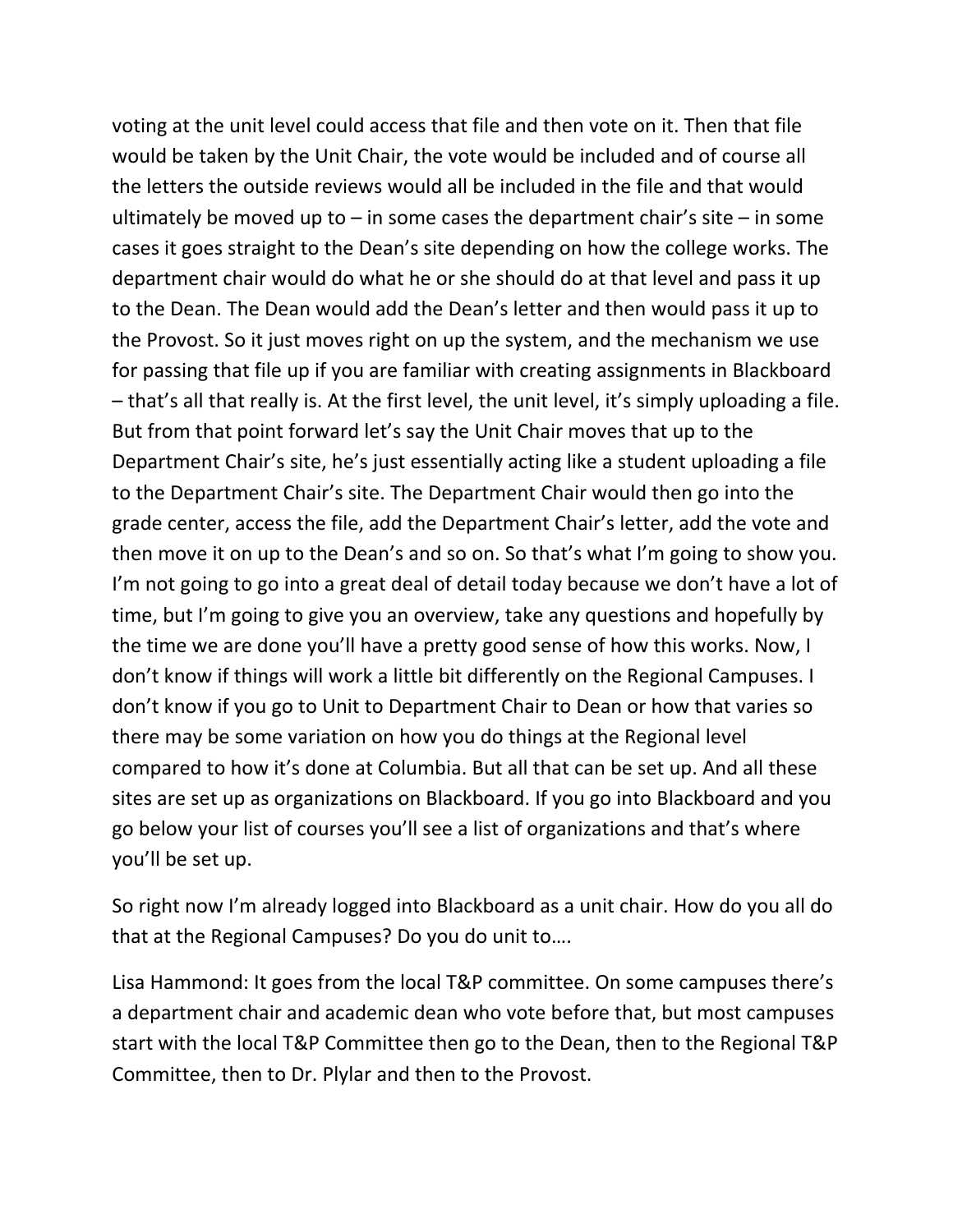Mitchell West: So there would be a slightly different set up than what I've got up here but that would be easy to accommodate. So, going in as a unit chair what I would see here is I am a leader in the - you know what? I logged in as the wrong person. I apologize. I'm actually in as the Department Chair, and I need to be in as the Unit Chair. Okay, so now I'm in as the Unit Chair and you can see at the unit level that I am a leader in the unit organization and a participant in the department chair organization. And in the unit level you have all of the faculty that are eligible to vote in addition to the Unit Chair and any assistants to help manage this site as well. So if I click on this site, you'll see that it's been modified a little bit, so we really just have three menu items on the left hand side. Where you see Tenure and Promotion files that's where the files actually get uploaded. That's where we upload the files. Some people use the announcements area or the information area to upload any information their faculty might need in the T&P Process, but it's actually on the Tenure and Promotion files where the actual files will be uploaded. So if I click here you can see I've already got a file uploaded for a candidate, and it's really very simple to upload another file if you haven't done it before. All you really need to do at this point to add a candidate's file… Let me back up slightly a little bit. I don't work with the candidates, my part starts with Blackboard. There is a candidate file that at least on the Columbia campus the candidate would download from the Provost site and that file is set up in such a way that when it is converted to a PDF format, the different parts of that file are bookmarked, so it's very easy to go in and see the different parts of that file. For example, let's see. . . These are really just sample files right here. So I go in here and there's this little bookmark icon – all these different parts of the file are bookmarked. So the Word document is set up that way so when it is converted to PDF everything is bookmarked so if you want to go in and find a particular kind of file, it's very easy to go in and just click on a bookmark and find that part of the file that you want to review. The one thing I can tell you at the candidate level is that the candidate does not want to change any of the headers in that Word template that they get because changing the headers will change the bookmarks. They can modify the table, but don't change the headers, just simply fill in the information. So the candidate would fill out that Word form, would send it up to the unit level, the unit chair would take it and then convert that to a PDF and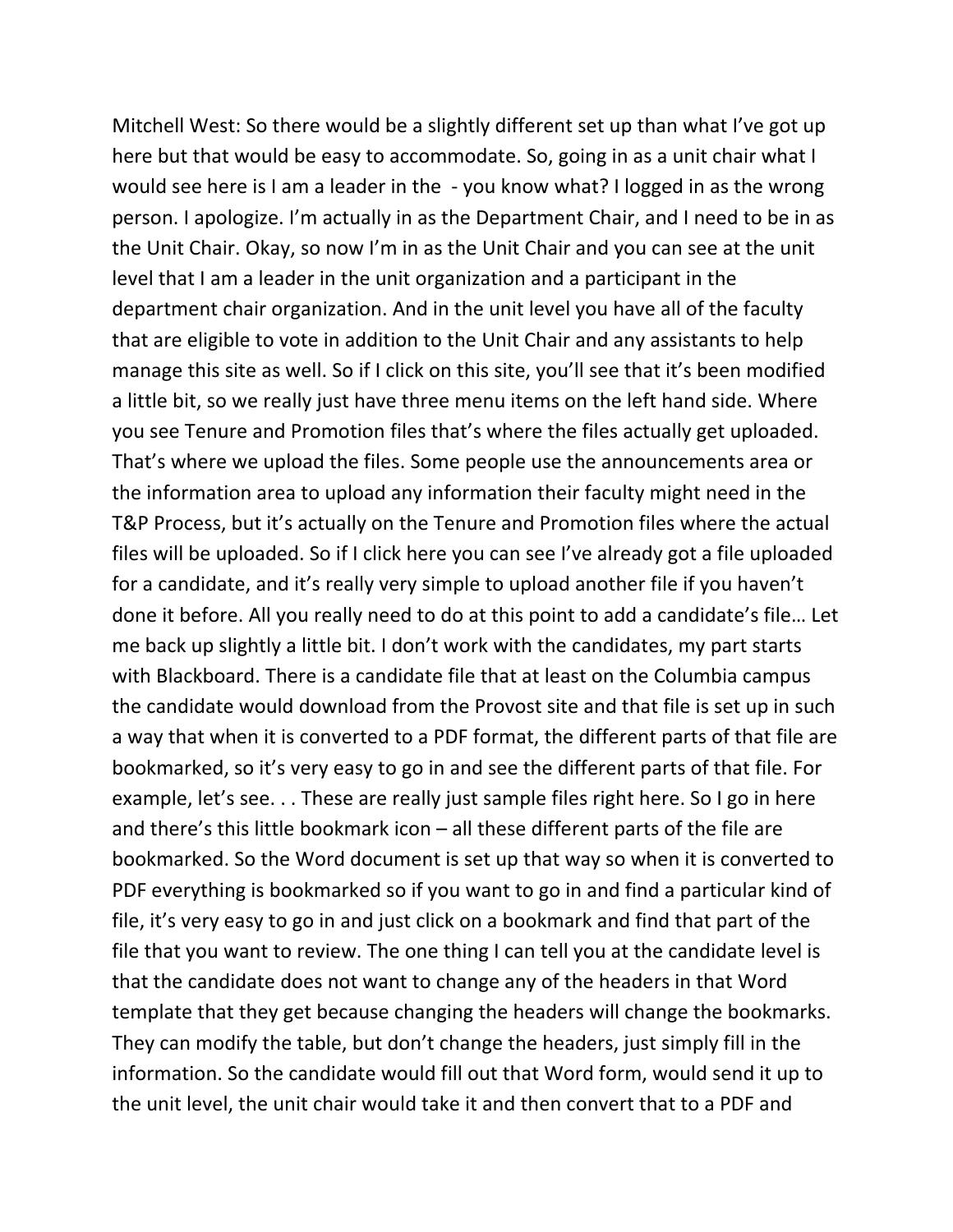upload that PDF to Blackboard. I'm just going to show you real quick it should not take long. It's very simple. In one of your content areas you go under Tenure & Promotion file – just go to build content. Search for that candidate's file and upload that file and down here if you don't want the full file name you can change it to the name of the candidate. And then you click Submit and the file is uploaded and people in that unit can access that candidate's file and review the file and be ready to vote. There is a way, let's say you have multiple candidates going up and maybe someone is going up for tenure and someone else is going up for promotion and maybe some people in the unit can't review another candidate's file because that candidate is going up for tenure and they don't have tenure yet, there's a way you can restrict access using adaptive release so only the tenured faculty who vote can see that file, everyone else wouldn't be able to see that file. Any questions at this point?

Chris Plyler: Once the vote is in, can you go back and identify who voted? Are the voters identified, the justifications, for example?

Mitchell West: Well, there are two ways to vote. The voting process has evolved over time. We originally did surveys in Blackboard. The problem with that is when you download the survey, there's a lot of code that comes down in the Excel file, you have to get rid of the code, it's kind of problematic. The way that the UCTP devised for doing the voting is an email ballot and it can either be done anonymously or not depending on how the department works. If it is an anonymous ballot, the unit chair gets the ballot template from the Provost's site. There's a way in Word that you can password protect that ballot. So you'll send the ballot out to the voting members of the unit, and then in a separate email you send the password. The voting members get the ballot, they open it up and put in their vote. They put under justification. They save that, and then they email it back to a third party – usually an administrative assistant who receives the ballots, but the admin doesn't have the password to open them, so the admin can't see the votes. But the admin collects the votes and when all those votes are in, the admin then transfers the files over to the unit chair, who has the password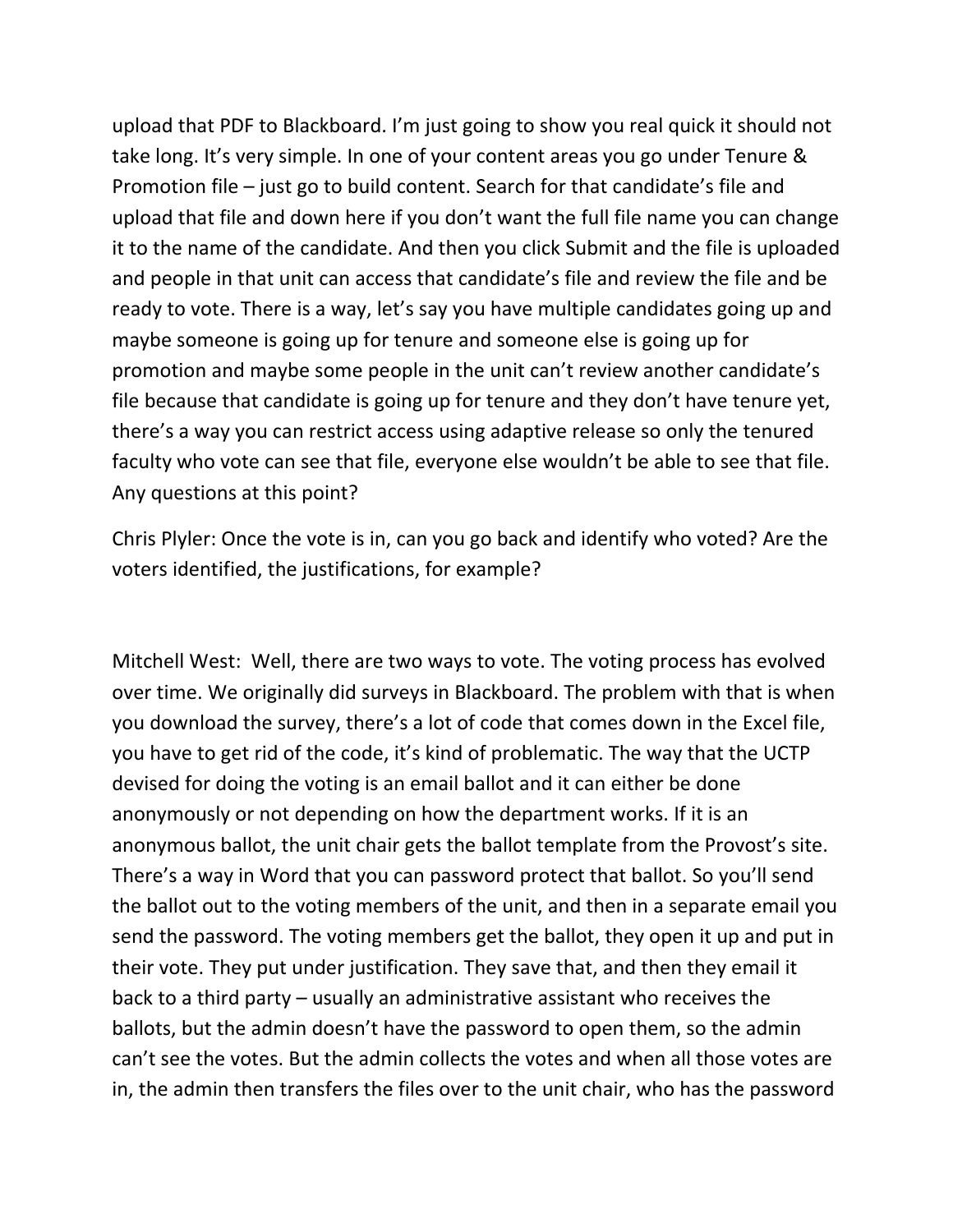for the ballots, but doesn't know who submitted which actual ballot. So if you are doing it anonymously, that's how it is done. Any questions on that? Yes.

Lisa Hammond: Is there a way to do that in Blackboard, too? Like the ballot could be downloaded from Blackboard – but you couldn't do that with anonymity, could you?

Mitchell West: Well, you could password protect the ballot and some people have actually done it that way, and then they could download the ballot from Blackboard and then the unit chair would email the password and there are some departments that have done it that way. So you could email both the ballot and the password. So that's an option as well. If you are not doing it anonymously, then the unit chair can send the ballot out to the members and the voting members can then return them directly to the unit chair. Any questions on that? No? Okay. So then at the next level – I'm actually going to open up another browser so we can show both levels here. I'm actually going up to the next level which might be the department chair. Okay, so now we are at the next level up, it might be the department chair depending on your department. And so what this person needs to do is go into their site, and again you'll see the Tenure and Promotions in Blackboard and actually create an assignment so the unit chair can pass it up to the department level in this case – again it might vary depending on what you do. So I've got two in there already. I'll add another one very quickly just to show you how it's done. I'm just going to go up to Assessment, down to Assignment, and all you really have to do is type in the candidate's name and because it's an assignment, you do have to put some value in this Points Possible field. It could be a one or a zero. And then you click Submit. And now you have a place where the unit level can pass the file up to the unit chair or the department chair, whoever the next level is. And you can see here in the Grade Center – the only person who will show up in the Grade Center will be who is going to pass the file up. So you'll see the columns for each candidate. So now I'm going to go back to the unit chair level, I'm going to go back to My USC and enter – in this case – the department chair's site. Now I can see the candidates that I can upload the files for. All I need to do is click on the candidate's name, grab the file, click Submit, and now that file is uploaded. You get a receipt getting a time stamp. You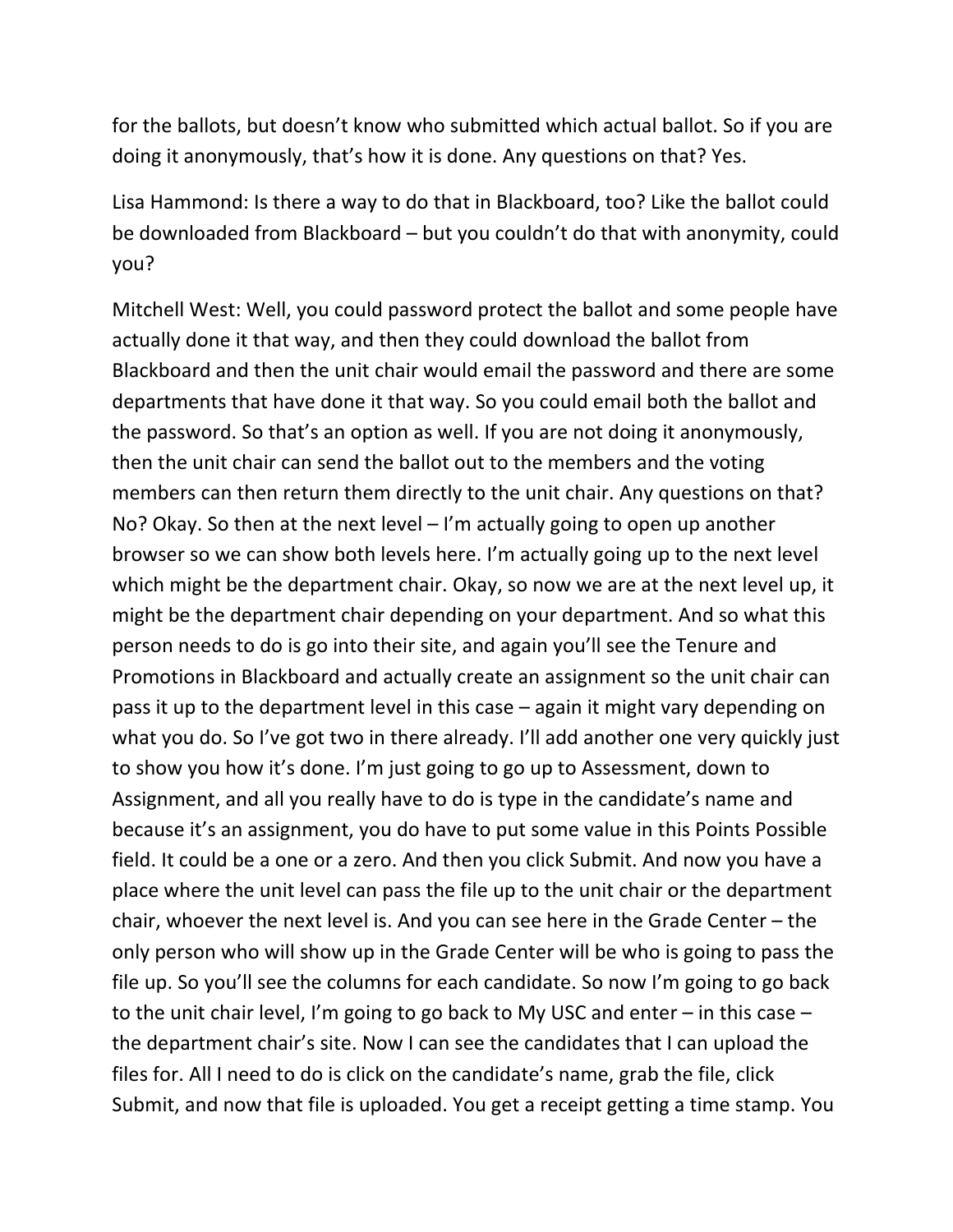can print this out to get a record of it. And the next level person would go in here, go into their Grade Center. They would see a green square with an exclamation point. At that level the person would add their vote to the file, add their letter to the file and then pass it on up to the next level. And it pretty much continues like that all up the line. I think when it gets up to the UCTP, then they take it from Blackboard and put it on Sharepoint. But up to the Provost, it goes on Blackboard. And that's basically how the process works. Any questions about that? No? Yes.

Betty Johnston: Hi, I'm Betty Johnston from Lancaster. I was just wonder if the supporting documents would also be included or would that still be hard copied.

Mitchell West: Secondary files for the most part are not included. I don't know how they are going to handle that because some secondary files – they might be books or something other that can't be easily uploaded that way, so right now secondary files are still done the old fashioned way – passed up in hardcopy or some other way. Yeah. So. Any other questions? Okay. If there aren't then thank you very much.

Bruce Nims: Well, many thanks for that. Again, it's good to have – we can talk about procedures in the abstract, but it's really helpful to have a clear image of how this new procedure might work. We will have some extra time this morning for our committee meetings. I will make a few little changes here. Rights and Responsibilities was originally scheduled to be in Room 858, but again Dr. Hammond would like to use the projection devices here in 801A so the Rights and Responsibilities will be meeting in here and the Executive Committee will be in 858. Welfare will be in room JK, System affairs in 856. Of course we will have our luncheon at 12:00 PM in the area behind the Lumpkin auditorium. Are there any other announcements that need to be made? Okay, the deans are in room 801H and the afternoon session will start after lunch. Thank you very much. Adjourn to committee meetings now.

Afternoon Session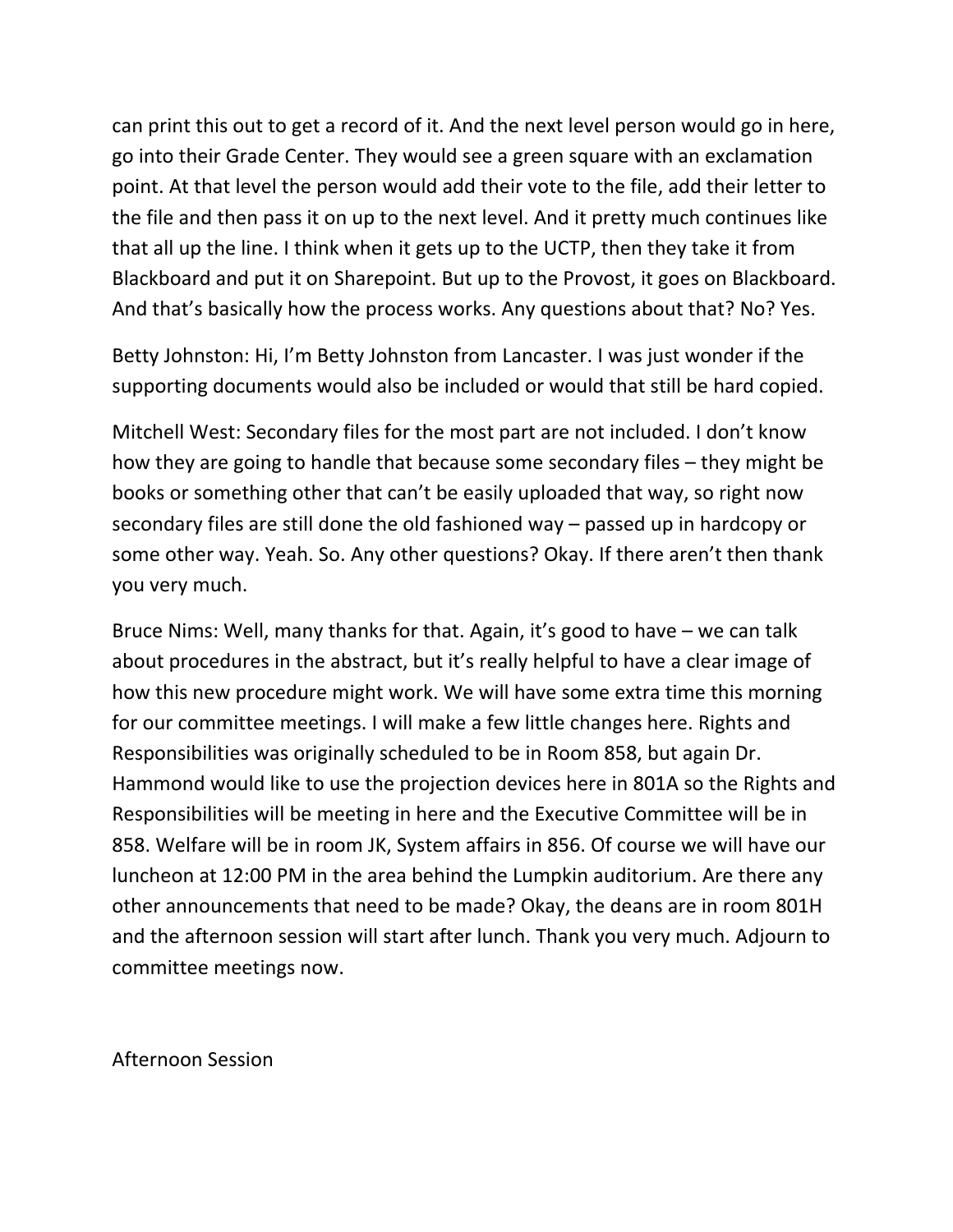Bruce Nims: Well on the excellent principle that the sooner we start the sooner we can finish, I'm going to allow a minute or two more for folks to filter back in but we will start the afternoon session a few minutes early. Okay our afternoon session will now come to order. The first item of business is the correction and approval of the minutes. Our minutes have just been posted, so I don't think anyone has had the opportunity to look them over, and so in addition, there was a very lively discussion last November at Union and when discussion becomes lively, folks don't always identify themselves clearly. So if you did participate in that discussion, the minutes are posted – please go and look over them and let our secretary, Jolie Fontenot know. So we will have the minutes approved at our next meeting.

Okay, before we begin our first report from University Officers, I think we all know that on Monday, Dr. Susan Elkins will take office as the Chancellor of the new Palmetto College and what that means is that today is the last day of Dr. Chris Plyler to be the administrative leader of the Regional Campuses. And I would like on behalf of the Executive Committee and of the Senate to thank Chris for his eleven years of service to the Regional Campuses. He has been a strong advocate for the Regional Campuses this entire time. He has had an open door. He has always been available and accessible to anyone who needed him. He has shown consistently good judgment in his decisions. He's been a unifying force for the Regional Campuses. And he's guided us well through this transition to the Palmetto College. I want to thank Chris and we look forward to his continuing as an esteemed colleague for the Regional Campuses. I think we can all give Chris a thanks. Thank you so much, Chris, and now your report.

Chris Plyler: Thank you very much. My wife will be delighted to learn that I make consistently good decisions. On behalf of the entire system, President Pastides two weeks ago appealed to the Education Committee of the House Ways and Means Committee for two primary appeals. The first was to annualize the remaining 2.8 million dollar non‐recurring funds for Palmetto College. Half of it is recurring, half not. He wants the full five to be recurring as we all do. So we'll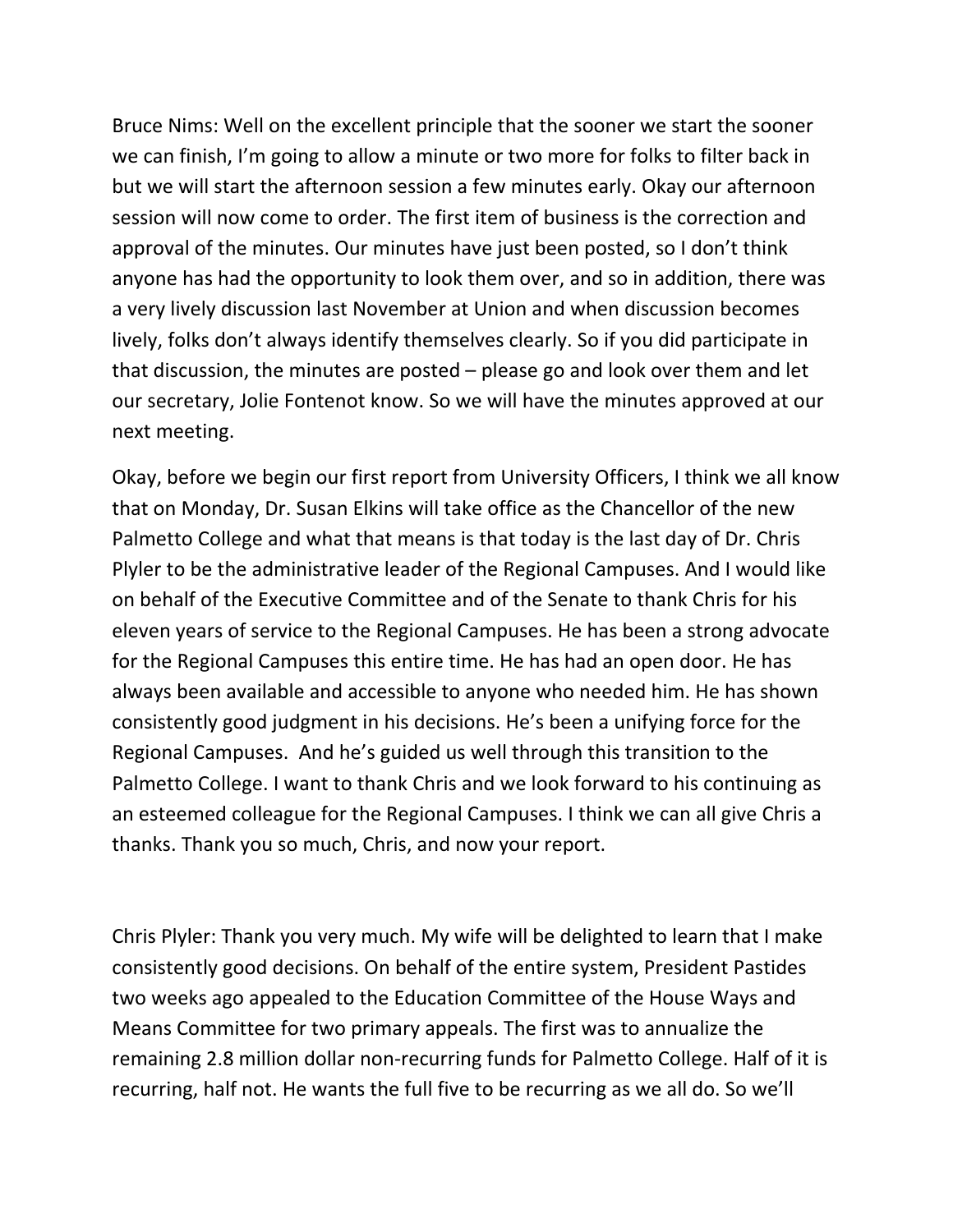keep our fingers crossed on that. The other appeal was for \$41 million for deferred maintenance across the USC system. Our facilities are beginning to deteriorate some and something we all have to keep up with. And I know that locally we appropriate a good portion of our budget for deferred maintenance but it always helps when the State comes to our aid and I hope it happens in this case. Chancellor Elkins will report Monday. She is anxious to get out to the campuses initially. Frankly, she wanted to do it next week. She comes Monday and wanted to get to all four campuses next week. And we would do that if the campuses could accept us all next week. But there are a lot of things going on with the campuses as you are well aware. So it looks like it will be the following week that we will actually get to the campuses and orient her to you and to whomever the campus' administration and faculty want her to meet. So we look forward to that. Lots of questions she's got to jump on a fast moving train in developing the Palmetto College part of this new organization we have. And there will be lots of questions about that organizational structure – developing a fair revenue sharing formula so the senior campuses can get more excited about Palmetto College than they presently are and trying to define what certain things mean – certain things that the President has articulated – one faculty under Palmetto College – what does that mean? How do we break that out? We'll see over the next weeks and months and years to come. So it will be something for us all to participate and look forward to. I'd like to congratulate our four new distributive learning grant participants: Tara Fatemia for her women's health course, Pearl Fernandez for her anatomy and physiology one laboratory, Hace Hampton for his rhetoric and popular culture course and Chris Nesmith for critical reading and composition. Congratulations. Keep those proposals coming. This money, as I understand it will be recurring from the Provost and we look forward to them coming online. Also, to the two 2013 Provost Internal Grant recipients from the regionals we are down a few from last year but we are still represented by Janet Hudson from Extended University and Nicholas Guittar from Lancaster. Just a couple of quick announcements. I hope that you will go onto the Regional Campus' website and complete any information highlighted in yellow in the designated area called Senator Delegate and Committee list. We still have some information that needs updating particularly from Sumter campus. Please go on and get that done. It will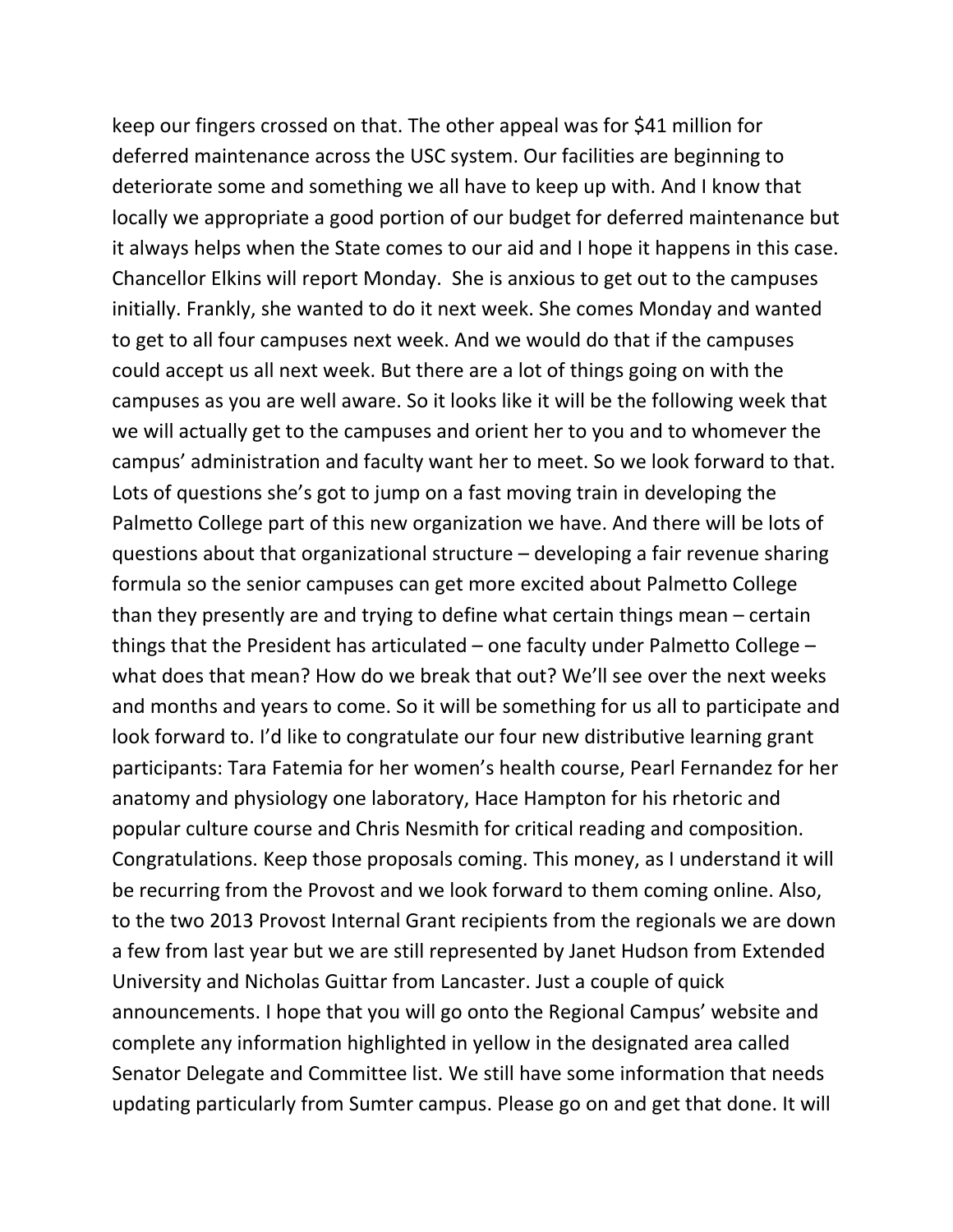help Summer a great deal. Other announcements  $-$  February 25<sup>th</sup> – the President's Leadership dialog will take place on February 26<sup>th</sup> undergraduate studies forum, the Carolina Core update that we've all got a stake in. March  $6<sup>th</sup>$ Undergraduate studies forum USC Connect update and then on March 26<sup>th</sup> retention of women faculty in the STEM disciplines with Sue Roessel. So keep those on your calendar if you are at all interested. If you want more information they are on the Provost's website. We've got as you know three dean searches underway. We've identified finalists in each search. Interviews are now being scheduled on campus and in Columbia and we'll keep you apprised as those move ahead. Any questions? Thank you very much.

Bruce Nims: Assistant Vice Provost, Sally Boyd.

Sally Boyd: Good afternoon. An update on Palmetto Programs which it still is at this moment and it's a very good thing, a strong thing that has worked well. We keep saying that we are heading into some territory that is not completely known to us yet. It will become better known to us, but the part that we do know is the BLS and BOL and they are in very good shape. As of the December graduation, we have 206 graduates from those two degrees, thirty of whom graduated in December. Currently, 366 are enrolled, 46 of those are new for this semester so we are continuing to pick up new students at a very health rate. We have 46 graduation applications for the May graduation. So, doing very well. Also want to announce that a new faculty member has been hired to work with Dawson Jones and Mary Hjelm in teaching the required courses for Palmetto. It is Shelly Jones who will receive her Ph.D in English in May. That's it.

Bruce Nims: I'd like to welcome Interim Dean Stan Emanuel, his first visit to the Faculty Senate.

Stan Emanuel: Yeah, this is my first. This might be my last because you know these searches are about to get finished up. But anyway, it's good to be with you all. There was a report that was submitted electronically. I don't know, hopefully you all got this. Did you get this? You didn't get it? I don't know what happened. Anyway just a couple of quick things. As far as enrollment, we're down 1.9% in headcount and 7% headcount and 3.7% in FTE. Of course we are still waiting on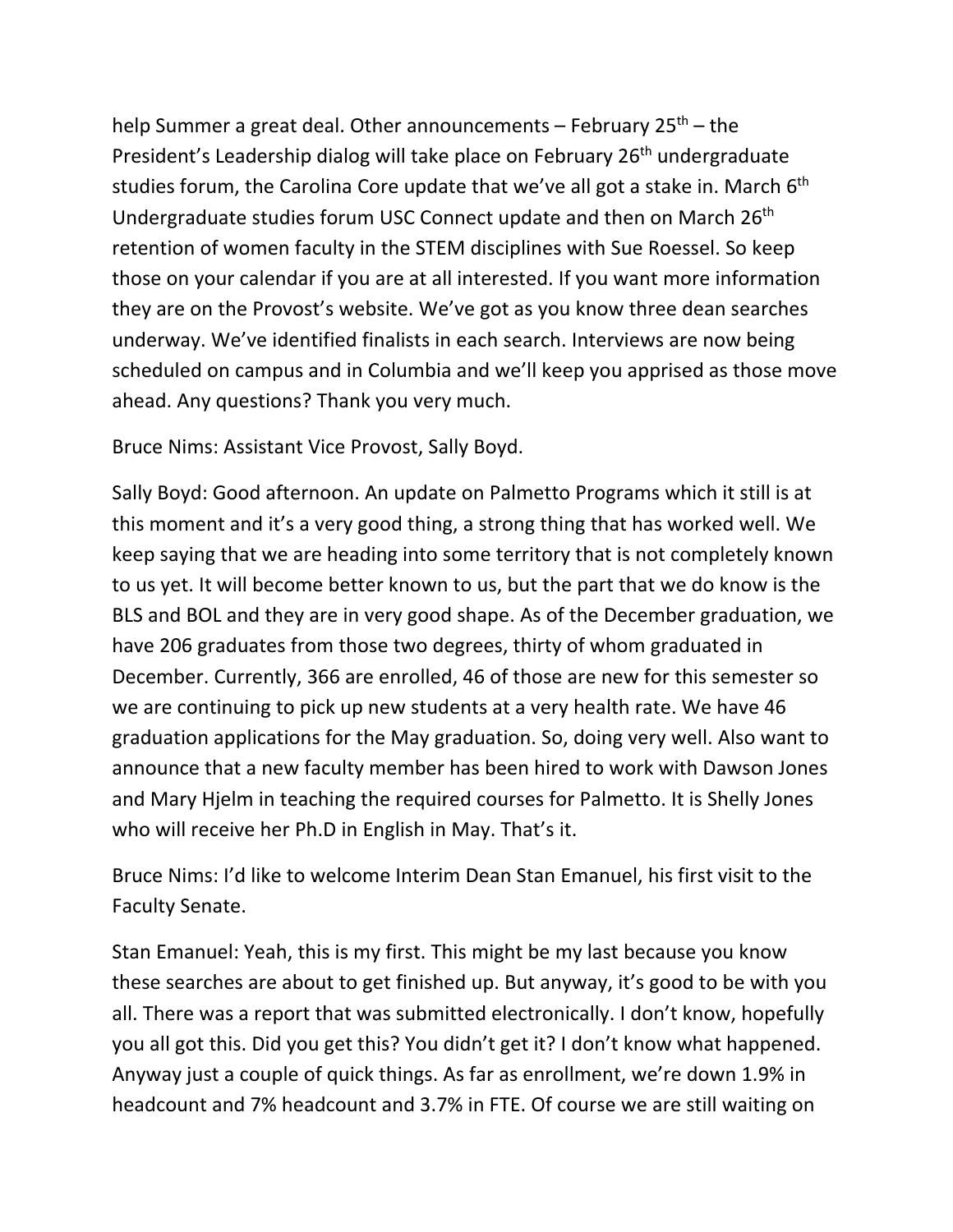final numbers from Spring, too. Couple of other things, we had the highest number of students that were on the Dean's list and the President's Honor Roll, 3oo plus. That was a big accomplishment there. We are searching. Got some openings in Psychology and Astronomy/Physics. Those are going to be together and Exercise Science as well as Sociology. So we've got a couple of areas that we are trying to fill as far as faculty goes. Probably the biggest thing we've got going on is we have a new building underway that just got started. We had a groundbreaking back on January 23rd with Founders Hall, our new classroom building, which is going to add I think 18 classrooms and quite a few faculty offices as well. And we do have an audit going on on campus too in several areas. It's not a complete audit, but it's three of the areas on campus. And our Native American studies center that opened last fall is doing very well. We're up to know several hundred visits a month from people coming from everywhere. This was a joint venture with the city of Lancaster and it has worked out really well. That's about all I've got. Anybody have any questions? Anything I can answer? Quick enough for you?

Bruce Nims: Okay, Dean Carmichael from USC Salkahatchie.

Anne Carmichael: I've submitted a report electronically and I have some copies as well. Some of the highlights I want to share with you – first of all – I want to commend Dr. Sarah Miller and Dr. Lee Kai as fellow mentors for Sabrina Driggers and Christopher Rughy respectively in receiving Magellan grants for this term. Searches are underway for four new faculty in the following disciplines: Biology, Business, Computer Science, and Math. And in terms of capital projects, we have a number of projects that are underway some will take multiple years to complete but we are in the final phase of finishing the Carolina Theater. We are renovating the hut in Allendale which is the gathering place that is used by the community. And we are also creating some new classroom and office space in the Walterboro science building. We've been fortunate to receive funds from the Department of Transportation to add what will be three new parking lots this coming term. And I will say that all these projects are being funded by grants from the USDA or DOT funds with the exception of the classroom and the offices. We are hosting this year one of the first campuses that in a rural community that has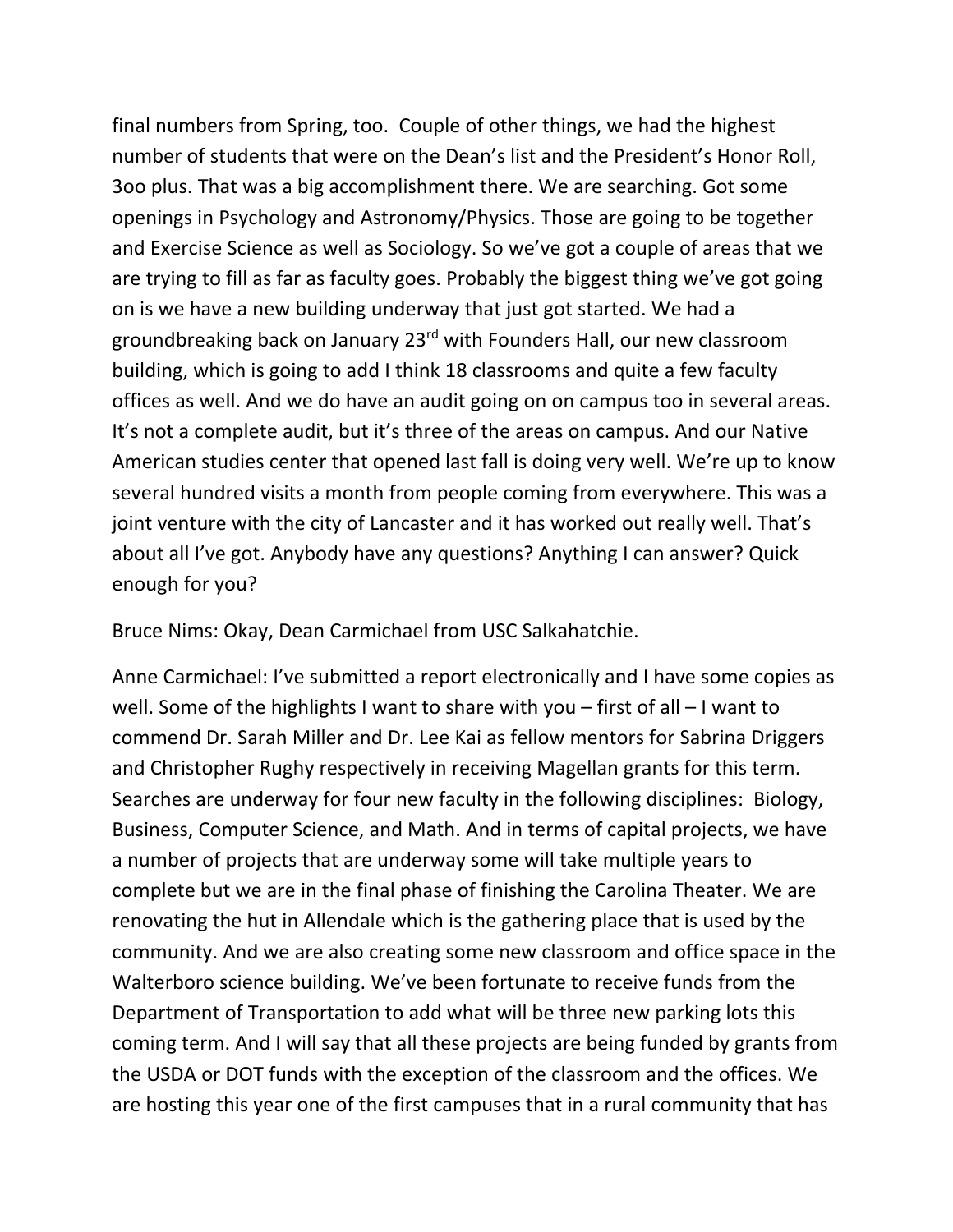been asked to host the Governor's school for science and math for middle school aged children. It will be in July and the focus will be on science technology. So we are excited about that opportunity to bring this program the local schools and children. And let's see – I want to make sure I didn't leave anything out. Oh, on the sports arena, we are hosting the NJCAA Division Ten Regional basketball tournament. It will bring athletes from North Carolina, South Carolina, and Georgia to the campus and so we are excited about being a host for that event. And last, but not least I want to tell you that we are looking forward to hosing the Regional Campus Faculty Senate in April on the Salkahatchie West campus. That concludes my report.

Bruce Nims: Thank you. Interim Dean Lyn Watts from Sumter.

Lyn Watts: Good afternoon. Budget wise USC Sumter began this academic year with a fairly strong fund balance and we have yet to tap into the fund balance. As we look to next year we will be looking to hire a new dean for the campus but also an Associate Dean for Academic affairs. Enrollment wise the spring 2013 semester shows we are down by 9.5% in headcount and 4.6% in FTE. One hundred percent of that decrease in enrollment is due to a decrease in concurrent enrollment. So in comparison to where we were in the fall we are actually making up ground. Human Resources wise we have one retirement – Dr. Maitland Rose – retired in December. We are conducting a search for that math position at this time. We've had a couple of staff resignations, and one that is significant to the Dean's office is Mary Smith has retired. Honors – Dr. Heni Van Bulck, Associate Professor of Business Administration gave a presentation at the annual meeting of Physician's Viewbook Network in Charlestown in November. Dr. Andrew Kunka in English presented a paper at the annual meeting of the Modern Language Association in Boston in January. Dr. Sal Macias, professor of Psychology had a paper accepted for publication in the APA online book Essays for Excellence in Teaching Volume Twelve. And Dr. Eric Reisenhauer, Professor of History has a paper accepted for presentation at the Midwest Victorian Studies Association Conference. Student activities – our students actually built a float and entered it in our Sumter Christmas parade. Our softball team also participated in that Christmas parade. We have an annual Dr. Martin Luther King Dream Walk and this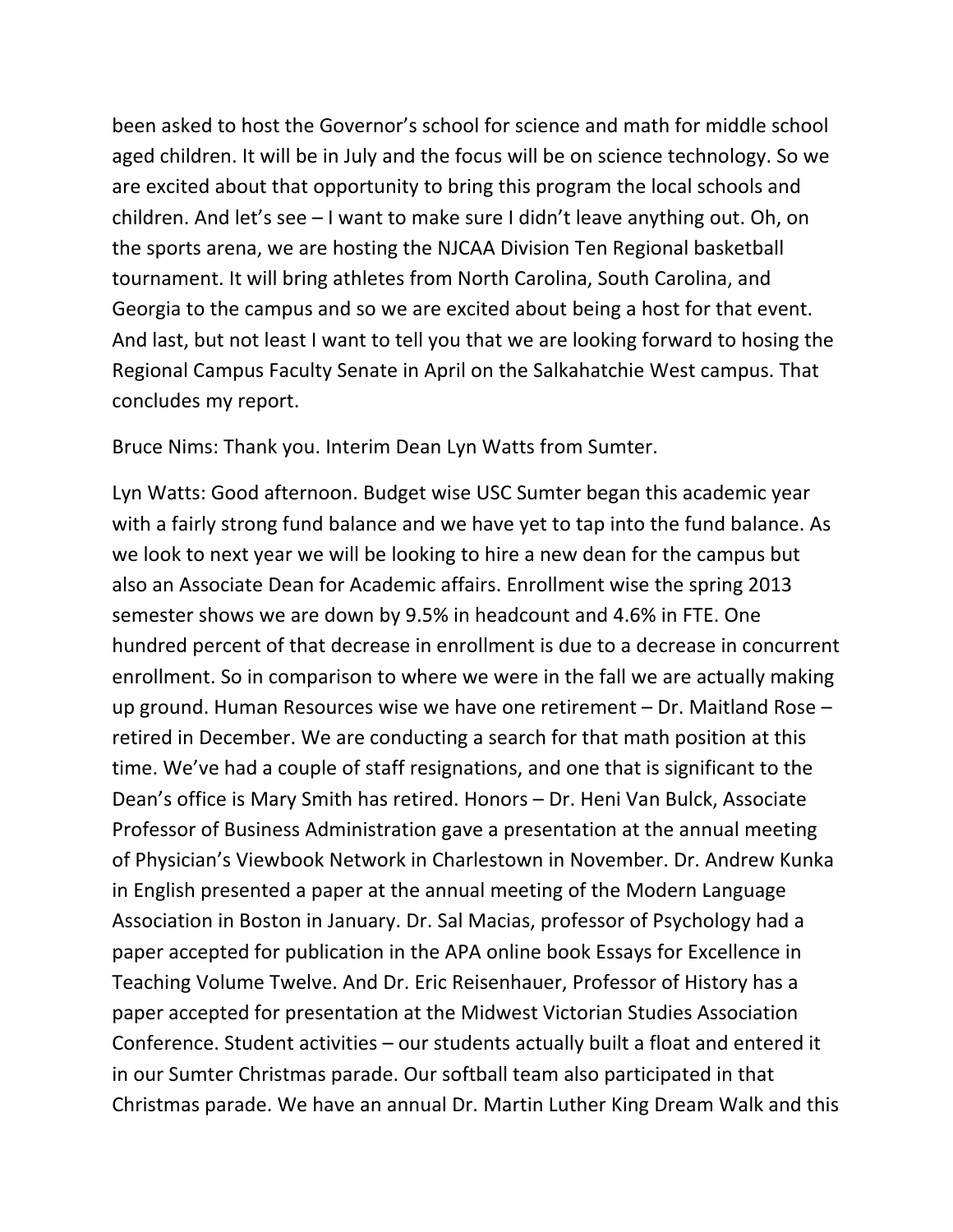year we had more than 600 people walking in that event. So that's a big highlight and our softball teams and baseball teams participated in that as well. And of course, softball and baseball are gearing up for their 2013 seasons. Faculty advisement – that is a new concept on our campus. We just initiated that this year. Our faculty have embraced this and have done a really, really good job. We were behind the learning curve. Some significant improvements have been made and hopefully by this summer we'll have a very well‐oiled machine. Campus improvement – new lettering on the Williams Rice Edwards Administration Building and the restarting of our fountains and the adding of benches is the beginning of a campus‐wide improvement program. We'll be kicking that into high gear this Spring including everything from tree trimming to planting flowers and shrubs – even growing some grass. Thank you very much.

Bruce Nims: Steve Lowe, Interim Dean at Union.

Steve Lowe: Hi everyone. Just a couple of quick things. First of all, this might be my last opportunity to address this body in my current role so I want to thank you for your attention and for laughing at my really poor jokes over the last two and a half years. We're still planning on doing at least one hire for next year, but we are finalizing exactly what field that will be in probably in Sociology. Our preliminary enrollment for the Spring is 490 – that's actually down about 13%, but as Lynwood mentioned, our drop as well is almost entirely in dual enrollment students. We're only down four regular students from last Spring. So we are doing pretty well, actually. Applications for the Fall are doing pretty well, too. Our future bookstore and student center on 311 Main Street in Union is on track to be completed by the start of the Fall Semester. The external renovations have been completed – basically involving removing one‐third of the building and redoing the entire roof. That is done and we are looking towards starting on the interior very soon. Our computer virtualization project is going very well. We plan to replace a lot of our desktops and laptops with what are called zero client machines and if you want to know what those are if you don't know already, I'll refer you to our IT Director. But basically it means that there is no internal operating system on the box. It's just a way to communicate with the virtual server. Athletics – our club sports team the baseball team the Bantams played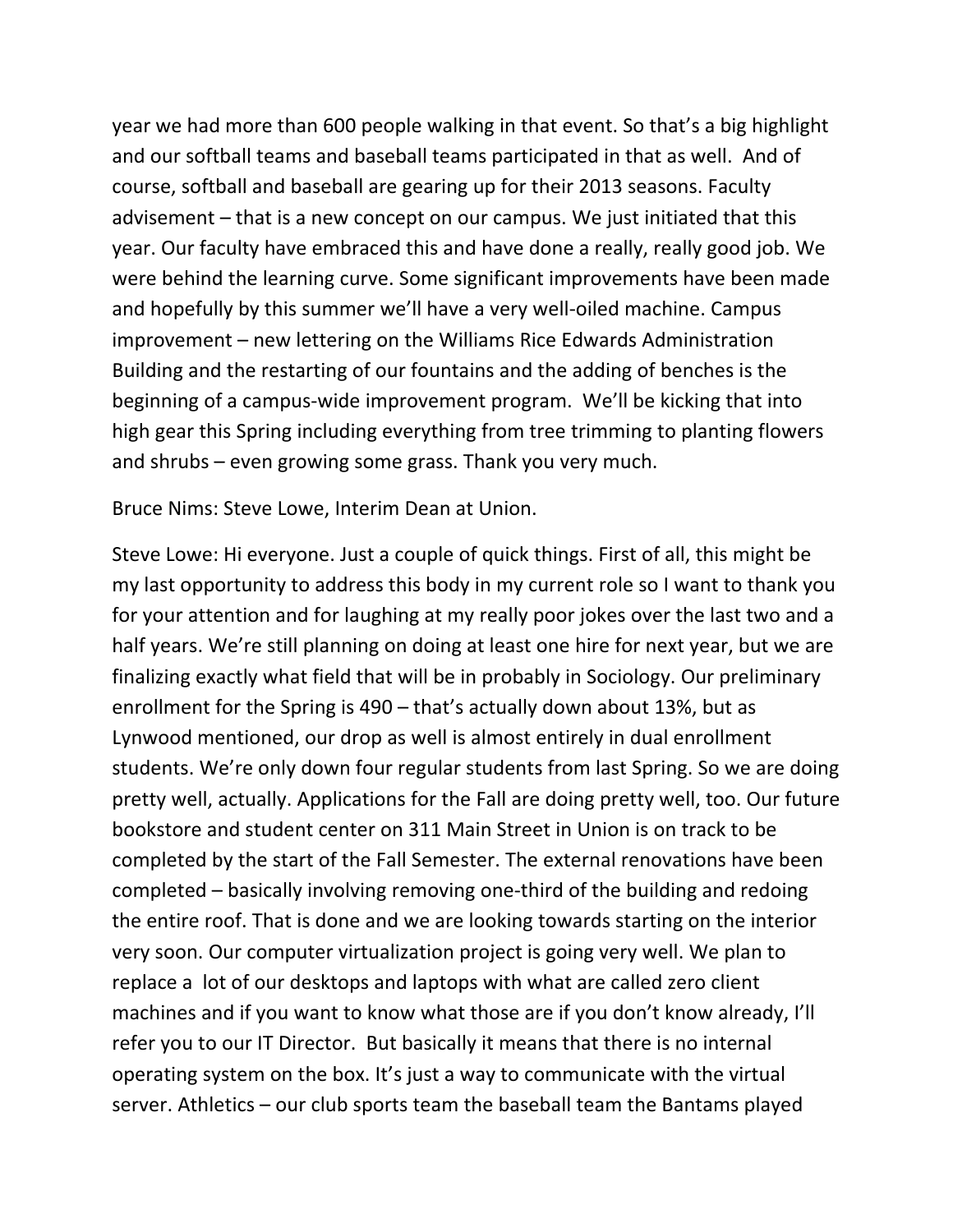against Furman University's club team last Saturday and won both games 5‐0 and 4‐3. We are proceeding with a club softball team to start in the Fall. We've advertised for a part‐time softball coach to take care of that. And I'd like to congratulate Randy Lowell and his student Kaitlin Wade for a Magellan grant. And one special event announcement. The Third Annual Upcountry Literary Festival will be held on March 22<sup>nd</sup> and 23<sup>rd</sup>. Everyone is welcome. There is a Facebook page for the event. Robert Morgan, who spoke at the inaugural event two years ago will return for our keynote as well and to receive the Singing Billy Walker Award. And if you need to know who Singing Billy Walker was, I'll refer you to Dr. Alan Charles on our campus who can tell you all about him. So thank you very much. Any questions?

Bruce Nims: It's now time for reports from Standing Committees. Rights and Responsibilities Dr. Lisa Hammond.

Lisa Hammond: Thank you. Rights and Responsibilities met and considered a number of business items we'll be bringing up. One item under unfinished business – a revision to a motion that was passed in September. And I'll discuss all these when we get to that point rather than go into them here. We have two items of new business or maybe one depending on how you count it. So we'll be bringing up under new business some discussion of Tenure and Promotion forms and the revision process for that. I believe that's it.

Bruce Nims: Welfare – Professor Fernanda Burke

Fernanda Burke: Good afternoon, I just want to let everyone know that we deliberated very hard today. We had really good nominees for the John J. Duffy Excellence in Teaching Award. We did come up with a winner today which will be announced at the April meeting of the Senate so we'll present the award at that time. We are also working on the salary study so we will be presenting results on that as well in April. Any questions? Thank you.

Bruce Nims: System Affairs, Professor Andrew Kunka.

Andrew Kunka: System Affairs will be presenting under new business the revised Associate of Arts and Associates of Science degrees for the Sumter campus, so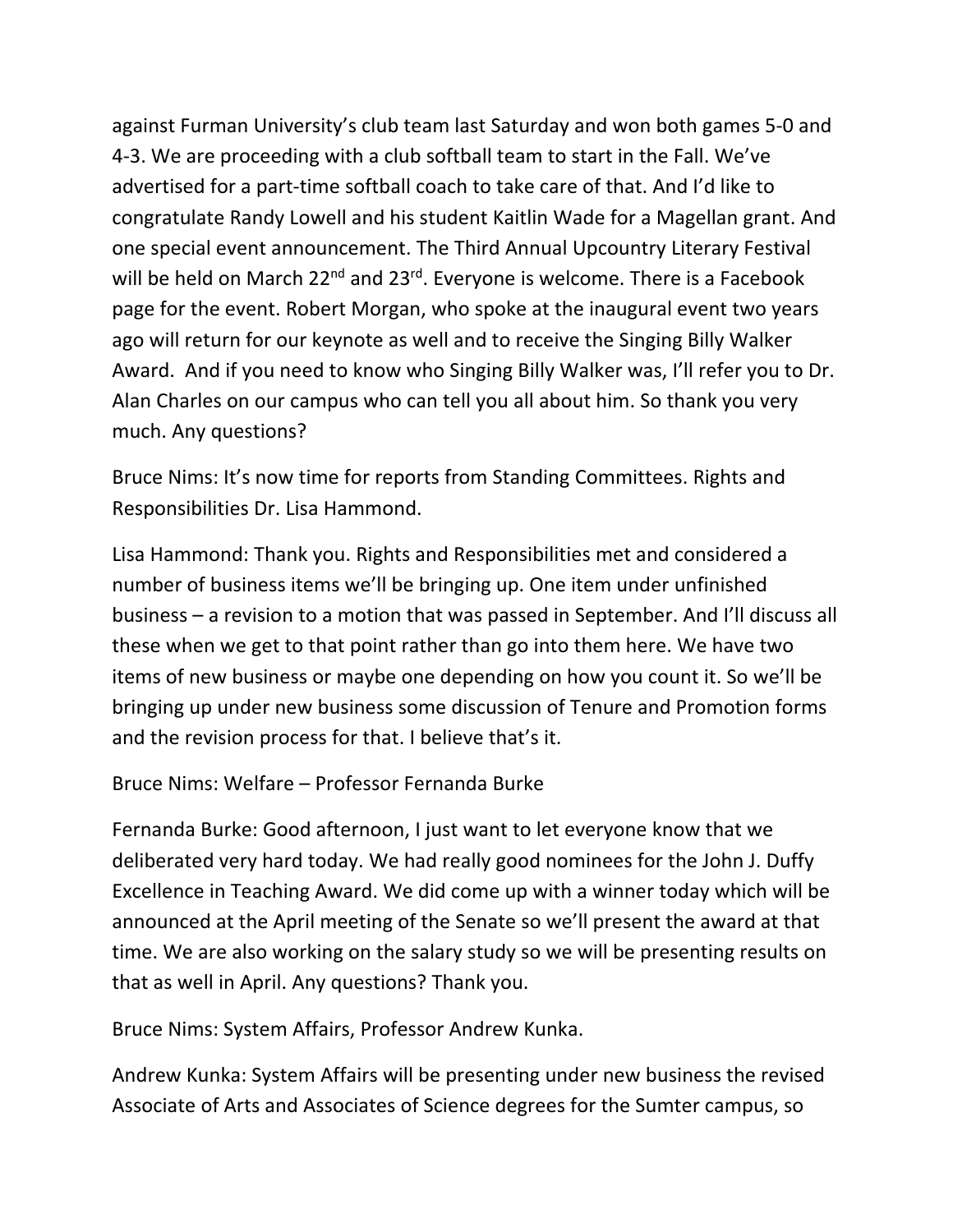that will go up then. We also continue to discuss the dashboard as part of an ongoing charge for that committee. And the third items that's of importance to everybody. We had earlier in the year been charged with addressing the memo that the Provost had sent out about the Summary of Teaching Evaluations and what data it should contain. In previous meetings, just to kind of refresh everybody's memory, we had submitted the policy that we have in the Regional Campus Faculty Manual as it stands to the Provost saying we think this meets the needs of the Provost and we received a message back from Christine Curtis stating that some revisions would be useful and, to quote her letter, "My analysis is that – the one area that the Regional Campuses and the Extended University Teaching Summary guidelines fall short is in the lack of collecting teaching data for other sections of the same course, or other courses in the same discipline at the same level within the same campus and in comparison with all the Regional campuses." So our committee is continuing to discuss this, but just to report to everybody ‐ because of this feedback from the Provost's Office, we encourage each campus' compiler to include this course specific data for the campus. Individual disciplines may also want to suggest data sets that they would need to meet these criteria as well. This should definitely be arranged for anyone going up for tenure or promotion next year. Also, on the second part of Dr. Curtis' point about gathering the data for a course throughout the Regional Campus System, we do not currently have an adequate mechanism yet for gathering the data across the campuses. So we will need time and resources to create that mechanism within the Systems Affairs office and I know the Lancaster Campus does this but I don't think their model is ‐ well, their model requires a lot of hard work and effort from individuals and I don't think it's sustainable or possibly manageable on some of the campuses. Do you agree? Any questions about that? So, to summarize, please let people know who are going up for tenure next year to get extra data beyond what is required in the Regional Campus Faculty Manual right now. Thank you.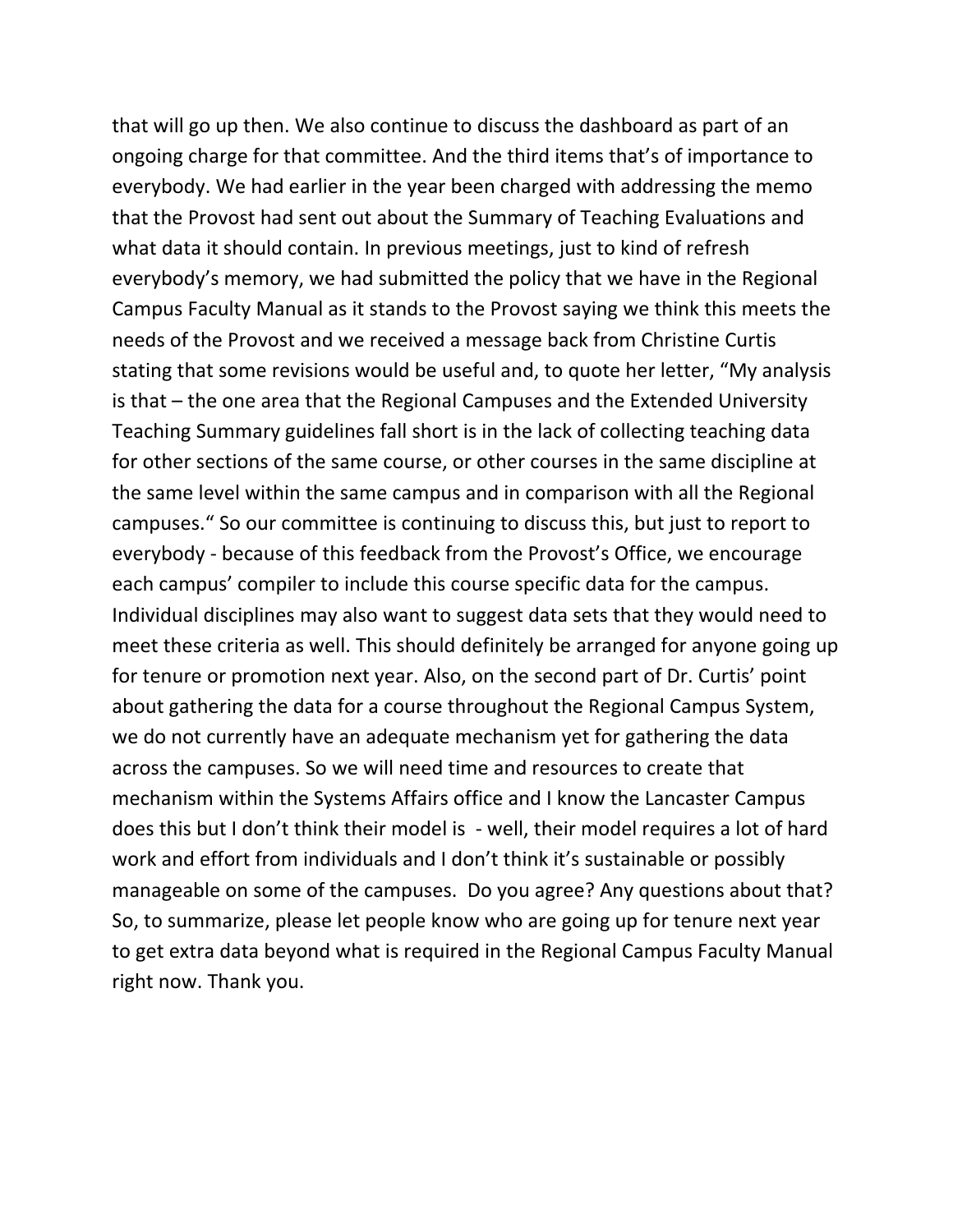Bruce Nims: For the Executive Committee, I'm going to call on Dr. Chris Nesmith for two matters he's going to present nominations and also give the report from the Trustees Liaison.

Chris Nesmith: Good afternoon, everybody. One of the things that the Vice‐Chair is charged with doing is to present the slate of nominations for the Executive Committee and some of the committees next year. Where is Randy Rollings when you need him? I've got a jump drive and wanted to use a document camera to project this on the board. (inaudible) While that's – Thank you, Lisa. I wanted to show this to you guys. We would be voting on this in April and some of these things are by mandate what they are – I guess Bruce, maybe you can help me with that. Some are open for nominations from the floor or will be in April. So this will be posted in the minutes for this meeting. Here they are. The Executive Committee only had one open position and that was the At large representative from Salkahatchie. Tom Bragg has put his name forth as the willing sheep for the cull. But – no, Tom, it's something you really will enjoy doing I promise you. So there's the nominations. Also, Maureen Anderson's term is up after April for the Committee on Libraries and Julia Elliot in Extended University has agreed to be nominated for that committee chair. So, that's that. Also, in December, I visited with the Board of Trustees as the Liaison for Bruce, who was traveling at the time. And the Board of Trustees met and there were three faculty members from the Columbia Faculty Senate who were there as well. We were all introduced to the Board of Trustees and they seemed to be happy that we were there as representing the Faculty Senates. Sandra Kelly, who is the Chair of the Columbia Faculty Senate gave a presentation to the Board of Trustees on what faculty members do besides teach and do research. And many of the Board of Trustees seemed pleased to hear this and some of them even commented that they were not aware faculty members do other things so much as committee work, service work, and advising, and mentoring and things of that nature. I was a little surprised to hear that, but I guess I shouldn't be. But I was happy that she did that and that's my report.

Bruce Nims: Okay, Committee on Libraries, Professor Maureen Anderson's report.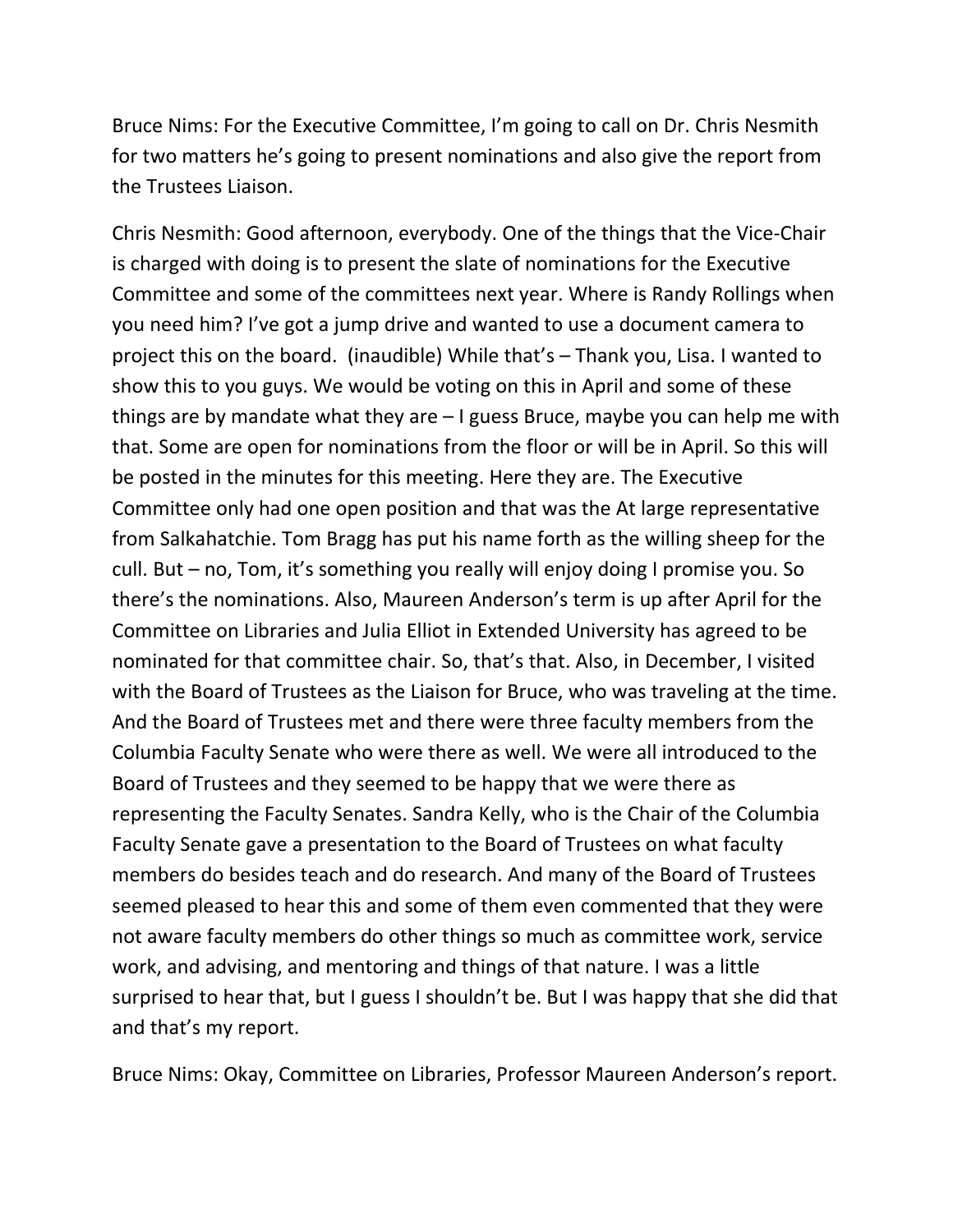Maureen Anderson: We don't meet until April so no report.

Bruce Nims: Okay, Committee on Curricula and Courses, Professor Robert Castleberry who is unable to be with us this afternoon and I will deliver his written report. I fear I will not be able to match Dr. Castleberry's dry humor but I will try my best.

"I am sorry that I can not be with you now, but the Committee is meeting at this moment. Instead of waiting anxiously for a few months to find out what is happening there, you may wish to periodically visit the webpage for the Columbia Faculty Senate and note their response to the recommendations of the Courses & Curriculum Committee.

As I have noted several times before, the Committee meets on a monthly basis to consider changes to the curriculum. I usually get an electronic copy of the agenda before each meeting, and I forward it to contact people on each campus. If you would like to get a copy of the agenda, please email me so I can add you to my contact list.

If any of the contact people on our campuses have concerns about the proposed changes, I can bring those concerns to the attention of the Committee. Any Committee decisions are merely recommendations to the Faculty Senate, and changes are not final until the Senate approves them.

For what it is worth, Journalism has submitted a large number of changes to their program. Also, the Committee continues to act on a number of course approvals for the Carolina Core. I suggest that you play close attention to the addition of courses for the Core. If you teach a course that should qualify as a Core course, but has not, as yet, been approved as one, you may wish to shepherd its approval yourself. Instructions for accomplishing this are posted on the Provost's webpage."

Okay, Research and Productive Scholarship Committee Professor Kajal Goshroy (inaudible)

Goshroy: No report.

Bruce Nims: Your charge?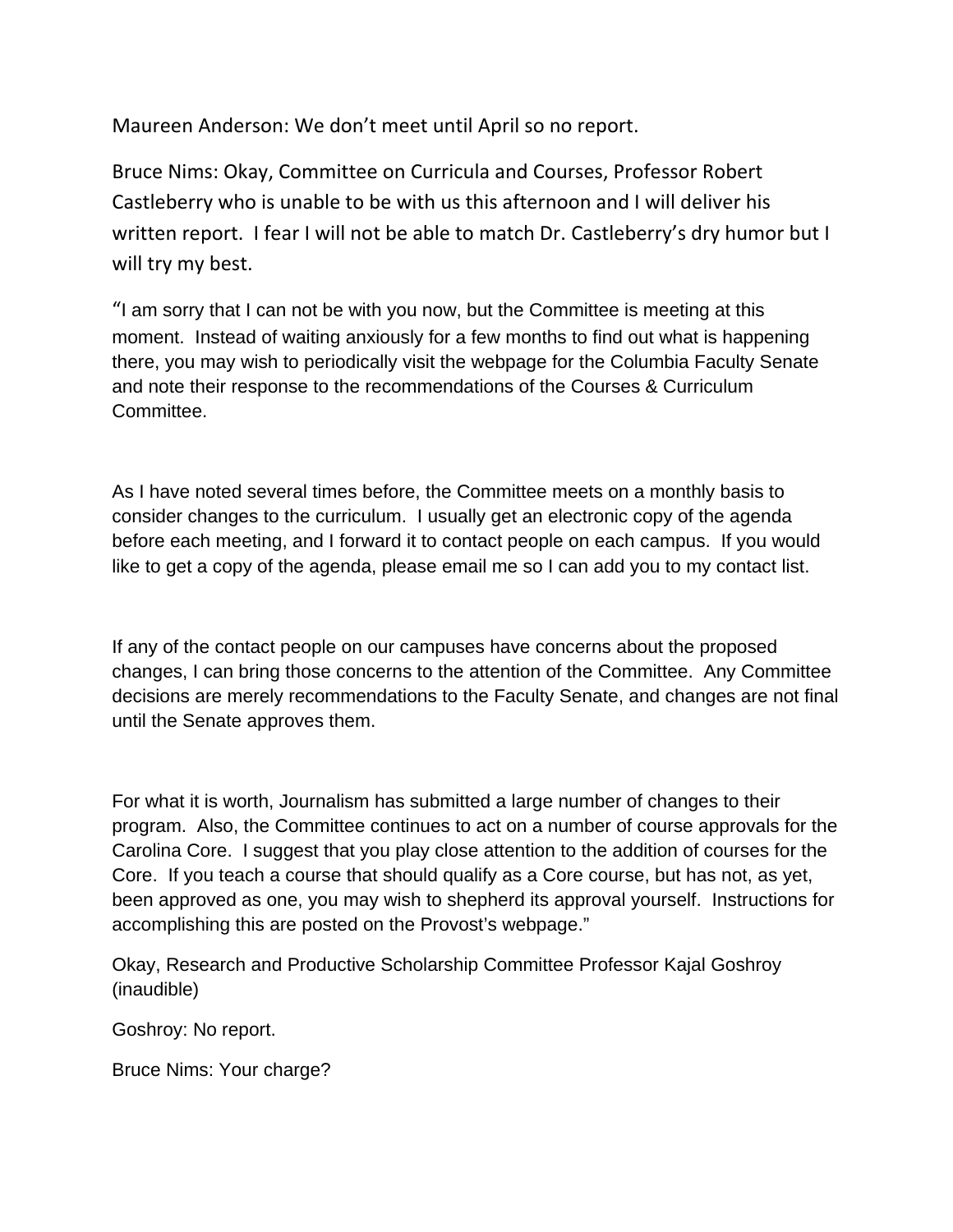#### (inaudible)

Goshroy: Our new charge to the committee is to make a list or chart of all the University Grants available to the Regional Campus faculty. Make a list of all the Regional Campus faculty to have won an award in the last five years. Thank you.

Bruce Nims: The Regional Campus' Faculty Advisory council – that particular entity is no longer relevant. We'll see what the Chancellor has in mind. And the Conflict of Interest Committee informs me that the committee has not met recently, so there is no report. Okay, now time for Unfinished Business. Professor Lisa Hammond.

Lisa Hammond: I know everybody shudders every time I take the stand because you know that we're probably going to be here for a while. There are two items of unfinished business. One is not a matter that we discussed in committee but is relative to something that we passed in the November meeting that I mentioned this morning. We had passed a motion that allowed Dr. Plyler's office to scan the tenure and promotion files of the candidates who are currently in progress. I think that Dr. Plyler may have had a heart attack when I said this earlier. He said he didn't think he needed to do that. So I said, "Check and find out quick." So Dr. Plyler, you know, got right on that, and that the urgency was getting the T&P forms online and not that they be scanned this year. We're still trying to confirm that that is the case. If that is the case, then I'll be talking to you about that in new business. If that is not the case, then we have already passed a procedure that I gave Dr. Plyler a print copy of today that he will be able to use to scan those files should they need to be scanned. So that is the first item of unfinished business requiring no real actions on our part. Any questions about that? Am I stating everything properly? Okay. Alright. Our actual next order of business – I brought Athena with me today because we need lots of wisdom – I thought. We are . . . I'm going to slightly cheat and squeeze a report in here because I was not actually on the agenda as the Regional Campuses Faculty Manual Liaison Officer. I'm here to talk about what we did in the Rights and Responsibilities Committee but before I do that I have to report to you some changes that happened with the manual. So I'm cheating a tiny bit, but I hope you all will indulge me. Also, this screen shrunk to about this size so I'm going to try to look like I can see so you'll be able to figure out really quickly that I can't. Okay, so in the capacity of Regional Campuses and Extended University Faculty Manual Liaison Officer, I'm here to make a very strange report. First of all, you may remember that I was elected to this office in September when we passed some legislation creating it. That legislation was sent forward to Dr. Plyler's office and then Dr. Curtis' office and through all those various levels of the review. We have a new version of the faculty manual. It has not been posted online yet, although I think it's ready at this point. We had one final question to resolve here this morning. So that new faculty manual should go live next week. There was some issues with getting everything approved, and I'm not going to go into huge detail about it, but I will answer any questions at any point in the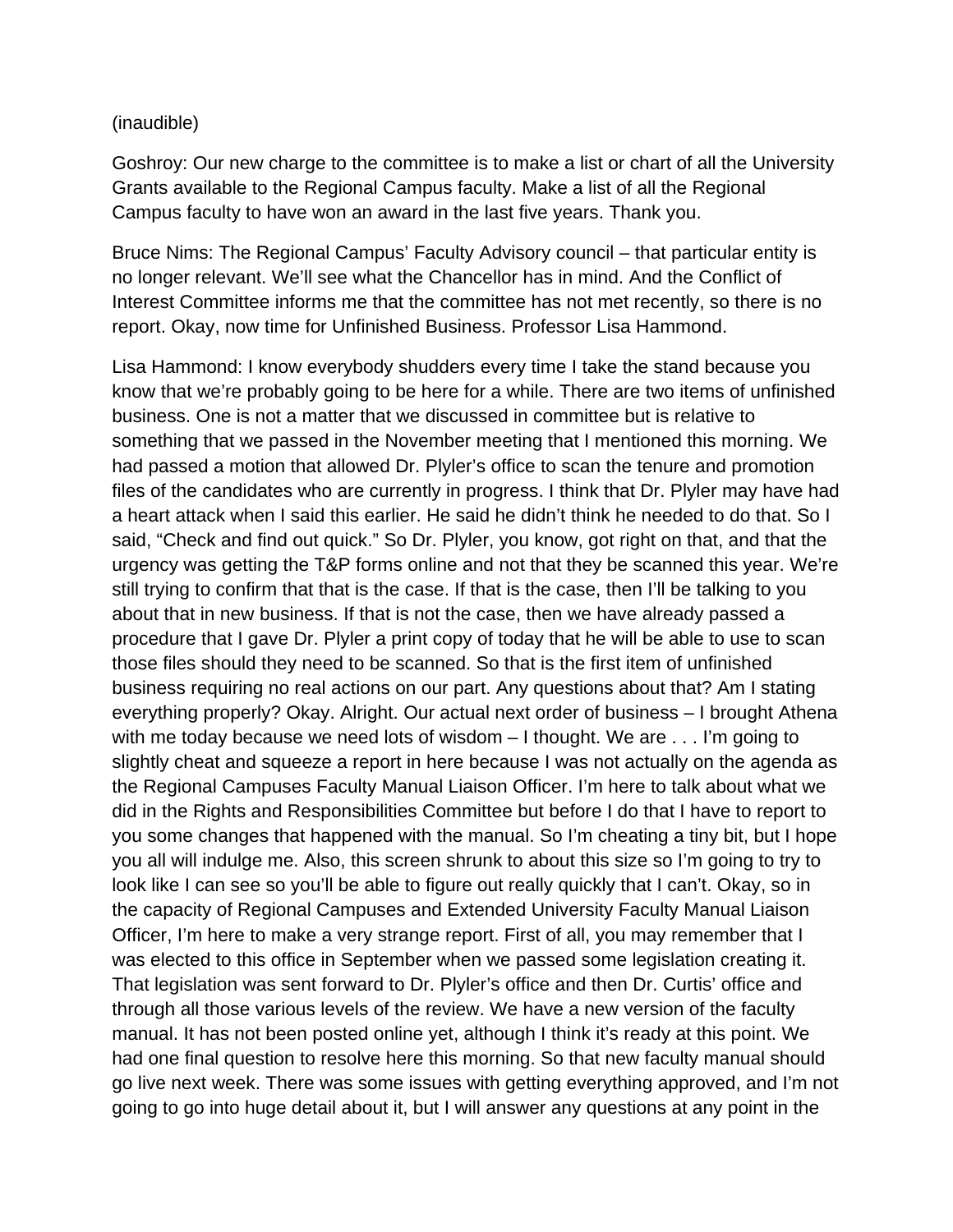process if you feel like you don't have enough information. So first of all, this is a report that will be attached to the minutes, so you all can see it in more detail later, but there were several items that I can confirm were definitely approved through all the different levels all the way through the Board of Trustees and are now included in the new 2012 faculty manual. These are all items that we have considered, reviewed, passed through the formal processes of the senate and so should not be surprising to you. So those are all listed here and I'm not going to go over all of these because we've already passed them. But I'll answer any questions. If I'm going too fast just holler. Now, in the process of that review, we had two issues that came up. One is that we had passed some items in November that were not particularly controversial, and so the expectation was that we would be able to have them included in the 2012 manual as well. The Monday after the senate meeting, I forwarded everything that we passed to Dr. Plyler's office. We sent it forward to Dr. Curtis. It looked like it was good and then I think the simplest way to do this is to say there seems to be a communication breakdown. So at that point we pulled out of the version of the manual that was going to the Board of Trustees several items that were passed in November 2012 that are Senate approved actions. These are listed here as pending actions included in the 2013 version of the manual which should be published in July, I think. The Board of Trustees meets in June. So these are all relatively minor items. We made a change to the description of the Provost's Regional Campus Academic Advisory Council which I certainly hope will still be relevant in a new form. The categories of scholarship we reordered those so that candidates would not put their weakest area of scholarship first. And then there were some appendix updates that Dr. Curtis wanted to include, but these had not finished being rotated through all the various levels of departments that had to approve them. So these are all things that are pending for the 2013 faculty manual. One other item Dr. Curtis declined to approve and sent back for further action from Senate. That is the revision we made to the by-laws in September to create the position that I was elected for that doesn't actually now exist. This is the Regional Campuses Faculty Manual Liaison Officer. Our committee met and discussed this and we have an amended motion to bring forward. This would supersede the motion that was passed in November so we may be getting into interesting Roberts Rules grounds I don't know but I'm sure somebody will step on my toes and let me know if that is the case. So I have a motion to bring forward to you. This is the original motion as it was voted and approved in September of 2012. Dr. Curtis had three concerns that we've tried to address in varying ways. One was that the term limit on the office was not consistent with the other term limits of the Executive Committee members. One of the things that we were trying to do is have an officer who had some longevity who could develop a period of time with the manual and what we ended up doing to address that concern Dr. Curtis said it sounded as if this person could do this job their whole career. I was shocked by this, as I'm sure you'll know. But there was a suggestion that some term limits be put in place. We talked about various ways to do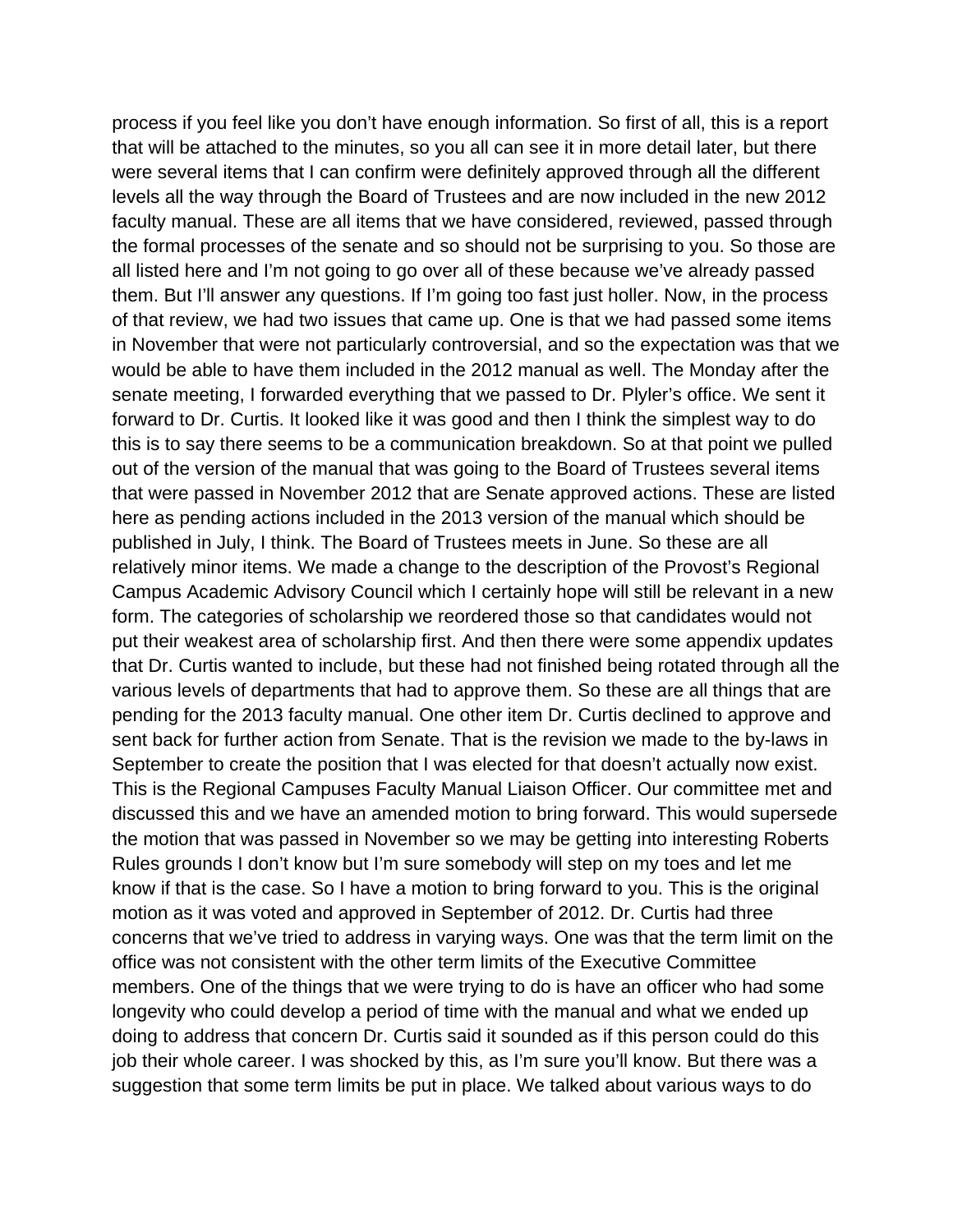this in committee. What we did was change the last sentence of section one here we changed it so the Liaison shall be nominated and elected for a one-year term at the last Senate meeting of the year. The officer need not be a currently serving senator and is eligible for election for up to three successive terms. Now what this means is that the person could be elected every year and serve three terms then have to rotate off and someone new would have to come on. So that's the first change. The second change – in the original motion that we passed there was a detailed description of the duties of the Liaison Officer which you can see here – so will be responsible for this, that, and the other thing. This was sent back and she said that in her opinion it was inconsistent with the duties of other officers as were described in the by-laws. I think basically there is a philosophical difference for how legislation is handled where Dr. Curtis' perspective, the legislation should be as limited as possible and the execution of it should take place other than in the place of governance documents of the manual – which is a legitimate concern. So what we did with that was we struck the language, and I'm going to talk about what we did with that in part of a second motion. And the final objection that she had – the original document stated that it should be negotiated between the Vice Provost and whoever was a sucker enough to take this position some form of compensation. She did not like that. It cannot be dictated to the administration. This is true. So we cut it out. There was some controversy about this topic – this discussion should the administration be allowed to dictate these sort of details. You know, that kind of conversation. I hope that what we have here is a reasonable compromise that addresses the concerns of the original administration and still enables us to create a position that will maintain reliably our faculty manual which is in my opinion, one of our most important documents. Now this is our first motion. Let me briefly describe the second motion which I can't decide if it is new business or old business, so you'll have to help me figure it out. But when we cut that out one of the things that concerned members of the committee is that we had made this list of responsibilities that were now no longer in the by-laws did we want them to just drop out of sight, and the consensus was we did not. So we have made a second motion here asking the Executive Committee to update the new senator's handbook to create more detailed descriptions of the responsibilities of all the Executive Committee officers and we've given them this verbiage from our original motion. We also added one item to it, right here, dating tenure and promotion forms with any revised page numbers or criteria – that's assuming that the tenure and promotion revisions that we bring forward later might be approved at some point in the future. So there are two motions. Motion one to amend our original motion passed in September to this form here. And motion two, to ask the Executive Committee to update the new senator's faculty handbook to reflect detailed descriptions of responsibilities. I would say certainly the first, the chair would rule substantive.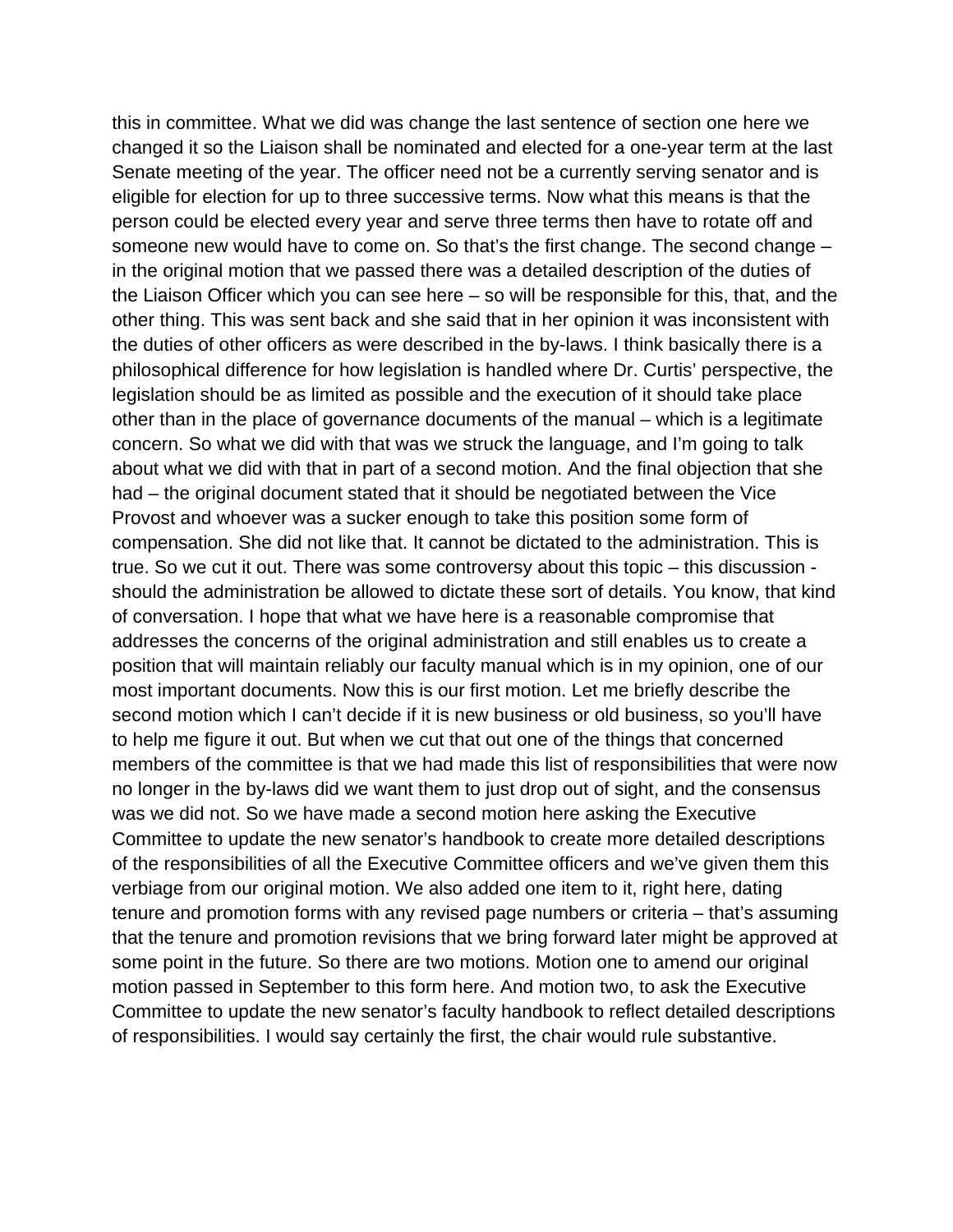Bruce Nims: Yeah, the first one is definitely substantive and I'll also rule that since the – there was a very logical connection between the proposed revisions and the motion for the Executive Committee to update the job descriptions both are properly presented under unfinished business.

Lisa Hammond: Okay, so a discussion of the first motion, I guess.

Patrick Saucier: Patrick Saucier, Extended University. Alright, you're just cutting out the compensation clause completely so there would be no compensation for this position?

Lisa Hammond: I don't know about that. There would be no statement in the faculty manual that dictated that any compensation be required. That would then make it an administrative decision as it would to whether such would exist.

Bruce Nims: Other discussion? Okay. I do rule this as substantive. It will be printed in the minutes so we can review it in detail before voting next meeting.

Lisa Hammond: Okay, motion two – the related motion that the Rights and Responsibilities committee ask and if passed the senate would be asking the Executive Committee to revise and expand the description of officers in the information for new senators handbook. This verbiage here could be a starting point. They may change it, add to it, I don't know.

Bruce Nims: Since this also may involve a change to the manual then I'm going to rule this one substantive as well.

Lisa Hammond: Do we need to have any discussion of the motion? Okay, that's it for unfinished business.

Bruce Nims: From Rights and Responsibilities I believe we have another motion under unfinished business.

Lisa Hammond: Yeah, the recorder has asked that people come forward as he's having trouble hearing who is speaking into the microphone.

Bruce Nims: Yeah, so come on forward.

Andy Kunka: I move that we take from the table the resolution passed from the USC Sumter faculty organization. There are copies up front and I can project it up on the screen as well. The basic thrust of the motion which was discussed at the last senate meeting.

Bruce Nims: By the way I do rule that the motion not go off the table.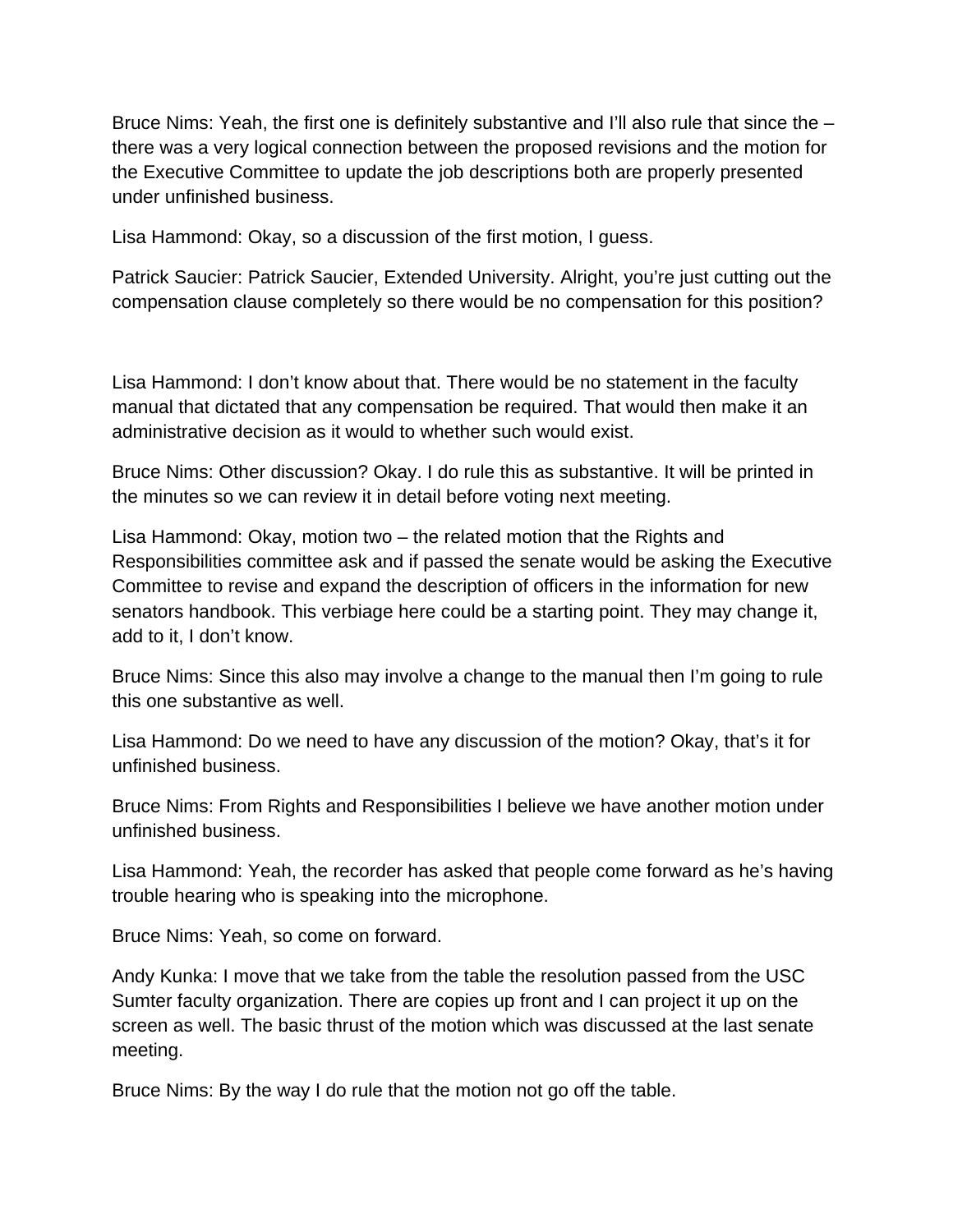Andy Kunka: The basic thrust of the motion. What's behind it is there is a little gray area in the offering of Palmetto courses which tend to be upper level courses and of course Palmetto courses are offered usually online or by two-way video or hybrid delivery methods and the gray area is that the Sumter faculty were concerned that were certain upper level courses to be offered in Palmetto they may not – faculty in the Regional campuses may not be able to offer the course on their campus in a face-to-face delivery method, and some students need those upper level courses and some students prefer not to take online and some students are not involved in Palmetto so basically the motion boils down to retaining the faculty teach upper level courses that may be offered at the same time via Palmetto. I'm trying to pull it up. This was passed along to the Regional Campuses Faculty Senate for essentially moral support to show that the entire body of the Regional Campuses Faculty support just retaining as many modes of instruction as possible on the Regional Campuses.

Bruce Nims: Okay, well since the resolution comes from the Sumter Faculty Organization which is a deliberative body it requires a second so we can discuss the resolution at this time. Patrick Saucier.

Patrick Saucier: Extended University. I'm sorry where is the who is proposing that classes that people not be allowed to teach classes or.

Andy Kunka: It's a gray area. It hasn't been proposed.

Patrick Saucier: So this is a resolution for a problem that doesn't exist at this point?

Andy Kunka: Like many things we do in senate and faculty service in general it's meant to

Bruce Nims: I have to ask you to remember that this is a general discussion, not a conversation.

Patrick Saucier: So is that a yes? That you are responding to a problem that doesn't actually exist?

Andy Kunka: I think we are trying to prevent problems.

Patrick Saucier: So that's a yes. It doesn't prevent it from existing.

Lisa Hammond: Lisa Hammond, Lancaster for a point of information the Rights and Responsibilities Committee brought this motion forward last time there were some minor changes. So this version that came from the Sumter Faculty Organization is not the version that was considered but I can't really tell you off the top of my head exactly what the differences were. I don't think they were substantial.

Bruce Nims: Okay. Other discussion?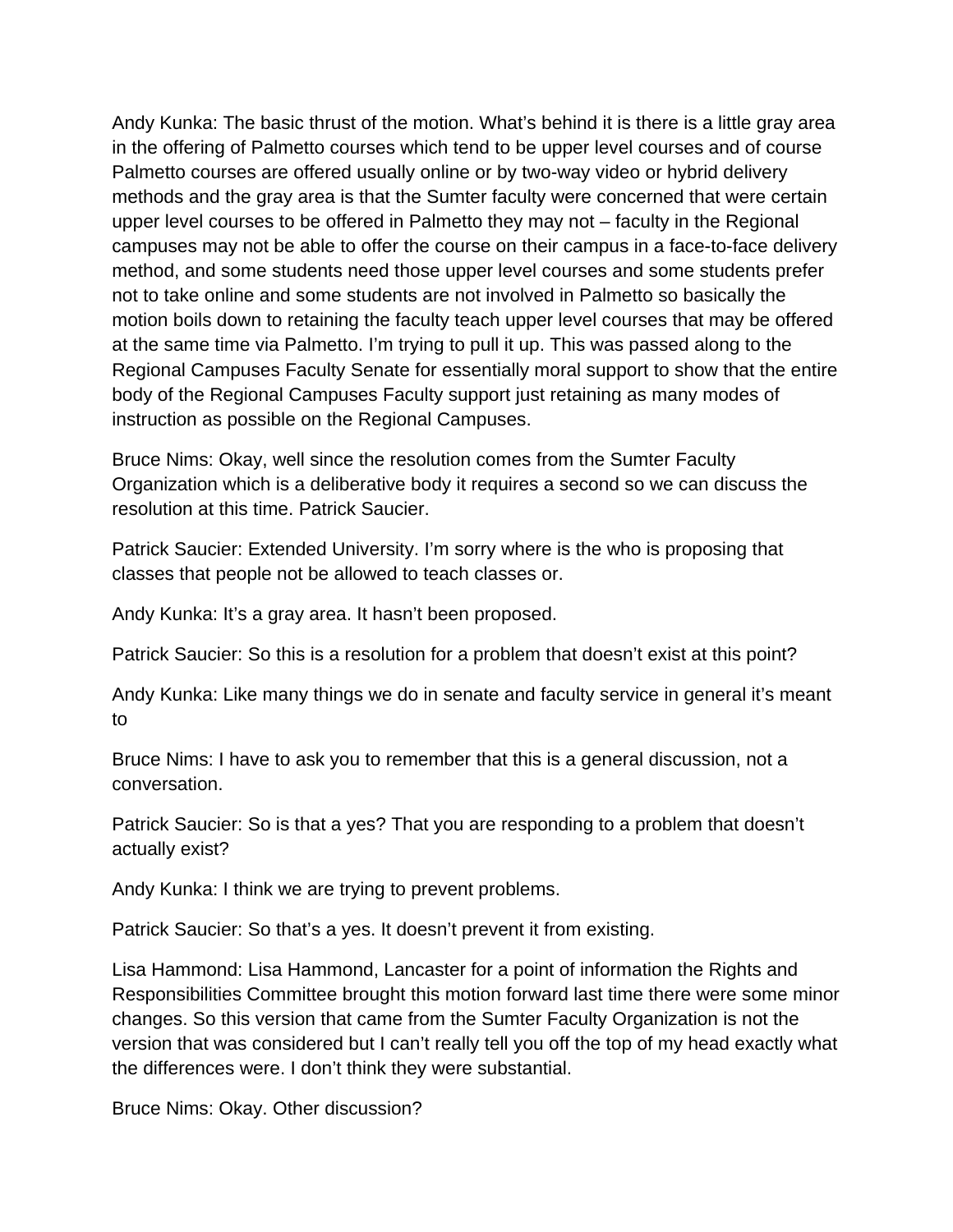Patrick Saucier: Yes, Patrick Saucier, Extended University. In the future should there be changes to the curriculum so that courses only be allowed to be taught in a particular fashion, would that not have to be approved by the faculty senate? So should there be a change in the curriculum or a change in, say, the method of delivery that we were only going to delivery classes in this particular method. Would that not affect accreditation and have to be approved by the senate and also have to meet accreditation criteria.

Bruce Nims: I'm not qualified to answer that question myself. But I think that question is on the floor and one we should be thinking about.

Ray McManus: Yeah, Ray McManus, USC Sumter, I'm just stating for the record and for purposes of discussion that this was not unanimously approved by the Sumter faculty organization.

Nick Lawrence: Nick Lawrence, Lancaster. I've read through this several times. I see no reason to approach this as if it is a mandate in any way. It does not mandate anything any more than the rules as you've pointed out don't actually exist but as you pointed out may head off an problem as we request these concerns be given serious consideration as Palmetto College continues to be designed and implemented – that to me seems entirely reasonable to ask someone to take something seriously as they move something forward. If we don't agree that it deserves to be taken seriously then that's fine. But it seems to me that we're not trying to shoot anything down that doesn't exist. We are saying that we have these concerns, please think about them.

Jessica Sheffield: Ah, sorry, Jessica Sheffield, Extended University. I would agree that the resolution does not mandate anything, but I would suggest that the resolution presumes certain things that the body may not agree with. For example, certain disciplines require a level of student-teacher interaction which the online format cannot readily provide. That's a fairly provocative statement.

Nick Lawrence: I agree that it's a provocative statement. That's why it's worth voting on and discussing. You know, I'm not the first person to list a class and get cherry picked down, but I can think of a few classes that I'm sure and everyone else can too. It might be provocative but it also might be – some students would benefit from an online experience. Many of the students require face-to-face classroom experience to persist. Yeah, I don't see any language here that necessarily says that online classes in any discipline won't work. It's asking for a mix.

Andy Kunka: One of my concerns with this is not so much with the content of it as with the idea of a resolution itself sending forth a tone to the Provost that is possibly antagonistic and I think that there are better venues for expressing these problems, and I think they have been expressed in those venues, and so it may just be that certain faculty on the Sumter campus aren't privy to those discussions that go on, but I believe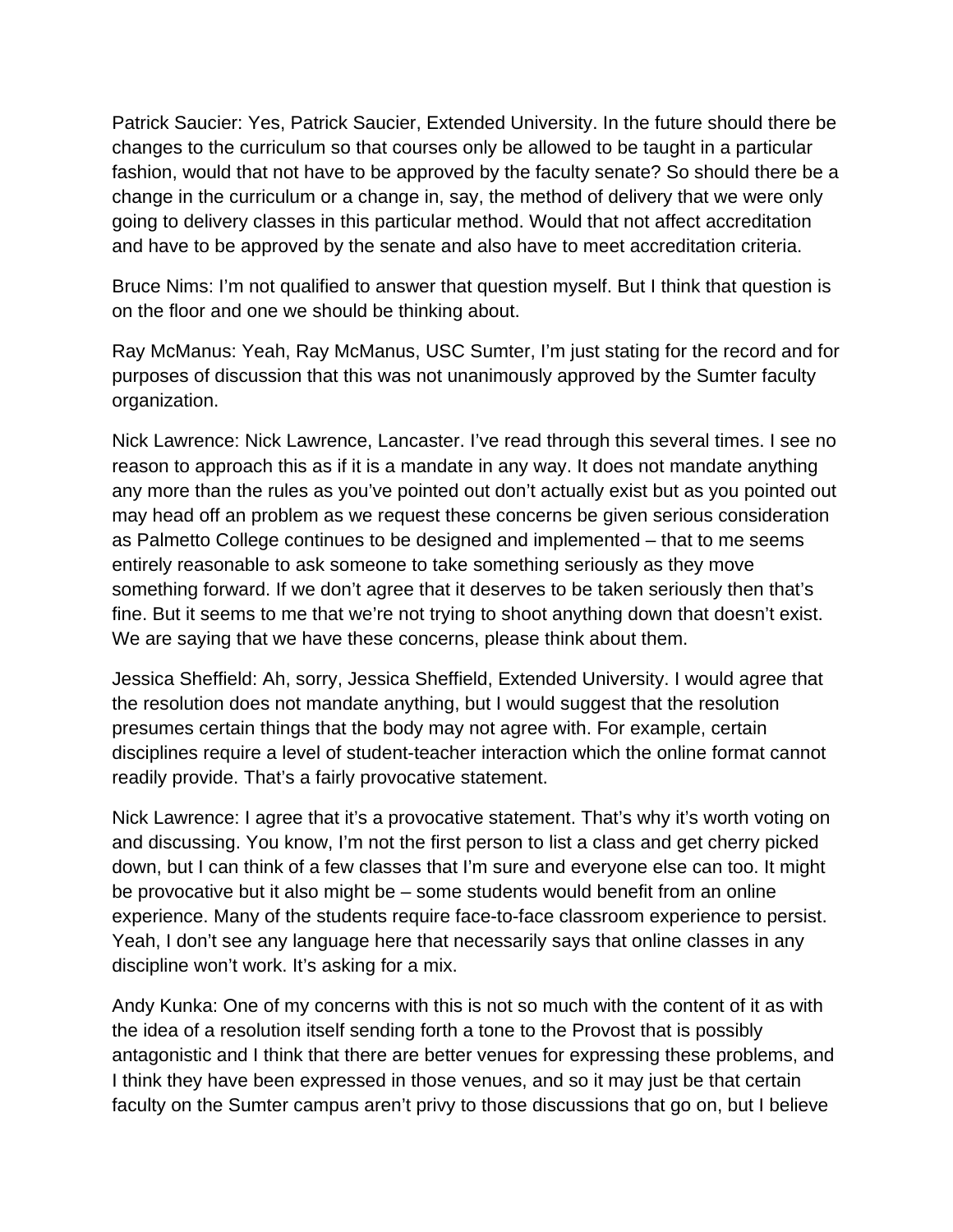that we could handle this in a different way, and I don't think that a resolution is the best way.

Heni Van Bulck: I'd like a clarification as to what this meant with the appropriate channels with the Provost.

Andy Kunka: And also the new chancellor.

Heni Van Bulck: Yes, but I fully support the sentiment of the statement, the timing is not ideal. She has offered as we heard a few minutes ago to come visit us on our campus. I think we need to engage in person-to-person dialog and then I think you will find when you meet one-on-one that she fully supports this statement and by forcing it (inaudible)

Lisa Hammond: I think that the fact that this discussion was tabled last time suggests to me that there is a concern about the language here. So if the language is vague or provocative as some have suggested, I suggest that the Sumter faculty consider revising it to make it something that we would be more comfortable addressing. Nothing here has changed since the last time that we looked at this and were not really happy with it. I think I personally would be very happy to support a resolution that said we should maintain all available means of teaching our classes and reaching our students successfully. That's a different resolution than I believe what we've got here.

Heni Van Bulck: I'd like to follow up on the sentiment that if the intent of this body is to express commitment or a reaffirmation of the value of face-to-face classrooms I would be fully in support of one. But if it is an attack on the incoming chancellor, then (inaudible).

Nick Lawrence: Nick Lawrence, Lancaster. You know it's a broad reach to interpret this as an attack on the Palmetto College or on the Chancellor. I don't see hostile language in here. I think that there's a lot of projection happening that does not involve the document. I agree the document could be better written although I've certainly seen things passed here that were worse written. A request that concerns be given serious consideration is about as respectful as it gets and there may very well be some value in saying you know we have some concerns and here they are to the person who is coming in to chair the Palmetto College. If we are going to table it or vote it down or whatever I think that's what we are going to do, but I think it's a misrepresentation to suggest that this is aggressive or an attack or hostile or cowardly or anything like that. It's a very moderately phrased expression of concerns that some people feel and I think that's to describe it as anything else is a little bit shady, to be frank.

Patrick Saucier: Patrick Saucier, Extended University. So if we were, let's say, to pass this resolution, today, for example, and for some unknown reason God forbid the meaning of online could change or technology should change with the needs of our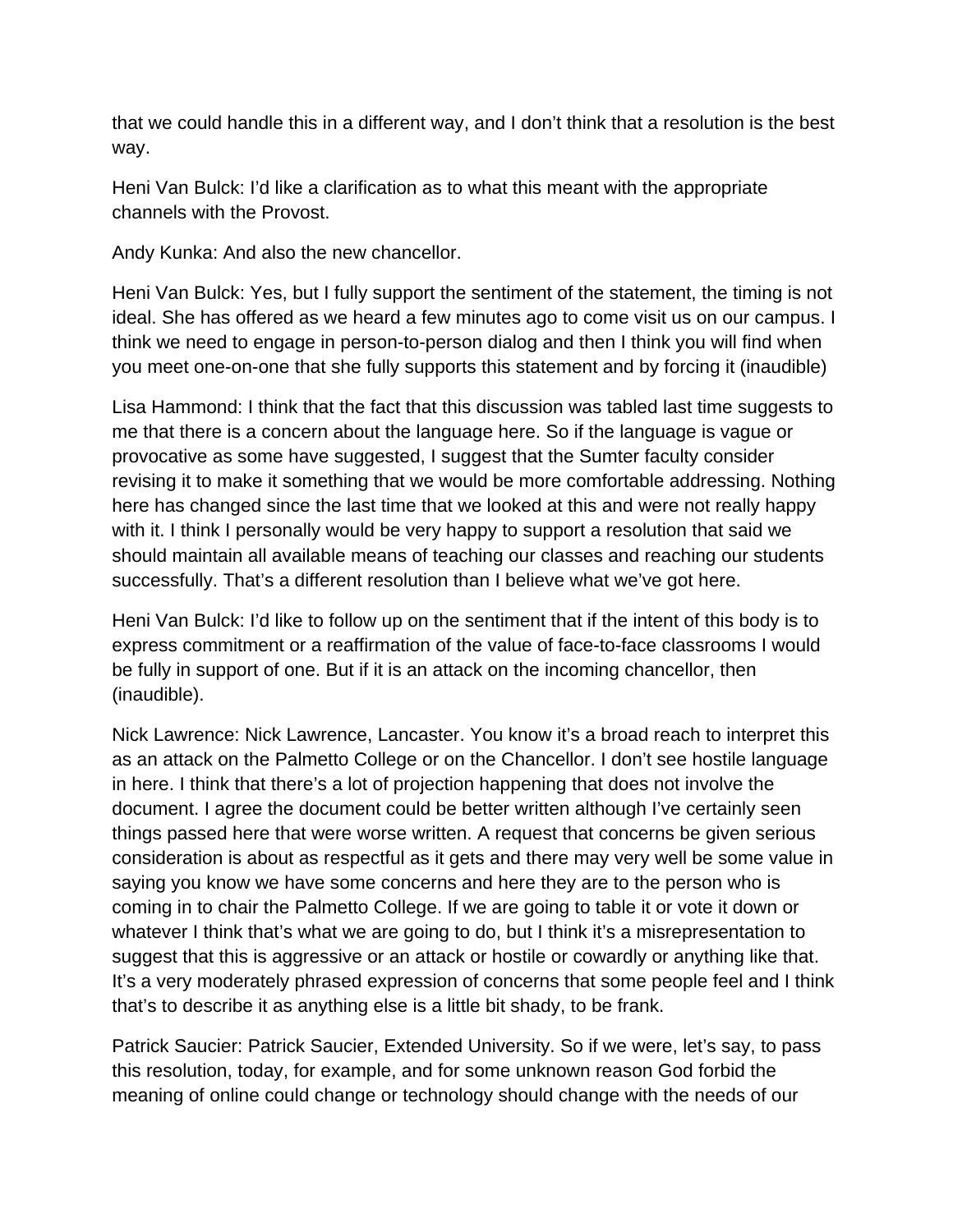students change in the future such that the thing that this is trying to prevent from coming about actually makes perfectly good sense, then the faculty senate sitting at that time, would simply have to vote to ignore this resolution. Right? So it's pretty much a toothless resolution. It's a long statement that doesn't really obligate or bind anybody to anything, but just states our position. And if it's just stating our position then it must be stating our position to somebody. Is that an unfair assessment of that?

### Bruce Nims: Yes.

Tom Powers: Tom Powers, Sumter. I would like the gentleman to clarify his statement. I don't know what he means by pointless, toothless, long, makes good sense. This is a very hypothetical situation and I find some of the comments rather vague and I'd like to have them clarified a little bit. Can you restate that?

Patrick Saucier: Yes, I would. The resolution doesn't really obligate anybody to do anything and in the future if some course should be offered exclusively online because it makes sense to the faculty of the senate then they would simply have to vote to ignore this resolution. Nothing would prevent them from actually implementing that policy. This resolution would not prevent people from doing the thing that it is asking us to resolve and not to do. So, that is what I meant by toothless. It would be toothful if it would have prevented you from doing something or put some kind of restrictions to prevent you from moving in a direction which it does not do.

Lisa Hammond: Lisa Hammond, Lancaster. Effectively by that definition all resolutions are toothless. I apologize if this is premature, but I move to call the question.

Bruce Nims: Question has been called. Is there any more discussion? Any more? Does anybody have anything different to say? Okay, I'd like to call the question now and call for a vote. All if favor of the resolution please say, "Aye." All opposed? The nays have it. The resolution fails. Alright, New Business.

Lisa Hammond: Are we the only committee with new business? (inaudible) Okay. Okay. I'm trusting that my committee is going to help me keep this straight. So Committee, help. Alright, the Rights and Responsibilities Committee is bringing to your attention today revisions to the tenure and promotion forms. The T&P forms have not been revised since I have been at USC Lancaster, which is either thirteen or fourteen years. They are based on an older structure for tenure and promotion and there have been some small issues that have come up that have made it difficult for candidates putting together T&P files. Further, we were asked to consider revising the T&P forms by the Provost's office last year, I believe. So there was a subcommittee this summer that began working in June and worked through November to propose revisions to the tenure and promotion forms. The sheet that you have that has the three sections in it marked in red is the report of the Ad Hoc Tenure and Promotion Revisions Committee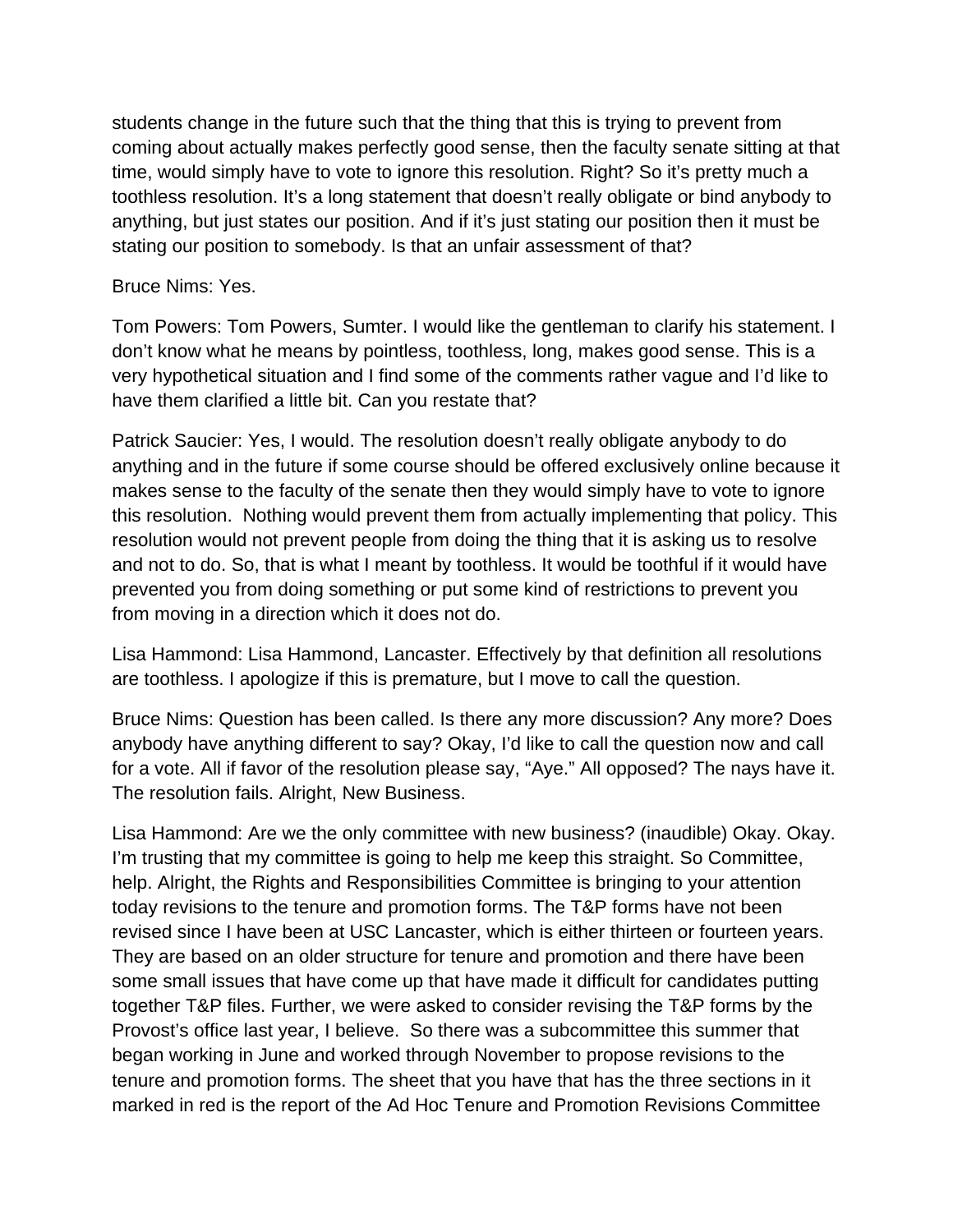forms revision committee. That committee – here are the committee members: Danny Faulkner, Pearl Fernandez, Carmela Gottisman, Lisa Hammond, Hayes Hampton, Janet Hudson, Sarah Miller, Erik Reisenhauer, Denise Shaw. This was an all volunteer committee that worked during the summer when they weren't getting paid. So if you see any of these people, you might want to tell them that you appreciate them working on your behalf during the summer. And many of these are folks that are already full professors and will not benefit from the revisions to these forms. So that makes their efforts even more valuable. The Rights and Responsibilities committee took the report that this group brought forward and made some changes to those recommendations. So the sheet that you have is the committee report from last year and I'm about to put up a more current version of it now. What this sheet does is it outlines the changes to each of the forms and tells you briefly why we made the changes. So I'm going to put the form – the summary – up and we can go through each change individually. This is new business and I believe it is substantive so I think thinking the best way to do this and tell me if there is a better way – I think the best way to do this is to just go through it kind of quickly form by form, show you what we have and then entertain discussion. These documents would then be posted on the Senate website and senators would take them back to their campuses and let people know that these are substantive changes that are coming forward. Does that sound like a viable plan? So this sheet right here is pretty similar to the one that you have but there are a few small differences in it. We made a number of changes in both committees to the forms just to take care of small procedural things so for example the name for Extended University was wrong in some of the forms. It was an older campus unit name. So I'm just going to go through each of the forms. Oh let me preface this for a second. We were from the Provost's office given the instruction to look at the Columbia T&P forms and to consider what might be useful in those for our adoption and also to consider moving the T&P forms to online. So both committees did look at the Columbia T&P forms. They are very similar in a number of respects. I want to highlight a couple of small differences. The Columbia T&P forms summarize teaching in a pretty different way than we do. Their teaching responsibilities are a little different. So they report courses in aggregate. This didn't seem like a real good idea for us so we have a modified chart that doesn't look quite like this but does put the teaching information in the standardized format that we have not had up to this point – candidates could determine the form that they presented their teaching data. We were also encouraged to look at the chart for reporting scholarship activities. Both committees did look at this and both committees declined to adopt a model of this kind. As you can see what this chart does is it enables the candidate to quantify their research so that it is quickly and accessibly reviewable. You can view and go in and say this is what the candidate did in terms of numbers. It was the belief of both committees that the quantification of this kind would be to the disadvantage of our candidates since research is not our primary obligation you don't really want to send up a chart in your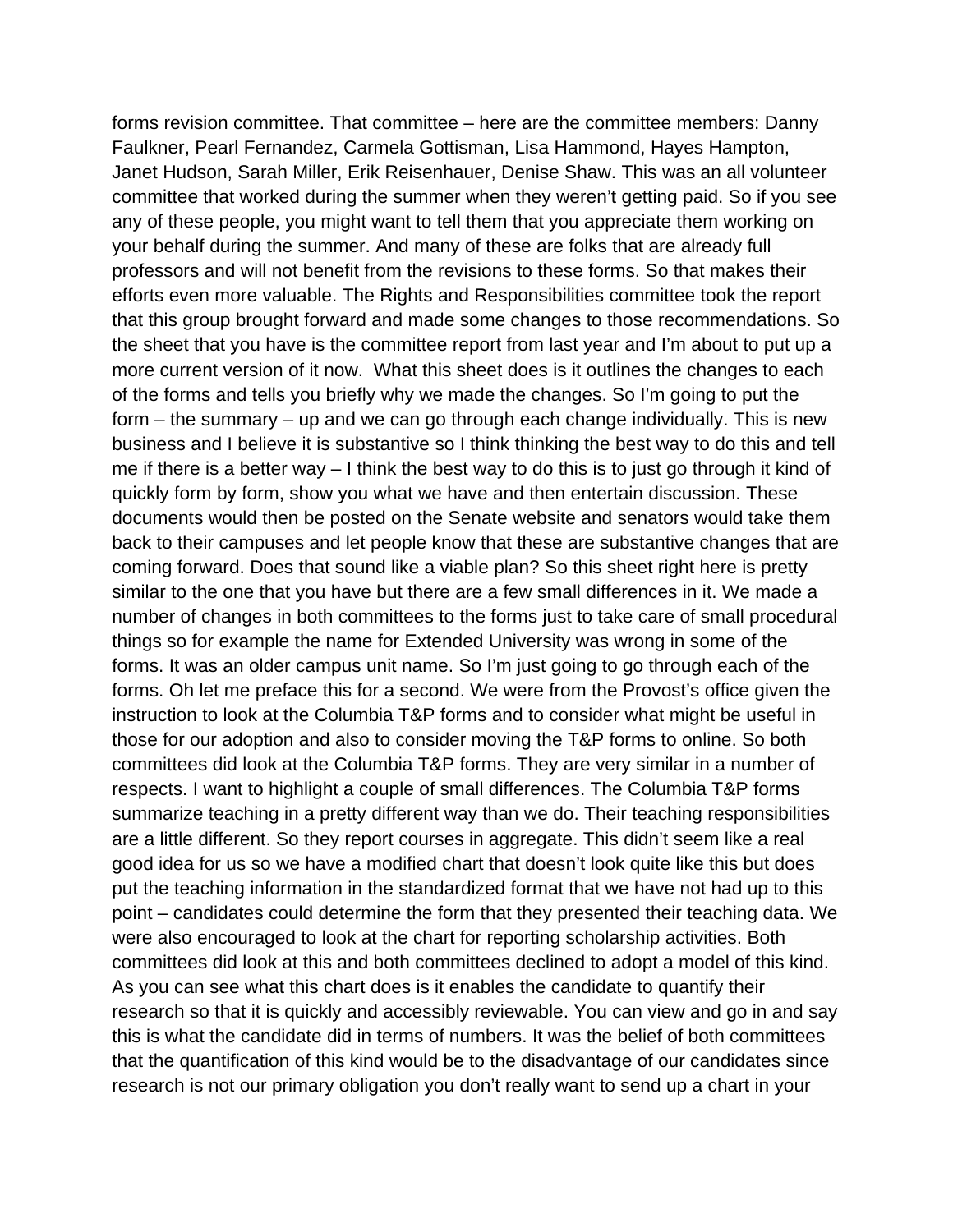T&P form that has a couple of ones and a lot of blank spaces. So the committees declined to adopt a form of this type. So that's your background. How are we doing so far? Any questions? So I'm going to go through the list here. I don't have a printout of this so everybody help me out. RCTP one and three both just change unit names to Extended University. These I would say are nonsubstantive changes. That's in the drop down menu right here where the candidate selects their campus. RCTP two is where the criteria for tenure and promotion is included. We've had some problems in the past with candidates including the wrong criteria for their rank. So a lot of people go and just copy whole pages out of the faculty manual and there the definitions for example for highly effective scholarship for files that are going up for tenure that only have to have a record of effective scholarship. So it's been kind of confusing and inconsistent. So the suggestion that was made by the committee was to insert the primary criteria right here for tenure and promotion, this comes directly from the manual and is inserted for the candidate and then to leave spaces that instruct the candidate depending on which rank they are going for to select only the appropriate rank. We are hoping this would make it a little bit clearer for candidates what information should be included on this form. So this one is relatively straight forward. So they choose the criteria for effective or highly effective depending on the rank being sought. The description of scholarship, the description of service is consistent for both ranks so we just lifted that verbiage and put it in there. The only disadvantage that I can see to this form is that it's going to mean somebody needs to watch it regularly every time the manual changes, if the page numbers change or if the criteria change the forms will need to be updated. That sounds like an excellent job for the Regional Campuses Faculty Manual Liaison officer. So that is form number two. Number three is nonsubstantive with a change to a unit name. Number four, the list of supporting materials, this is a fairly lengthy list for many people. The committee voted to move it to the end of the file so it's just moved down and the form does not actually change. That enables reviewers to get to the content file quicker. RCTP five was quite a controversial form. It's always interesting how these things go. Originally this form was entitled curriculum vitae. Many T&P candidates have been concerned that on their curriculum vitae there was no place for them to define their scholarship. So the form had a place for education and employment history and grants and awards and teaching responsibilities were listed here. There was a lot of debate about this. The conclusion that I'm bringing you today takes the name of this form and changes it to Education and Employment history so only that information is included here. It moves the summary of teaching responsibilities to the teaching section of the file, and we did add at the very end of the file or near the end, a section called vitae where the candidate can include a full vitae that is not a form that they fill in. So it is not. Most of you have a vitae. You know that our vitaes are very different. We looked at trying to come up with standardized forms. We didn't get very far with that. But people seemed to feel that it was very important to have a vitae in there so we added a tab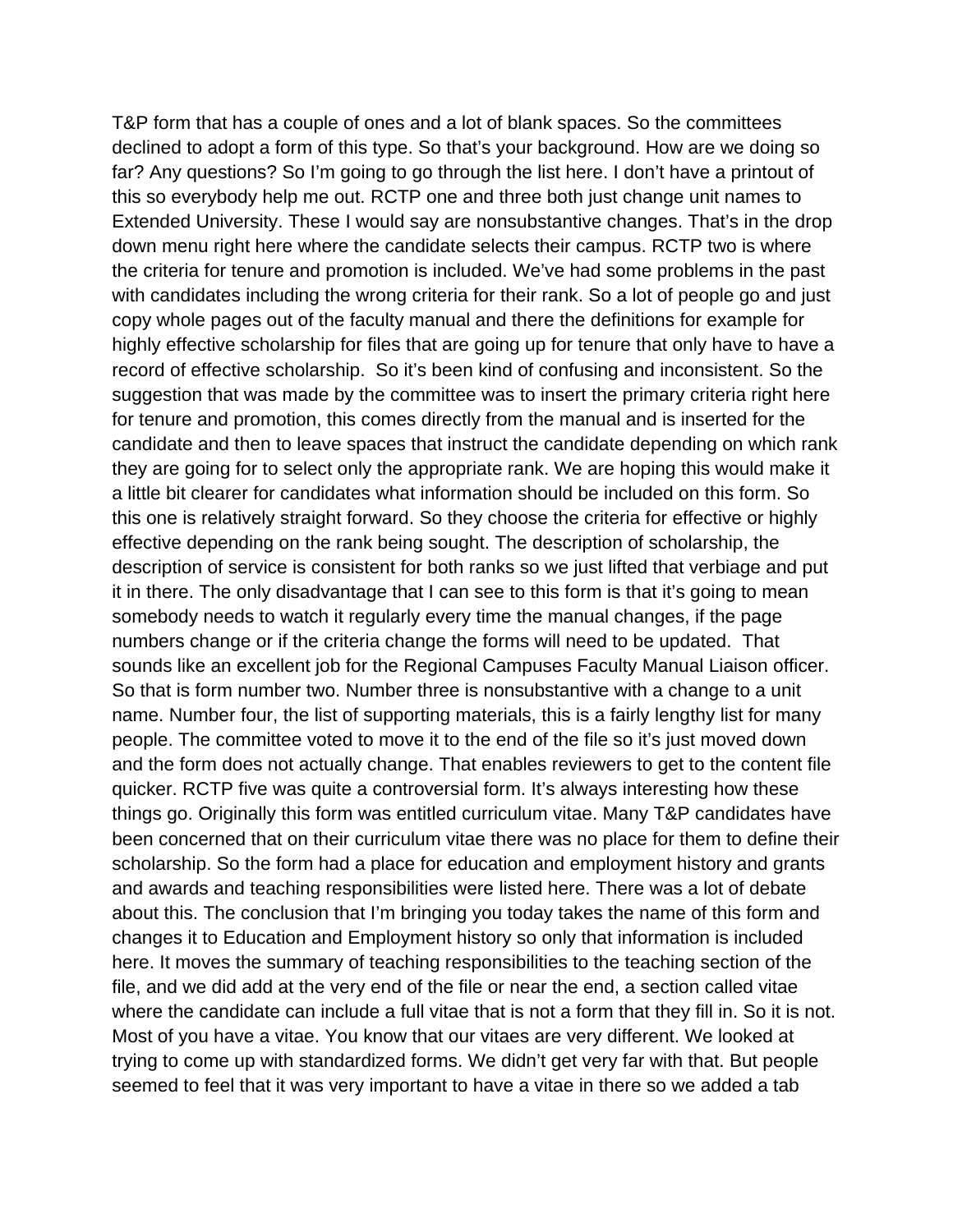where the candidate can insert his or her full vitae. So that changes the name here and eliminates some of the information that is included at this point. That's the first real substantive change. Yes, sir.

Andy Kunka: Andy Kunka, Sumter. So in moving the teaching responsibilities to evidence of effective teaching, does that then become a part of the page limit for the rest of the document?

Lisa Hammond: I believe that it would. Any other questions or comments about this one? Okay, let me check where I am on my chart. RCTP five, the personal statement, there were a couple of revisions suggested. First of all, the description of what the personal statement is supposed to be that was existent at the time is marked here was relatively vague and many candidates were unclear as to the purpose of the personal statement. There is a section in the faculty manual that lists each tab and suggests what should be included in each tab. What we did was went to that list and pulled the language that described what should be in the personal statement. So this language right here with the exception of this final sentence that is existent in the manual at this point. This basically says that the personal statement should be kind of an introduction or overview for how the candidate has met the criteria and that detailed descriptions should be confined to the relative narrative sections. It clarifies that the intent of the personal statement is to make more of an introduction to the file. We added an exciting controversial new thing – a limit of five pages to the personal statement. There was a lot of discussion about should we have a limit. Some people wanted it to be two pages. The English majors were fainting, so we ended up with five. We did not make this more specific about double-space, single-space, eight point, twenty point, so who knows what could come up here. But this is the gist of it. Yes, sir.

Nick Guittar: Sorry, is that the page limit you were talking about?

Andy Kunka: I'm talking about the overall page limit to the document – Andy Kunka – Sumter – it's what thirty pages? Twenty-five? (inaudible) And section two previously would not have counted towards the thirty page total (inaudible). Evidence of teaching scholarship and service.

Lisa Hammond: The narrative sections of the file which are six, seven, eight, and nine, which are the personal statement, teaching responsibilities, scholarship, and service. If you are worried about the page numbers, the chart that we have is one page. It's not a particularly long chart. Now it does whack out a page. We could say that it should not exceed thirty-one typed pages, but I don't know if that's necessary or not. Y'all will let me know, I'm sure. Yes, ma'am.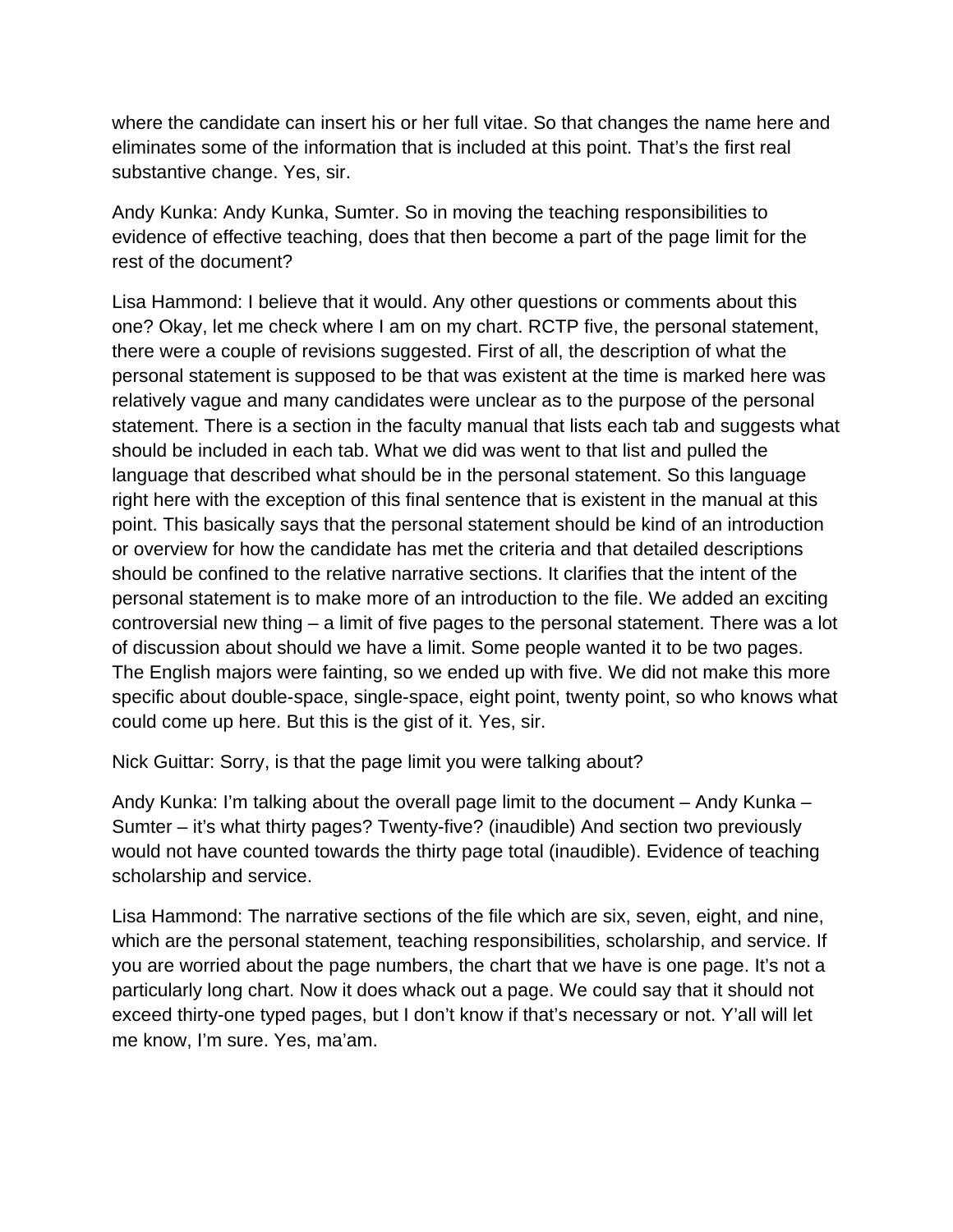Jessica Sheffield: Jessica Sheffield, Extended University. Can I clarify? I think what I heard in concern was that list of teaching responsibilities would have been underneath education and employment history which were not accounted for.

Lisa Hammond: Right.

Jessica Sheffield: Moving it into the narrative we are possibly losing a page.

Lisa Hammond: It will be a full page, easily.

Jessica Sheffield: Well, less so for some of us. So it's not the chart.

Lisa Hammond: Right, right. I think one of the things – the original limit I think was twenty or twenty-five pages.

Bruce Nims: Twenty-five.

Lisa Hammond. Twenty-five pages. The files have grown increasingly longer and when you tell a candidate that it can be a maximum of this many pages, candidates sometimes feel like they have to make it that many pages whether they need to or not. And certainly we have been urged to be concise by the administration. So speaking in my personal opinion I don't think the loss of the page is going to be a huge problem, so certainly that was something that we did talk about and was something that we could continue to talk about in here. I don't mean to be dismissive at all of the concern. Alright so that's the personal statement. RCTP seven, the changes here are much more substantive. This is probably the most significant change that the committee has brought to your attention. We have drafted some language that refers the candidates to the relevant sections of the manual that they will want to use to describe how their teaching meets effectiveness. Sometimes candidates have the tendency to talk about what I did in this class what I did in that class and they don't clearly define how what they are doing in class meets the criteria. So we are hoping that this encourages the candidates to say, "The way I met this criteria was," and list the activity rather than describe what their classes are. We lifted this language here from the original curriculum vitae form that in this proposed version is now Education and Employment History, and now we added a couple of words about different kinds of instruction that have been added since the time these forms were created originally. So the type of course is expanded to lecture, lab, independent study, online, two-way video, and then the covering all ills, etc. There is a chart that we had a devil of a time trying to figure out how to fit on a single page and if anybody has got a suggestion for a better way to do this I'd love to hear it. We talked about having a landscape chart rather than a portrait chart. There was not support in the committee for that in the original committee that put the proposal together. Personally, I think that would be easier, so anybody wants to friendly amend, go for it. To help you see how that chart would work, I put together a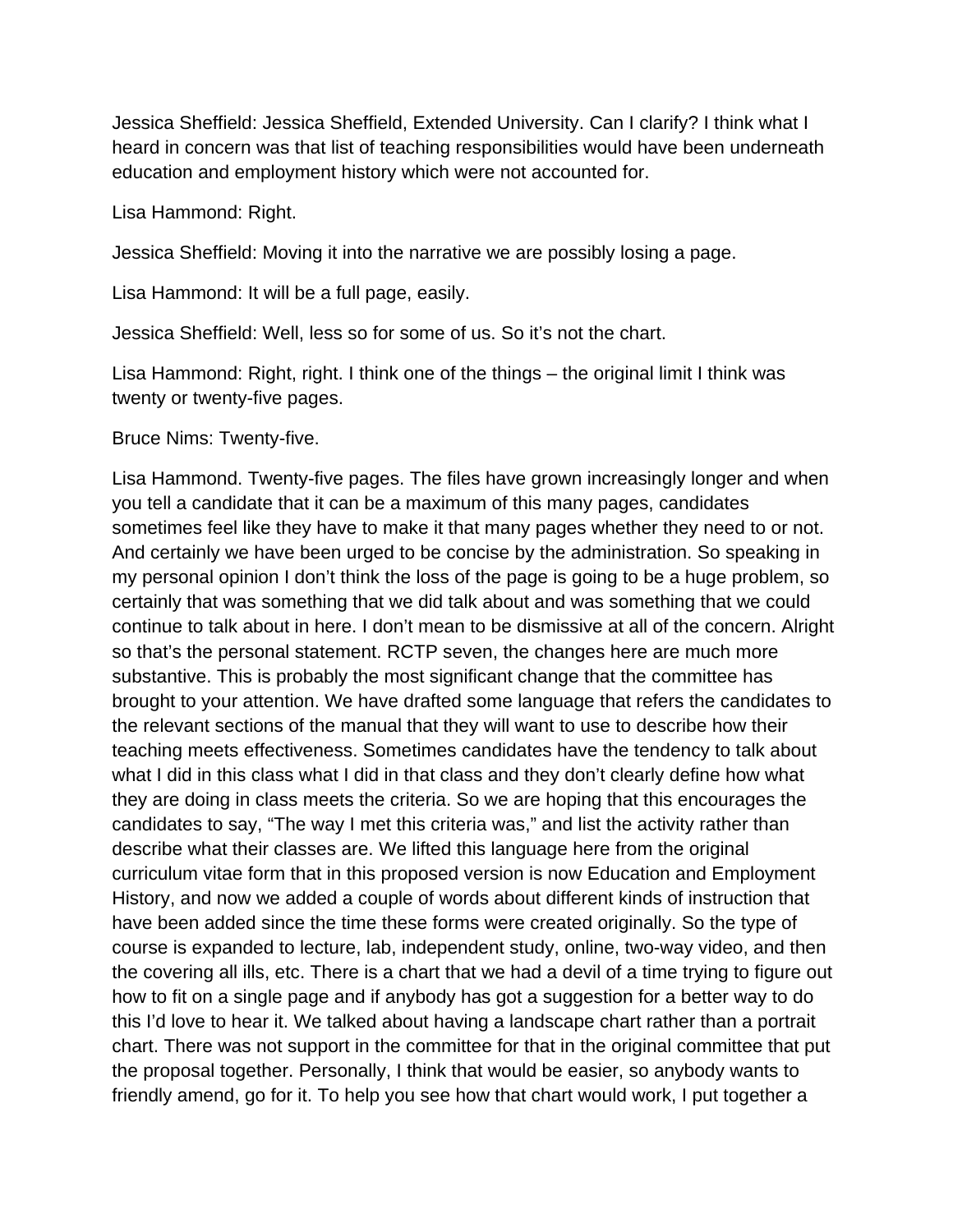model here for a faculty member teaching at Hogwarts and doing a little independent study for somebody at Bobatan. You can see here how the courses would be listed. The information would be filling in the chart. So you got some kind of dire abbreviation that you've got to do to get everything in this page but it seems to cover most of the information fairly accurately. One thing that is different here that is important and I want to call your attention to it. This column, overall global index, was not required in the previous form. The list of courses that were taught did not require any student evaluation information be attached to it. This was also a topic of great discussion. Some people said, "Well that's all going to be in the summary of the teaching evaluations." Other people said, "Well, it should not be here, we just want to know what classes they taught." In the end the consensus in the large committee that met over the summer that was reached over the summer and was backed again by Rights and Responsibilities was that having the one score for the global overall average was helpful to see it on a single page listed there separately. This is as you can see pretty different from the Columbia form that reports the courses in aggregate rather than saying you taught three sections in this class and it had seventy-five total students. It breaks each class down section by section. The other change to this form is that we added the verbiage from the faculty manual that describes the various criteria. So this would make a change to how the candidate would complete the form. It basically requires the candidate to address each of the criteria separately and in a separate place. This was also fairly controversial, but we do want all the files addressing the criteria so ultimately this passed as well. So you can see the description for course design there's a blank space for the candidate to insert information, student learning outcomes, knowledge, and etc. So let me pause here a second since teaching is our primary mission on the regional campuses and since this is the form that we changed the most to see if there are any questions about it. Okay, once again, everybody is in a stupor from lunch or bludgeoned by the committee's excessive preparation. Yes?

Becky Hillman: Becky Hillman, Sumter. Is there some sort of ruling – say only three students did the online evaluation for one of the classes. Should that be included or not included?

Lisa Hammond: There is nothing in the manual or in the forms that talks about that, but the campus practices have been in you have a small class where it would be easy to identify individual students in evaluation, as I understand it, evaluations are not required for those classes. This could be done differently on different campuses, but I believe that's how it is done on mine. So that's not anything the manual or forms address but certainly we could add that kind of language if it was the will of the senate. Yes, ma'am.

(inaudible): I've had classes with one student where they did the evaluations.

Lisa Hammond: They did do the evaluations?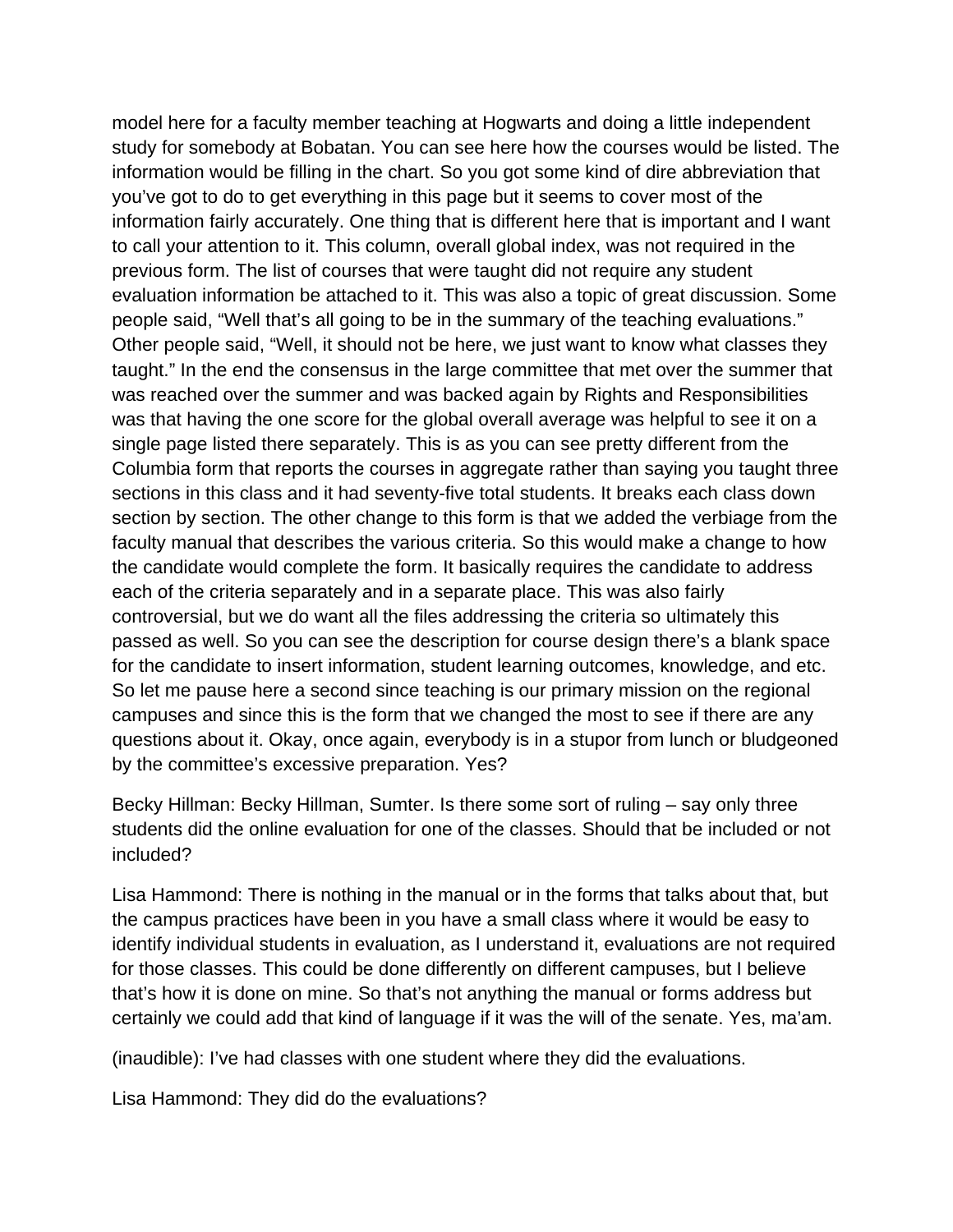Bruce Nims: On our campus it is entirely optional.

Lisa Hammond: Yes, ma'am.

Jessica Sheffield: Jessica Sheffield, Extended University. I wonder if there is a question here that is implicit about response rates. I wonder if I have twenty students and only ten do the evaluations - is that something we care about? Should we report that? Is that something where we should put response rates along with global index? Is that something either of the committees took up?

Lisa Hammond: Well, we did not talk about that explicitly. Where is my example? The chart does not say how many people responded to the student evaluation. That is something that as a reviewer in my opinion would be useful to have. It's not included on this version. I would say that for the candidate the onus is on the candidate to explain any circumstances where you have a significant deviation in the number of students enrolled in the class and the number of students who complete the evaluations. This form as it exists right now would not call that into prominence. Yes, ma'am?

Becky Himmond: Becky Himmond, Sumter. So would you put it right after this table? Your description of you know why that number was low or what happened with what?

Lisa Hammond: It's not in the table. The table does not require that information.

Becky Himmond: Right, but you are saying that's up to the candidate to explain it.

Lisa Hammond: Well, it's going to – that might be in your teaching summary that your colleague writes the summary and you get the data that is complied from the compiler for your teaching summary. But because there's not a standard practice for how that is being handled you, I don't have an answer for that. It all depends on the campus. So I don't really know how to answer that question exactly. This is one reason why I thought it would be nice to have the landscape versus portrait chart because it would give you more room to add a column of that kind. Other questions? Okay. Alright, the next two are easy. For evidence of scholarship the only change made there is to refer the candidate to specific pages for the list of suggested evidence. This was the page where we declined to include or invent a chart. Evidence of scholarship, the same verbiage referring the candidates to the appropriate pages in the manual where they would go for the kind of evidence they would include here. We're hoping that this would enable the candidates to make their evidence fairly direct and they won't spend a whole long time going into great detail about it. You do need to provide context but evidence is different than extended narrative. We're hoping the language will help a little bit here. The next form is the list of supporting materials moved from early in the form to the end of it, or getting to the end of it. The next form RCTP ten is the full curriculum vitae that the candidate can just insert here in the format that the candidate prefers that is suitable for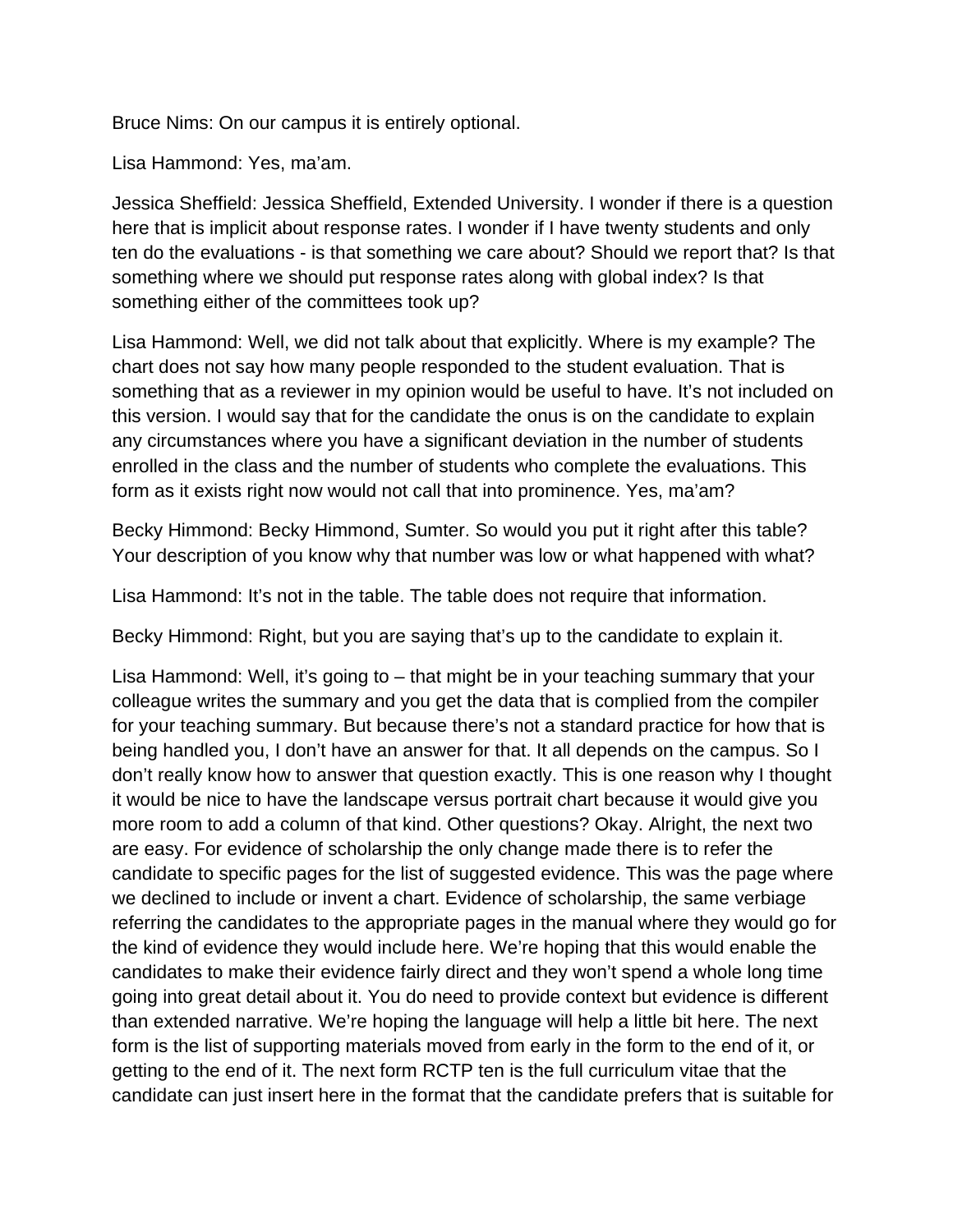his or her discipline. The curiously named "other items" this is something that certain campuses mandate the inclusion of particular items here. I believe that the USC Sumter campus has a specific policy that requires inclusion of this. Most candidates don't have anything here but we decided it was better to retain it in the event that someone has a hankering to add some other items. And then the addenda, the only change here is that we pulled from the faculty manual the change that describes what can be included in the addenda. And I believe that is it. Okay, questions or discussion? Yes ma'am.

(Inaudible) from Lancaster. I think that having that global index is going to make it much more likely that the other teaching numbers are going to get downplayed over the others.

Lisa Hammond: The ones in the teaching summary? Is that a good thing or a bad thing?

(Inaudible) To me that's a bad thing.

Bruce Nims: Further discussion? Well, needless to say this is a massively substantive presentation and this material will also be available –

Lisa Hammond: I will get it posted. It will probably be towards the end of next week, but I'll have it posted. And I will email everybody, not just the senators when it comes up.

Bruce Nims: Yes, this is the course crucial to our candidates for tenure and promotion and is crucial to our professional growth and development and so I would recommend that everyone pay close attention to these changes and think about them seriously and we will have a more extended debate in Salkahatchie before voting.

Lisa Hammond: And again I would like to encourage any senator that has a specific thought or suggestions that if you can email that to me in a concrete form, in other words if you think this chart is not as helpful as a different kind of chart could be we can certainly entertain friendly amendments and particularly with this I think there is some room for improvement and I think it's better than what we have right now, but if anybody is inclined to draft a better version I'd love to see it. Okay, we have one other item and I think that's it. How am I doing Tom? And I don't know how to do this so I need help. We have been asked to consider, as you know, moving the T&P forms online. Our committee talked about this at the end of the discussion of these forms and the modification of the forms – there's not a lot of time in between – that was a pretty big topic that took most of our meeting time. We are planning to meet again between now and April to consider what kind of procedures we might want to put in place for putting files online. There was a definite consensus in the committee that we wanted to move that way. I don't really know. Do we make a motion and say, "The Rights and Responsibility committee moves that we move the entire process online pending the work of a committee that defines specific teachers for that. Is that premature? Can we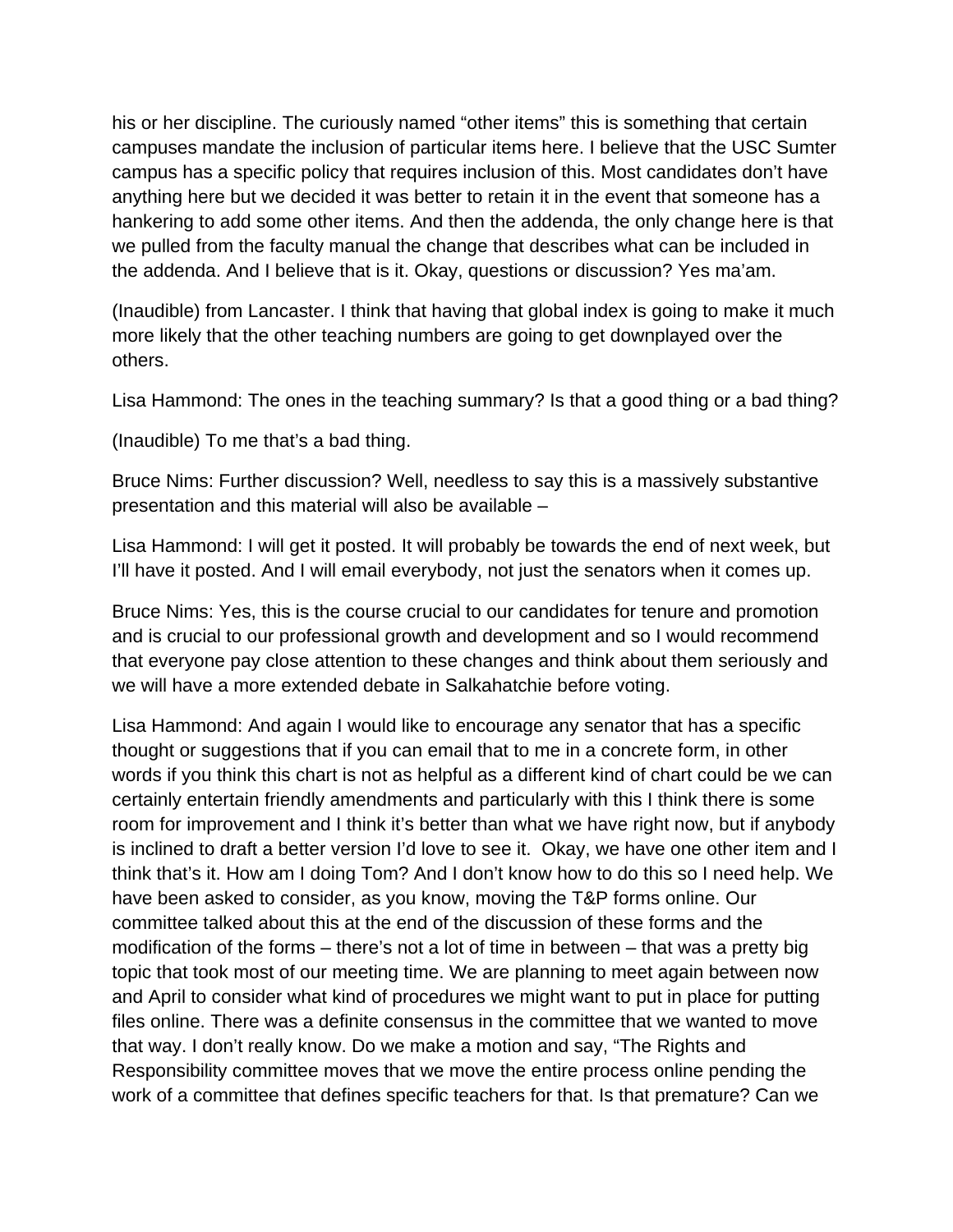get it on the docket so we can vote on it in April if we can put something together is the question that I have.

Bruce Nims: Uh, I think something like that has to be substantive.

Lisa Hammond: Oh, God, yes.

Bruce Nims: So I don't know that we can get it voted on.

Lisa Hammond: Okay, well I'm okay with that I just – the feeling I had from Executive Committee was the desire that we would like to see a motion come forward in this meeting.

Bruce Nims: Well, I think given the complexity and detail involved in these other motions involving our tenure and promotion process I think we need to get a lot of that determined before we then determine the full procedures for taking the forms online.

Lisa Hammond: Okay, in that case I will report to you that Rights and Responsibilities will meet and discuss this issue for. . . Any other questions about this before I shut the computer down?

Chris Nesmith: I have something. Suzanne's question kind of brought this to my mind if we vote on this in April what if a senator, or a group of senators has a concern about a particular component of this overall proposal. There's many different changes here and let's say that they are okay with all but one or two. Is there any way to deal with it in pieces and parcels or does it have to be one package or what?

Bruce Nims: As a matter of fact, I was just mentioning to Professor Miller that I will be brushing up on Robert's Rules of Order in April and we'll see what will be possible concerning these very complex motions because again, getting full agreement and full consensus on a detailed document is not an easy matter at all.

Lisa Hammond: I would recommend moving through each and every document as a separate motion. Andy?

Andy Kunka: Please don't shut your computer down because I need to use it.

Lisa Hammond: Okay, anything else? No one's teaching at the German or French academies.

Bruce Nims: Okay we have morning business from System Affairs.

Andy Kunka: We'd just like to say first that the idea of the Defense Against Dark Arts class is being taught online makes me want to reconsider the Sumter proposal. I apologize that I don't have copies of this but USC Sumter has passed the changes to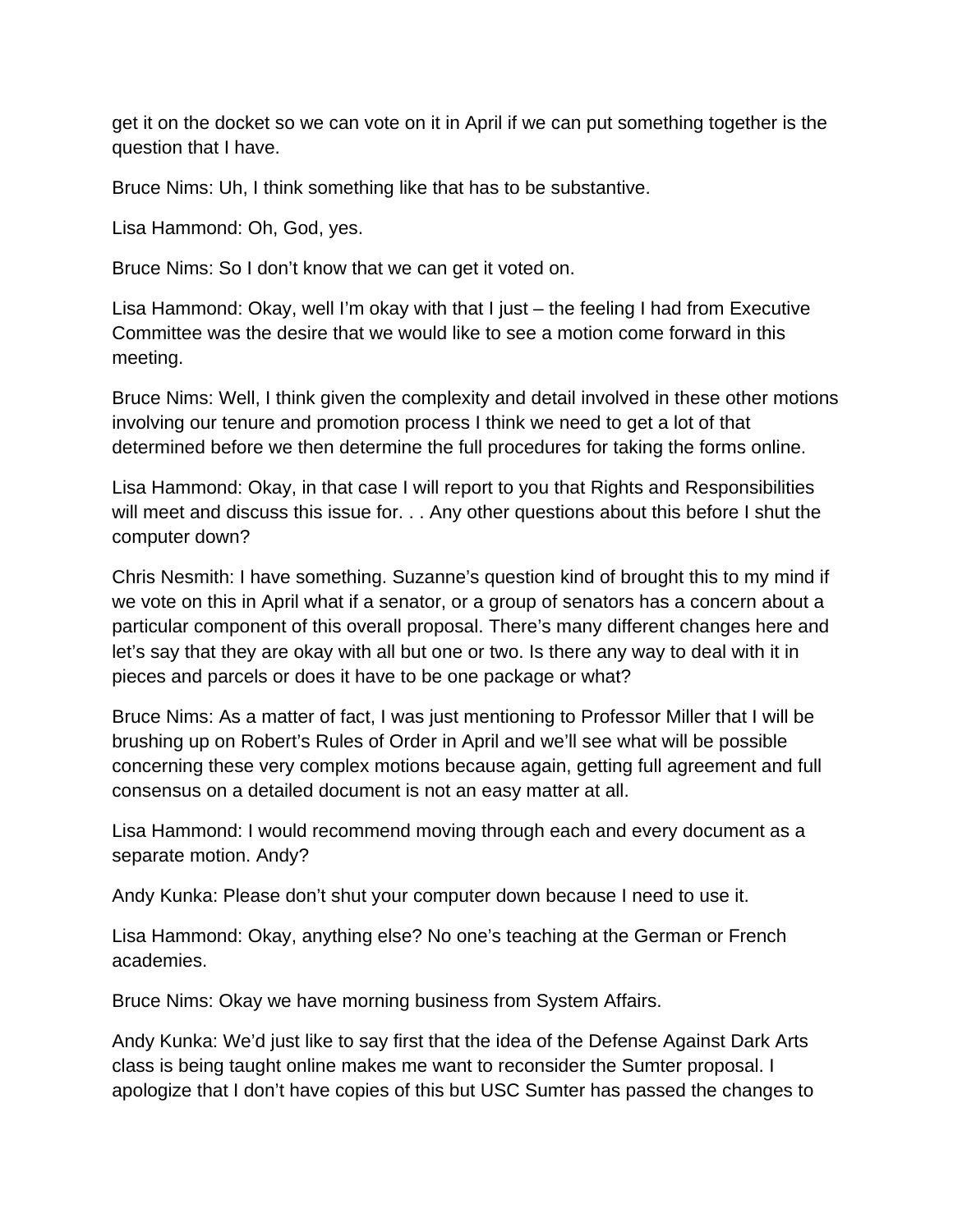their Associate of Arts and Associate of Science degrees to align them with Carolina Core requirements and so they sent this to the System Affairs committee and we have approved it and sent it to the Senate as a whole. So, do you want me to scroll through this slowly?

Bruce Nims: If there are any observations about specific changes that you'd like to make I think everyone would appreciate that. Is there anything specific you want to point out?

Andy Kunka: I'm not sure. I think the only thing that came up for discussion is that Sumter is including Math 111 in the ARP core requirements and that may be different from other campuses. Yes?

Jessica Sheffield: One or two things from the other discussion that Sumter is requiring three ARP credits for the AA or is that going to leave it at six for the Columbia core?

Andy Kunka: Yeah, for the Columbia core it would be six, but for the Sumter AA degree it is three. We are not requiring a foreign language and the Columbia Core requirements does include a foreign language.

Sarah Miller: One of the ramifications on voting on this today. I know there was talk of getting the other campuses to agree to the same thing so if we vote yes on this today, do we all have to agree with what Sumter says?

Andy Kunka: There's no requirement as of yet that all of the regional campuses –

Sarah Miller: I know but that was a goal that we are supposed to be working toward.

Bruce Nims: There's no reason why that can't be a long term goal.

Sarah Miller: Right.

Andy Kunka: To clarify, other campuses are working on this. Several feel that it's going to take a long time to work on that so I don't know what that means for individual campuses. I think it might be difficult to this year come up with a single Associates of Science degrees. And since the Associates degrees are owned by the faculty on the particular campuses, it is the prerogative of the faculties to agree to this.

Sarah Miller: So other than saying we understand Sumter is doing this it doesn't lock us into anything else?

Bruce Nims: Motion has been presented and discussed. We can now vote on any motion brought forth by the Systems Affairs committee concerning the Sumter core requirements for the AA and AS degrees. All in favor say aye.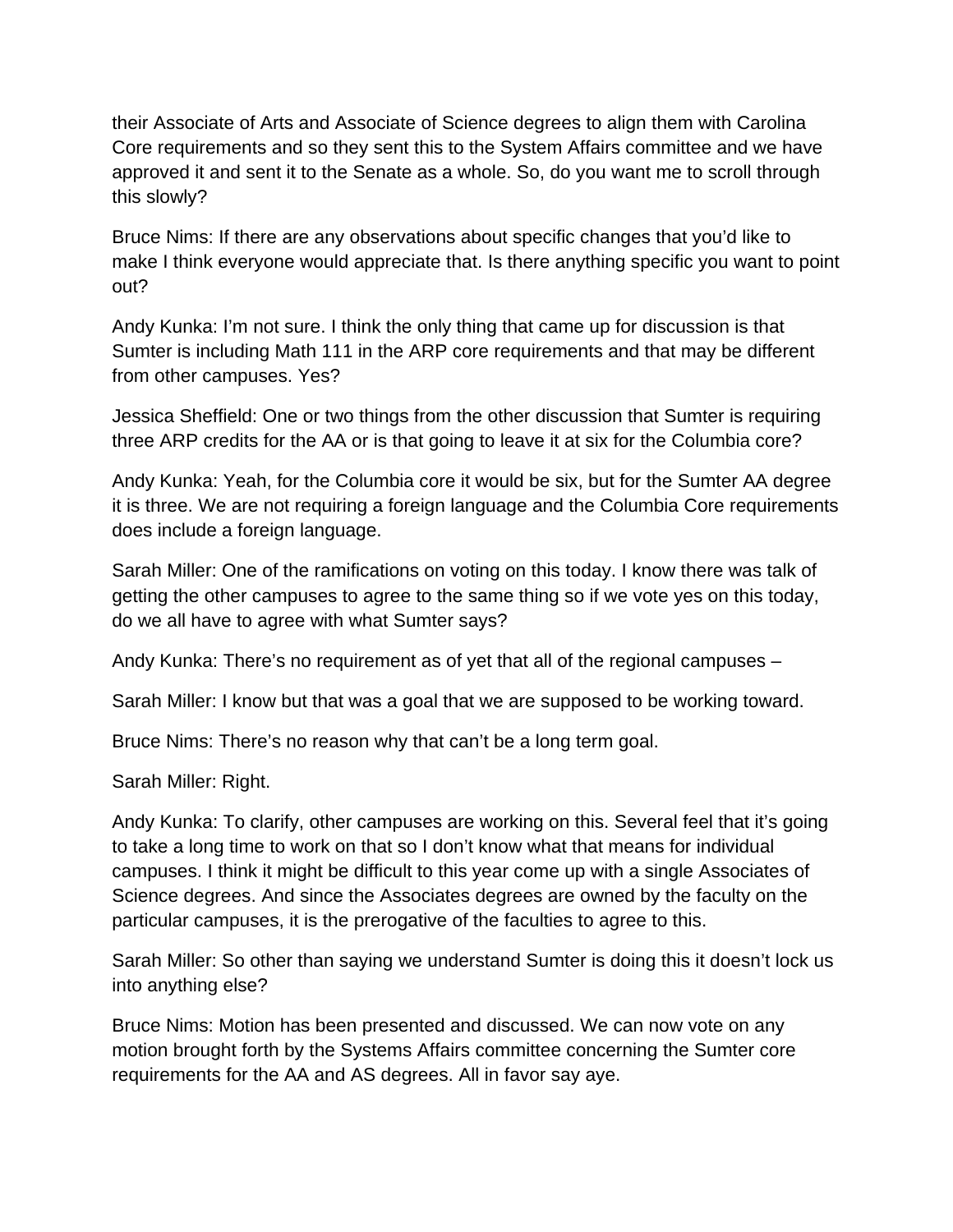Senate: Aye.

Bruce Nims: All opposed? Motion passes. Is there any other new business? If not then we move to announcements. Any announcements? You've got something to tout. Hearing no announcements I will entertain a motion to adjourn.

End of meeting.

Appendix – Electronic Reports

**Report of the Vice Provost for System Affairs and Dean for Extended University USC Regional Campuses Faculty Senate USC Columbia, February 15, 2013**

**Legislative**: On behalf of the University System, President Pastides appealed to the Education Committee of the House Ways and Means Committee two weeks ago. Primary appeals: 1) annualize the remaining \$2.8M in nonrecurring funds designated for Palmetto College. Other appeals: \$41M for deferred maintenance across the System.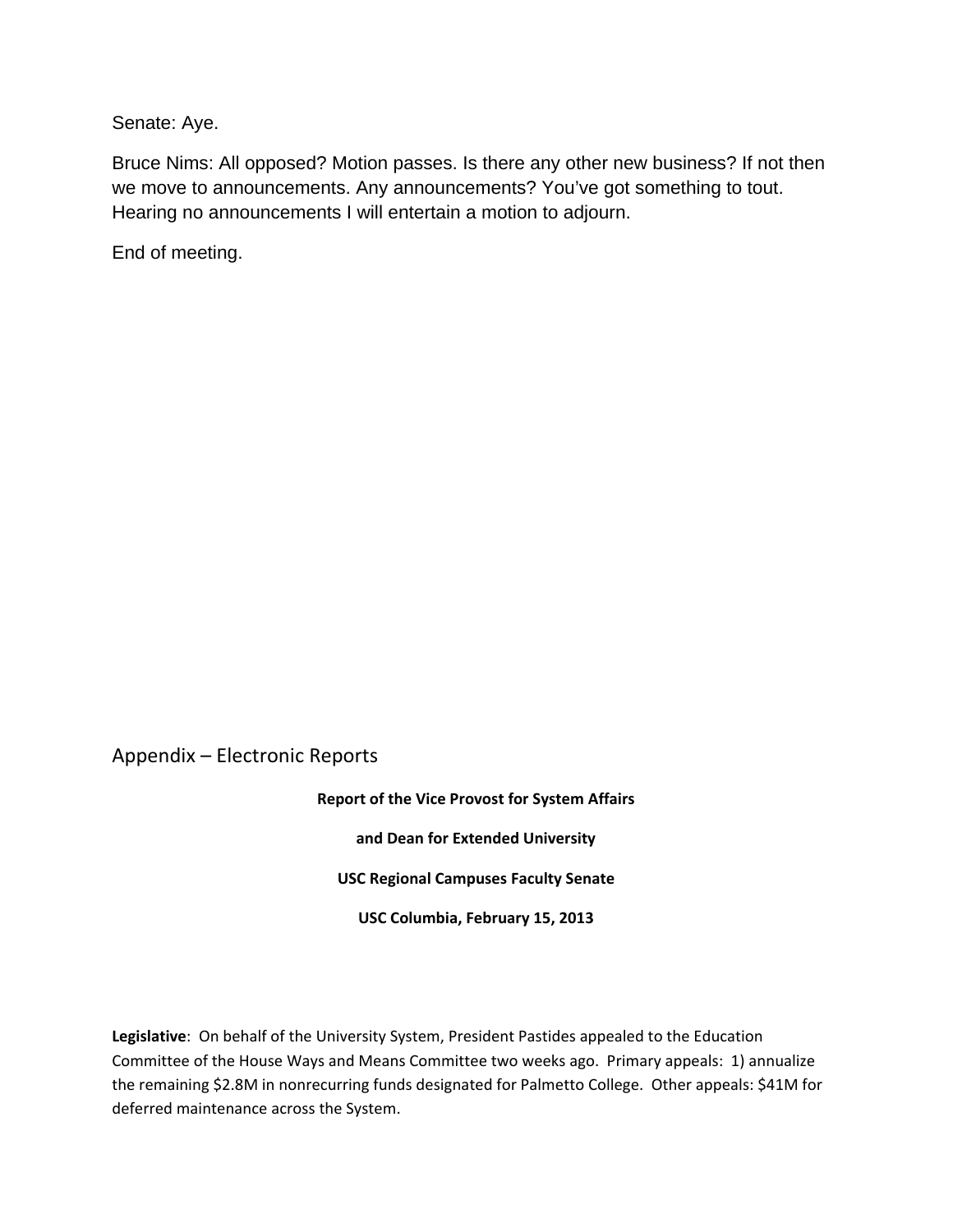Palmetto College: Chancellor Elkins reports Monday (18<sup>th</sup>), and with her arrival, answers, decisions, etc. are expected for many of the questions we continue to have. Issues related to organizational structure, revenue sharing, the meaning of one Palmetto College Faculty and many others will be deliberated over the coming weeks and months.

#### **Distributed Learning Grant Program Recipients:**

Tara Fetemie……*Womens Health*, Women and Gender Studies 113 Pearl Fernandes…*Anatomy and Physiology 1 Laboratory*, Biology 243L Hayes Hampton….*Rhetoric and Popular Culture*, English 472 Chris Nesmith….*Critical Reading and Composition*

#### **2013 Provost's Internal Grants**

Janet Hudson, Extended University, *Black North Carolinians in the First World War*, 1914 – 22, \$5,229

Nicholas Guittar, Lancaster, What it Means to be Black and Gay: A Sociological Analysis of Coming out Among African Americans and Caribbean Americans, \$18,014

**Senator Delegation and Committee Listing** – please go on the Regional Campuses website and complete any missing information (highlited in yellow)…Sumter Campus!

#### **Announcements: (Provost Web Site)**

February 25, 2013 2nd Annual President's Leadership Dialogue

February 26, 2013 Undergraduate Studies Forum ‐ "Carolina Core Update"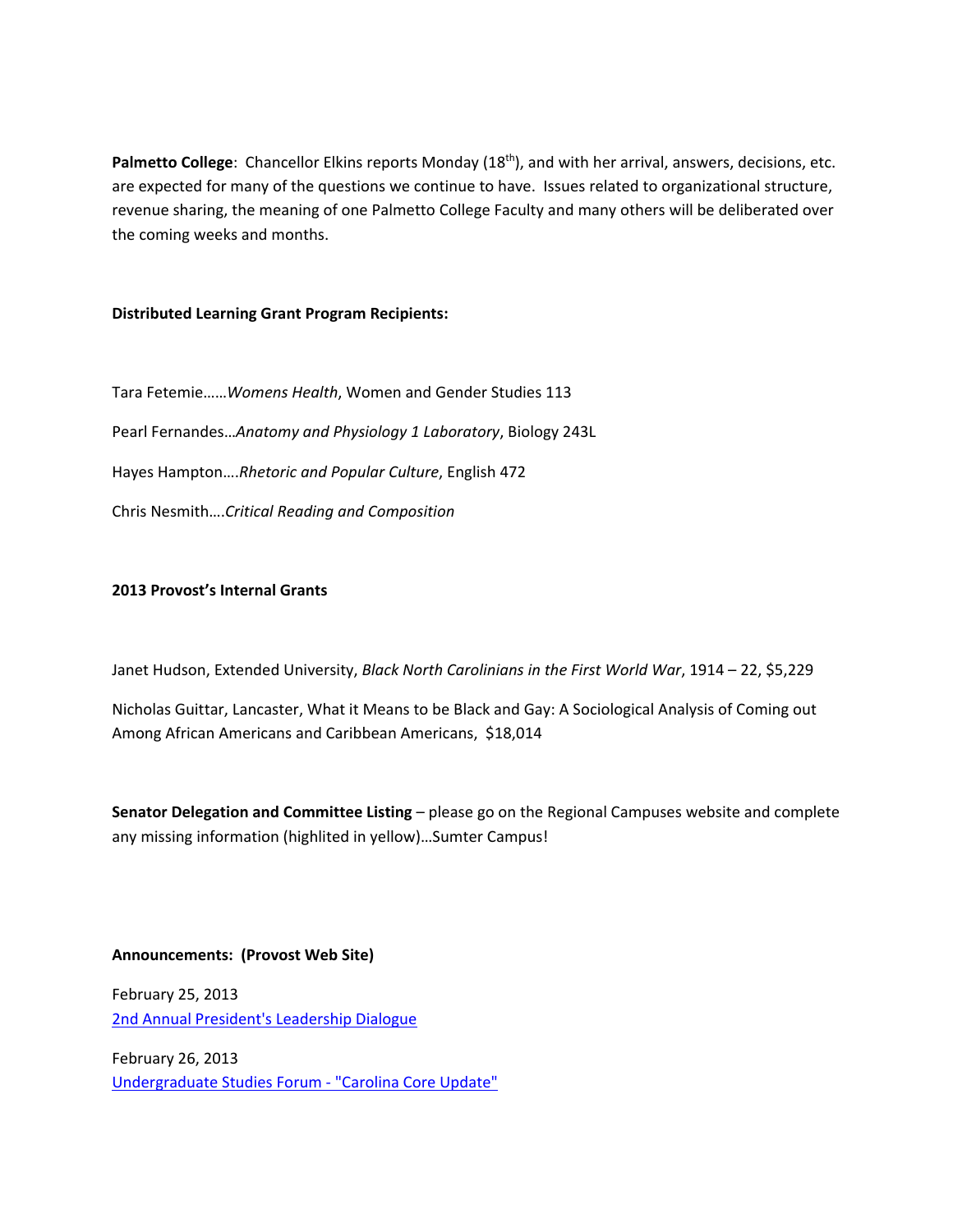March 6, 2013 Undergraduate Studies Forum ‐ "USC Connect Update"

March 26, 2013 Retention of Women Faculty in the STEM disciplines with Sue Rosser, Ph.D.

**Dean's Searches**: 3 finalists identified in each search. Interviews are now being scheduled on campuses and in Columbia

**End of Report**

### **Sally Boyd's REPORT TO RCFS FEBRUARY 15, 2013**

First, an update on Palmetto Programs (BLS and BOL). Thus far 206 students have graduated with one of these two degrees, 30 of them in December 2012. The current enrollment of 366 includes 46 new students admitted for Spring 2013. Forty‐six graduation applications have been filed for May 2013.

Shelley Jones has accepted the assistant professor position in Extended University to join Dr. Mary Hjelm and Dr. Dawson Jones in teaching the required BLS and BOL courses (PALM 493, PALM 494, and UNIV 401). She will receive her PhD in English from USC in May.

End of Report

# **Regional Campus Faculty Senate Meeting USC Lancaster Dean's Report February 15, 2013**

**Student Enrollment**: USCL is down 1.97% in student headcount and down 3.67 % in FTE for the Spring 2013 semester. USCL is also currently serving 180 +/‐ students working on Columbia degrees that do not show up in these enrollment numbers. These numbers are not final, however, until all students from Spring II are enrolled.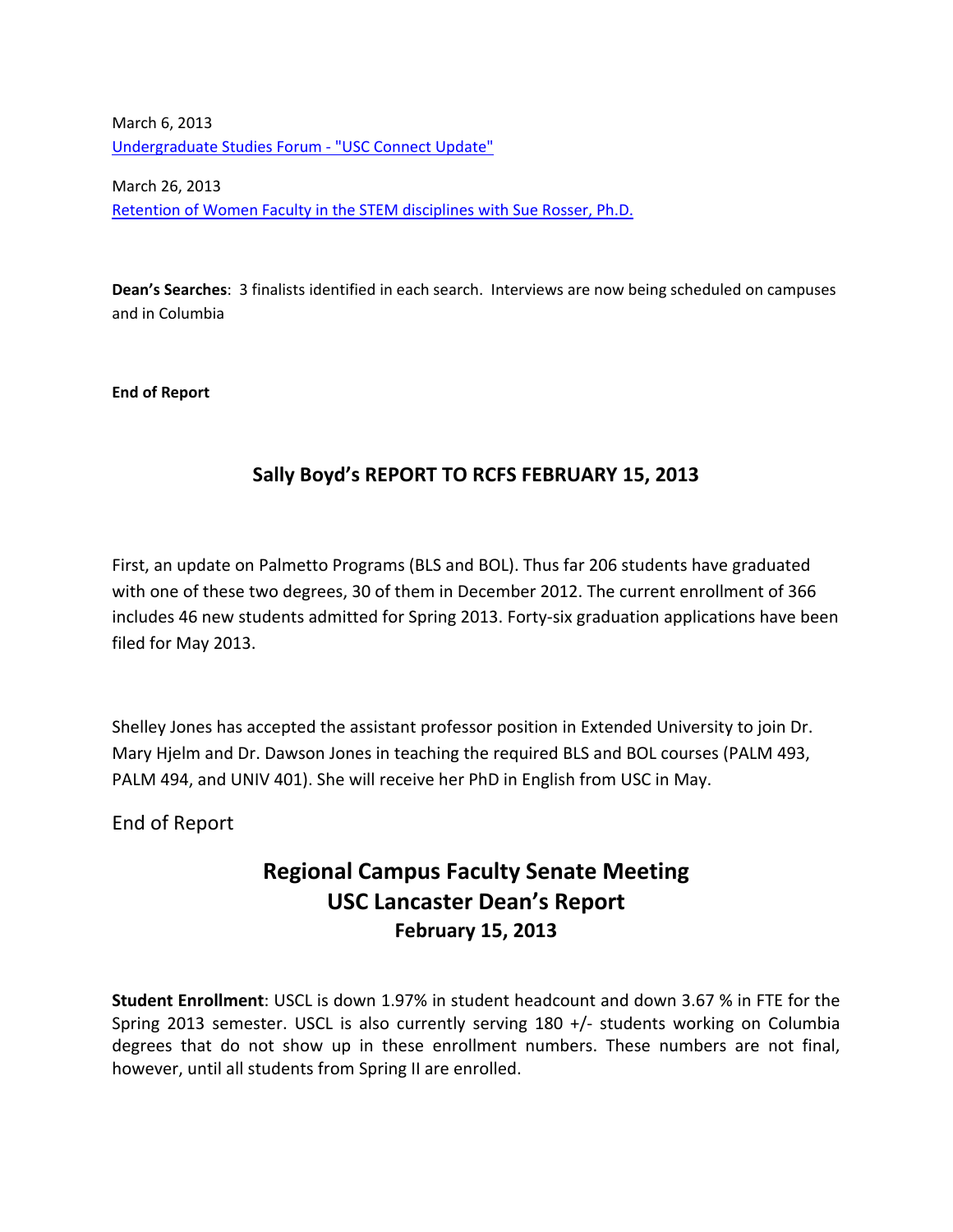**Honors Day:** USCL will host honors day for our local high schools on 02/22/13. Many of The students who attend honors day end up being a USCL student through Dual Enrollment Classes and/or full‐time status after graduation.

**Academic Update:** This past Fall we had the highest number of students ever on the Dean's List and President's Honor Roll (300+). Our student athletes also did very well with their average GPA being above the average for non‐student athletes.

**Faculty:** Tenure track searches continue in Psychology, Astronomy/Physics, and Exercise Science with faculty hired in these disciplines scheduled to begin in August 2013. We are also searching for an Instructor of Sociology. Interviews and campus visits are starting next week.

**Facilities**: An official groundbreaking ceremony was held on January 23, 2013 for our new Founders Hall classroom building. Construction has been somewhat slow due to the weather and some soil issues, but construction remains on schedule with the building slated to open by Spring semester 2014.

**Financial update**: The USC Internal Audit Department and an outside auditing firm have begun an audit of several areas within the USCL system. No results have been shared with us as of yet.

**Student Housing:** We have had two meetings with The Pendergraph Companies in the past two months, a Development, Construction and Management Company in reference to more student housing, either on‐campus or off‐campus. They are working on a proposal for presentation to us in the near future.

**NAS Center :** Our Native American Studies Center that opened in downtown Lancaster in the Fall of 2012 as a Joint Venture with the City of Lancaster continues to draw attention and visitors from the area. City officials are very pleased with how things are working in this collaborative arrangement.

#### **End of Report**

Regional Campuses Faculty Senate Report

February 15, 2013

The Governor's School for Science and Math has selected USC Salkehatchie as a site for a week long science and technology summer camp for 100 middle school aged children residing in Allendale, Barnwell and Bamberg counties. The camp is scheduled for July 22 and will be sponsored in part by Savannah River Nuclear Solutions.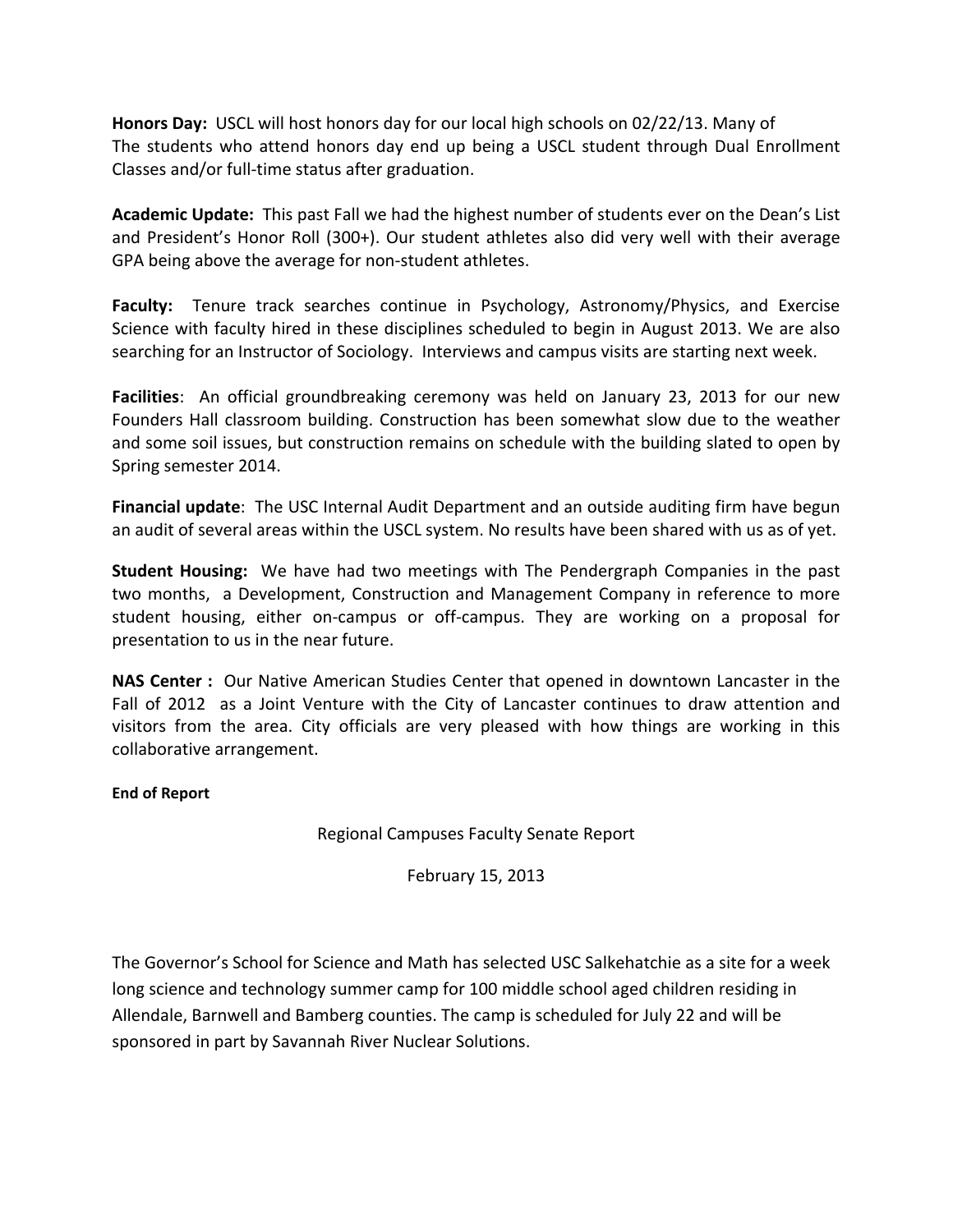USC Salkehatchie recently hosted a robotics scrimmage for high school students in preparation for the state competition. Teams that participated were from the region, as well as the upstate and North Carolina.

Searches are in process to hire four new faculty in the following disciplines: biology, business, computer science, and mathematics.

USC Salkehatchie is pleased to host the Region X basketball tournament the week of March 4th. The Walterboro-Colleton County Chamber of Commerce is partnering with us on this event.

Salkehatchie students Sabrina Driggers and Christopher Rufty received Magellan grants for this term. Dr. Sarah Miller and Dr. Li Cai are mentor professors (respectively) of these students.

Several capital projects are underway, including renovation of the Carolina Theatre, the Hut, the addition of several parking lots in Allendale, and the creation of a new classroom and offices in Walterboro. All projects, excluding the addition of classroom/offices, have been funded by grants from USDA Rural Development and SC Department of Transportation.

USC Salkehatchie looks forward to hosting the next Faculty Senate on our Allendale campus on April 19.

Respectfully submitted,

Ann C. Carmichael

Regional Campus Dean

**End of Report**

REPORT TO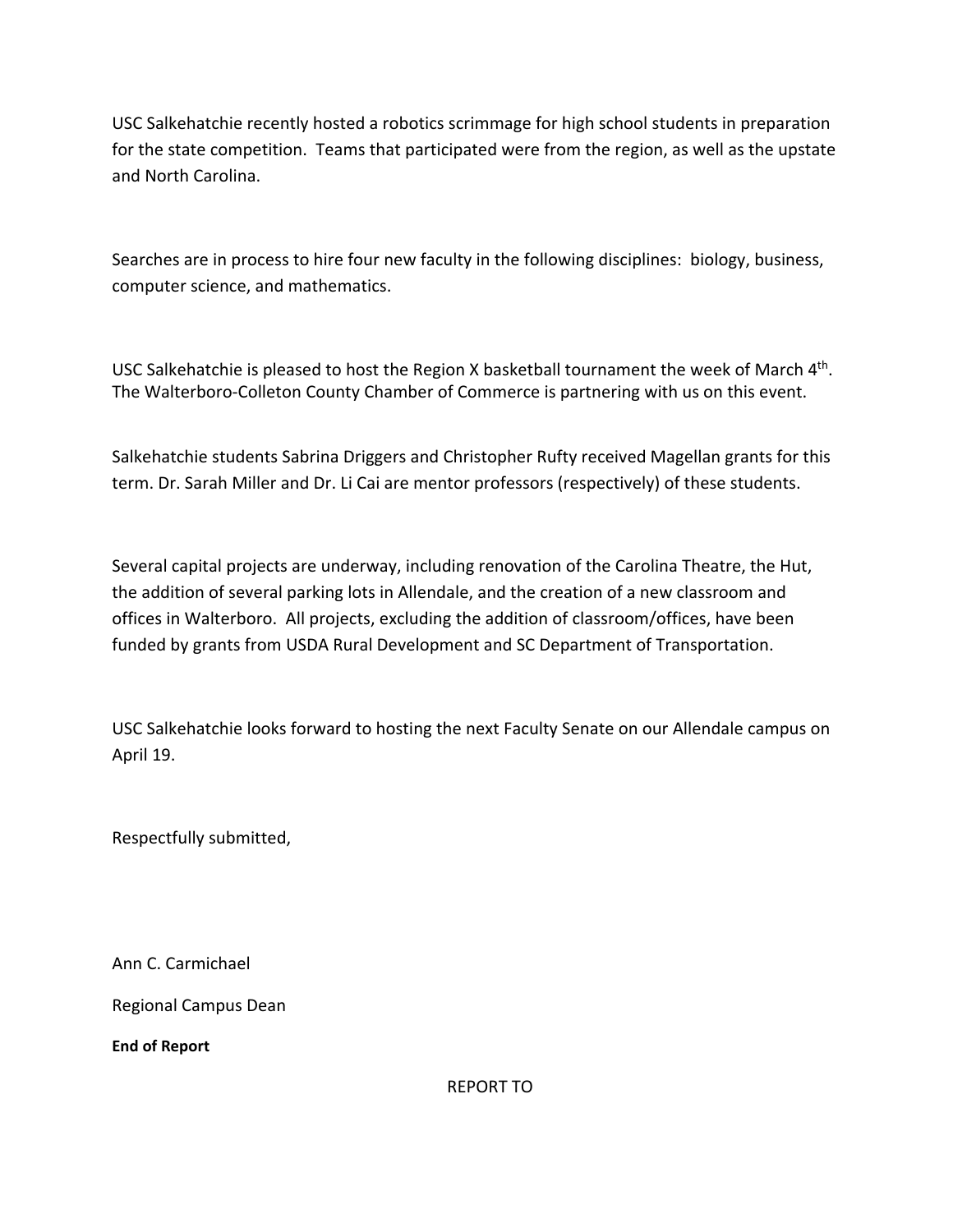#### THE REGIONAL CAMPUSES FACULTY SENATE

February 15, 2013

**Budget**: USC Sumter began the year with a strong fund balance and to date have not used any of it. As we look to next year, our budget plans include adding back an Associate Dean for Academic Affairs as well as welcoming a new Dean to our campus. We will be using some of our fund balance in the very near future as we begin an aggressive marketing campaign to affect future enrollment.

**Student Enrollments**: 2013 Spring Semester enrollment figures indicate a 9.54% headcount enrollment decrease compared to last year, and a 4.63% FTE enrollment decrease compared to last year, which is significantly improved from 2012 Fall Semester. However, 100% of our spring enrollment decrease is attributed to our decrease in dual enrollment.

**Human Resources**: Since our last meeting, we have had one faculty retirement, Dr. Maitland Rose, and two staff resignations, of which only one has been replaced; and one staff retirement, Ms. Mary Fran Smith of the Dean's office.

**Honors**: Dr. Hennie van Bulck, Associate Professor of Business Administration, gave a presentation at the annual meeting of physicians view book network in Charleston in November. Dr. Andrew Kunka, Professor of English, presented a paper at the annual meeting of the Modern Language Association in Boston in January. Dr. Sal Macias, Professor of Psychology, had a paper accepted for publication in an APA on‐line book "Essays from Excellence in Teaching, (Vol.12).", and Dr. Eric Reisenauer, Professor of History, has a paper accepted for presentation at the 2013 Midwest Victorian Studies Association Conference in April.

**Student Activities**: Our students built and entered a float in the Sumter Christmas parade. Our Women's Softball team also participated in the parade. Our 13<sup>th</sup> annual Dr. Martin Luther King Jr. Dream Walk hosted a record 600 plus participants on January 21, 2013. The USC Sumter's Men's Baseball and Women's Softball Teams have begun their seasons in search of the NCJAA Region 10 championship.

**Faculty Advisement**: For the first time in more than 25 years, the USC Sumter faculty have returned to academic advising. The learning curve has been an adjustment, but our faculty have stepped up and embraced the challenge. We will continue to tweak the process over the next few months to have a well-oiled process in preparation for summer orientation.

**Campus Improvements:** New lettering on the Williams Brice Edwards administration building and an upgrade to the fountain out front are the beginnings of an overall campus grounds makeover scheduled for this semester. This will include trees, shrubs, flowers and grass!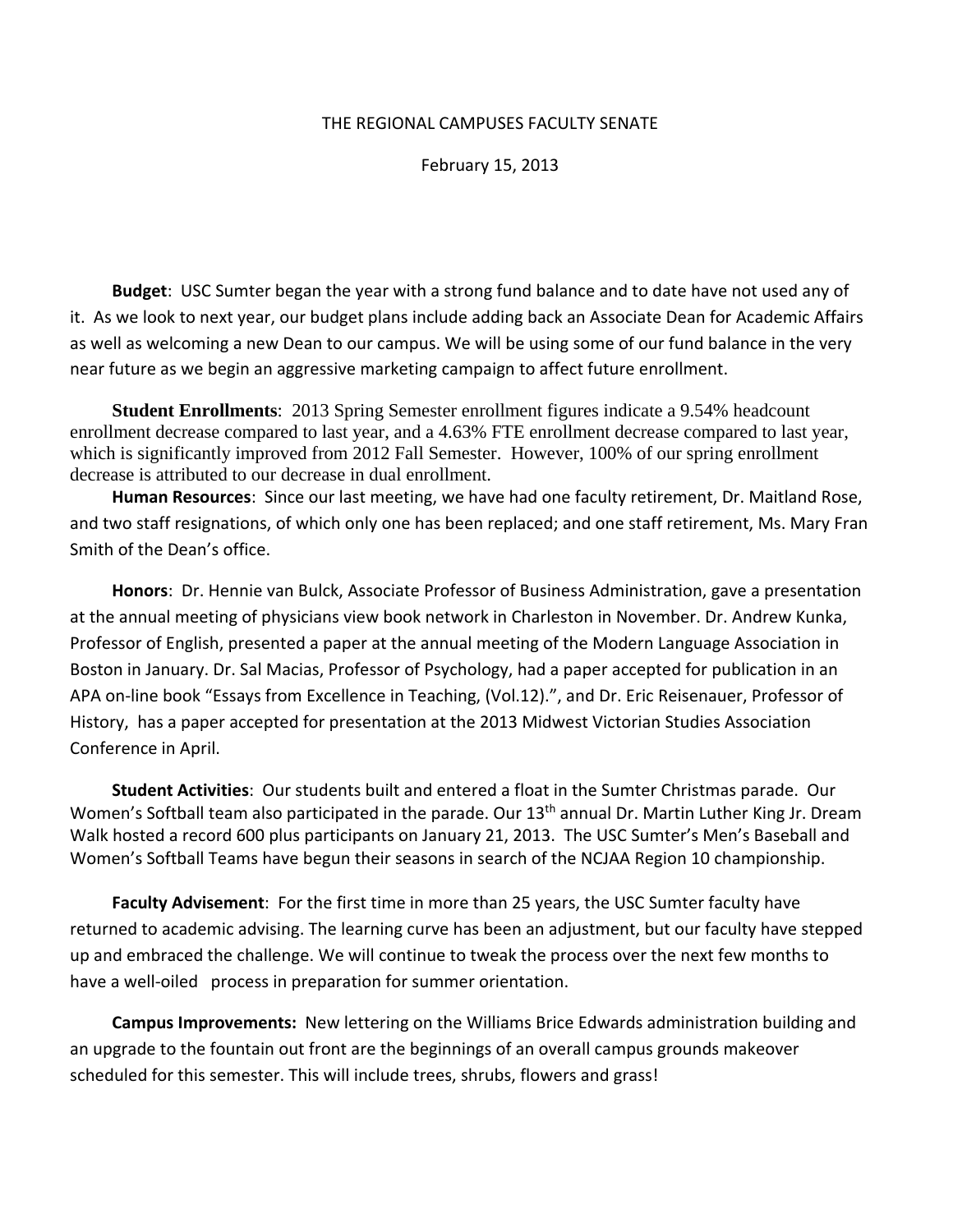Respectfully submitted,

Lynwood Watts

Interim Regional Campus Dean

**End of Report**

#### Dean's Report USC Union Regional Campuses Faculty Senate February 15, 2013

**Hiring:** We still plan to proceed with at least one and possibly two new searches for Fall 2013, one of which will be funded by Palmetto College.

**Enrollment:** Preliminary enrollment for the spring semester is 490. Due to a significant drop in concurrent enrollment, especially at one High School where students were maxing out their hours, headcount is down nearly slightly over 13% and FTE is down slightly less than 13%. Our regular student enrollment is 257, down only 4 students from last spring. Applications for fall are running well ahead of this time last year.

**Facilities and IT:** 311 Main Street, our future new bookstore and student center, is on track to be completed by the start of the fall semester. Our deferred maintenance project is on track to start very soon. Our computer virtualization project has proceeded successfully so far, with both computer labs having virtual machines. We plan to replace many of our desktops and laptops with zero‐client boxes this summer, and our VOIP phone project is ongoing.

**Athletics:** The Bantams played a double‐header against Furman University's club team at our local field in Union on Saturday, February 9. The Bantams won both games, 5‐0 and 4‐3. We are moving ahead with a Club Softball program to start next fall and have advertised for a part-time softball coach.

**Special Events:** The third annual Upcountry Literary Festival will be held March 22‐23, 2013. All are welcome to attend this free event. Information is on Facebook at USC Union Upcountry Literary Festival. Robert Morgan, who spoke at the inaugural event, will return for our keynote and to receive the Singing Billy Walker award.

**Magellan:** I'm happy to announce that student Kaitlyn Wade, under the direction of Assistant Professor of Psychology Randy Lowell, received a Magellan Award for the Spring of 2013.

Respectfully submitted,

Stephen Lowe, Interim Dean

**End Report**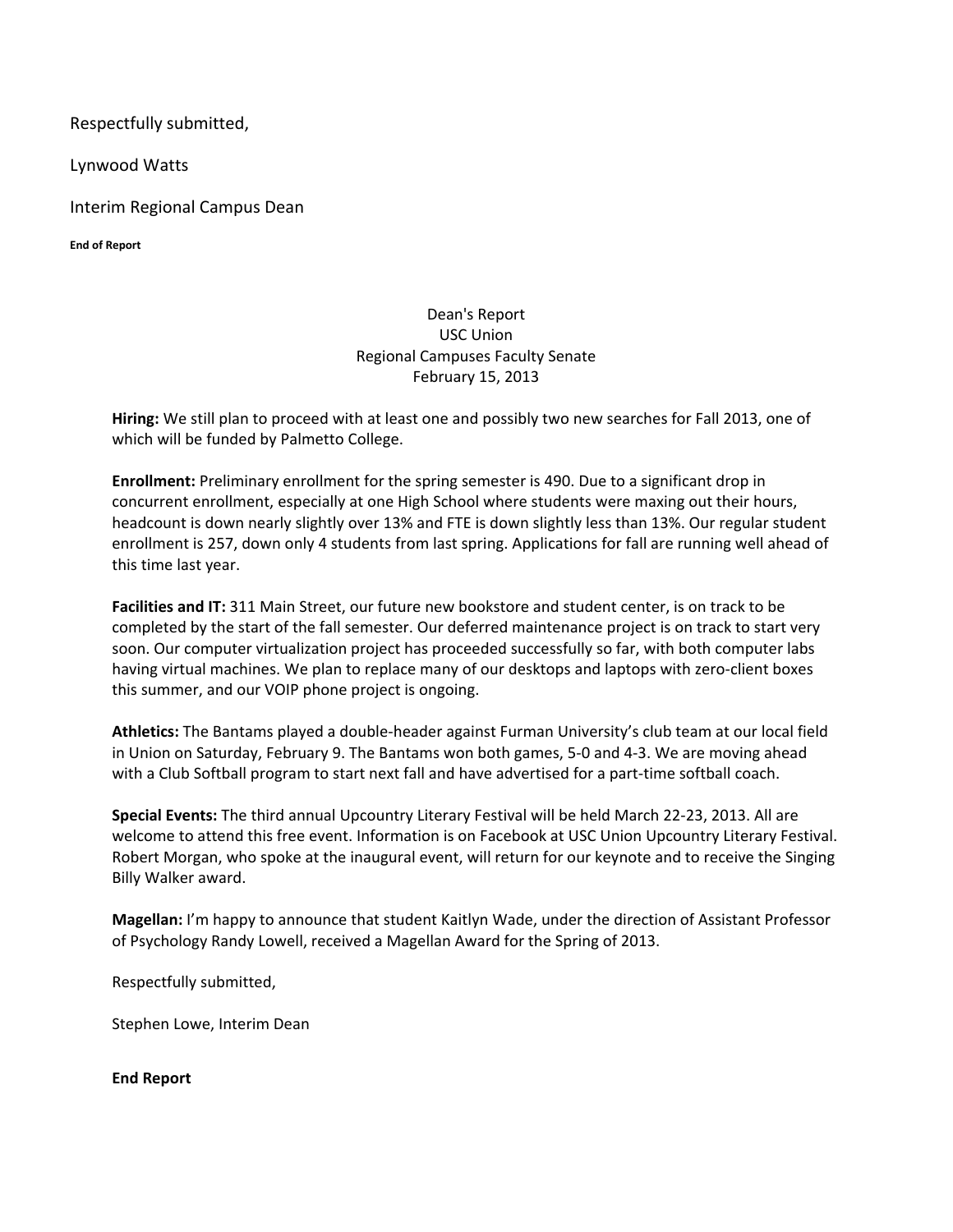# Courses & Curriculum Report to the

# Regional Campuses Faculty Senate (February, 2013)

Robert B. Castleberry

I am sorry that I can not be with you now, but the Committee is meeting at this moment. Instead of waiting anxiously for a few months to find out what is happening there, you may wish to periodically visit the webpage for the Columbia Faculty Senate and note their response to the recommendations of the Courses & Curriculum Committee.

As I have noted several times before, the Committee meets on a monthly basis to consider changes to the curriculum. I usually get an electronic copy of the agenda before each meeting, and I forward it to contact people on each campus. If you would like to get a copy of the agenda, please email me so I can add you to my contact list.

If any of the contact people on our campuses have concerns about the proposed changes, I can bring those concerns to the attention of the Committee. Any Committee decisions are merely recommendations to the Faculty Senate, and changes are not final until the Senate approves them.

For what it is worth, Journalism has submitted a large number of changes to their program. Also, the Committee continues to act on a number of course approvals for the Carolina Core. I suggest that you play close attention to the addition of courses for the Core. If you teach a course that should qualify as a Core course, but has not, as yet, been approved as one, you may wish to shepherd its approval yourself. Instructions for accomplishing this are posted on the Provost's webpage.

Thanks,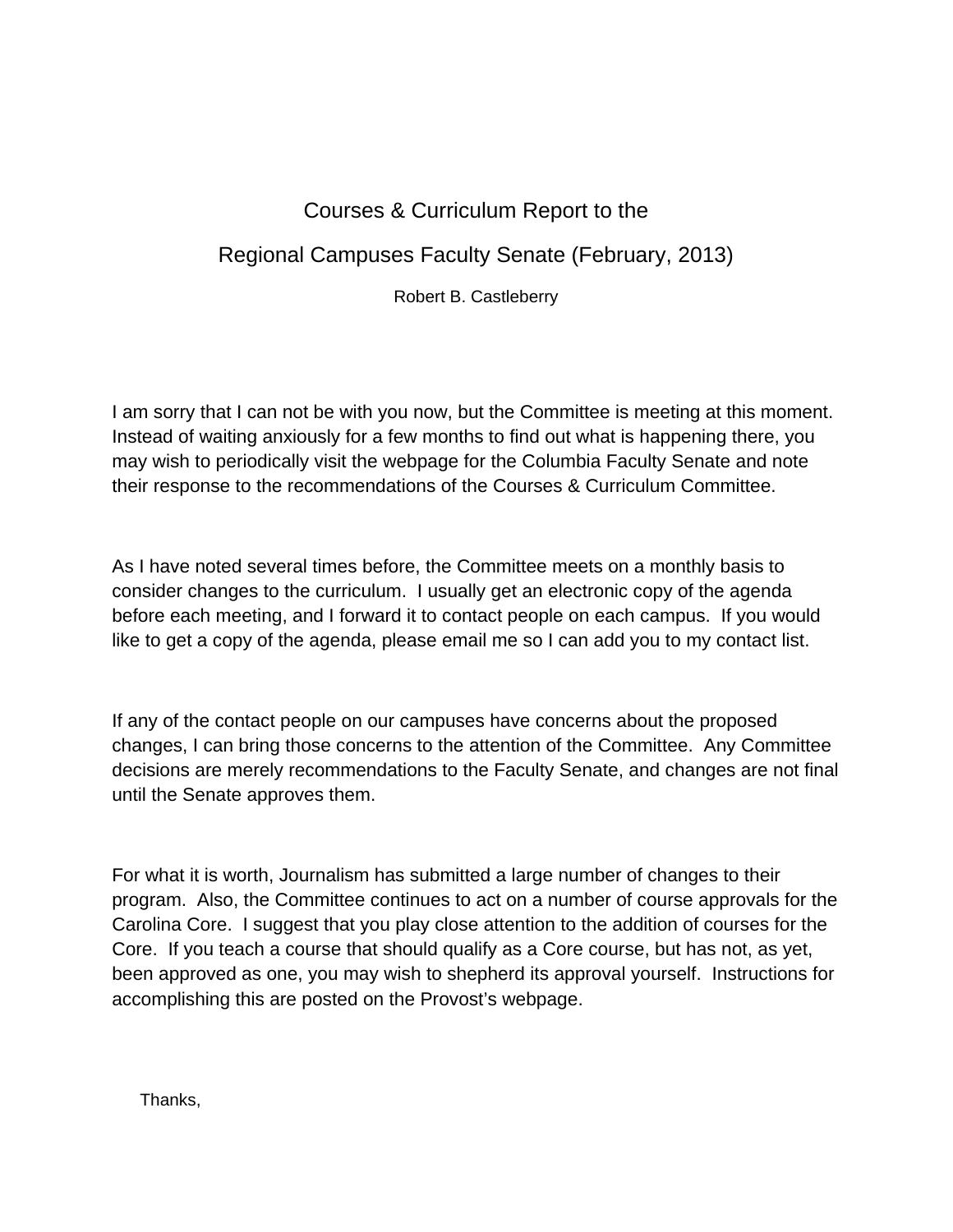Robert B. Castleberry

rcastle@uscsumter.edu

End of Report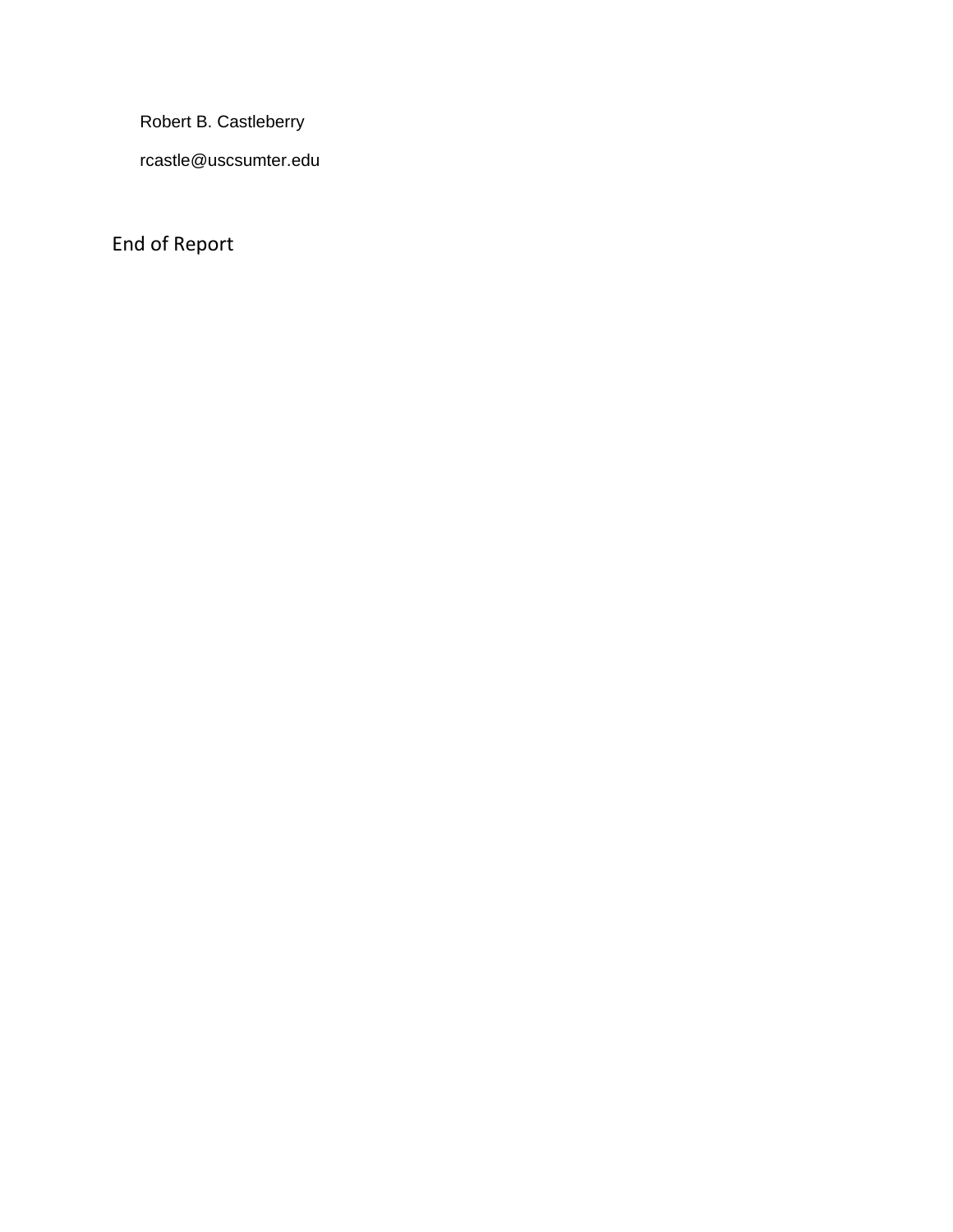Report of the Regional Campuses Faculty Senate Rights and Responsibilities Committee 15 February 2013

# **Committee Members 2012-2013**

Tom Bragg, Salkehatchie Mike Bonner, Lancaster Julia Elliott, Extended University Kajal Ghoshroy, Sumter Lisa Hammond, Lancaster (Chair) Bettie Johnson, Lancaster Bryan Love, Salkehatchie Randy Lowell, Union Martha McKevlin, Salkehatchie Tom Powers, Sumter

Rights and Responsibilities members spent considerable time in discussion of Motions 1, 2, and 3 below. The Committee also engaged in a preliminary discussion of what might be involved in beginning to move the tenure and promotion process online, but did not bring any motion to the floor regarding the matter at this time.

#### **Motion 1**

#### **(Unfinished Business)**

The Rights and Responsibilities Committee moves that the Senate accept the following Amendment to Appendix II. Bylaws of the Regional Campuses Faculty Senate, regarding creation of a *Regional Campus and Extended University Faculty Manual* Liaison Officer. This motion would replace the amendment originally passed by Senate on 9/2012.

#### **Article III - Officers**

**Section 1.** The officers of the Senate shall be a Chair, a Vice Chair, a Secretary, Immediate Past Chair and, a Member–at-Large and, and a *Regional Campuses and Extended University Faculty Manual* Liaison Officer, as well as such other officers as the Senate may from time to time establish. These officers shall perform the duties prescribed by the parliamentary authority and rules adopted by the Senate. The Secretary shall serve for a term of one year. The person designated to serve as Chair will serve for a total of three years on the Senate Executive Committee, the first year as Vice Chair, the second as Chair, and the third as Immediate Past Chair. The *Manual* Liaison Officer shall be nominated and elected for a one-year term at the last Senate meeting of the year. The Liaison Officer need not be a currently serving Senator and is eligible for election for up to three successive terms.

**Section 2.** The Vice Chair and the Secretary shall be nominated and elected at the last Senate meeting of the year preceding the one during which they are to serve. They shall be nominated by the Nominating Committee or from the floor. Any voting member of the faculty may offer a nomination for Vice Chair and Secretary from the floor; however, only members of the Senate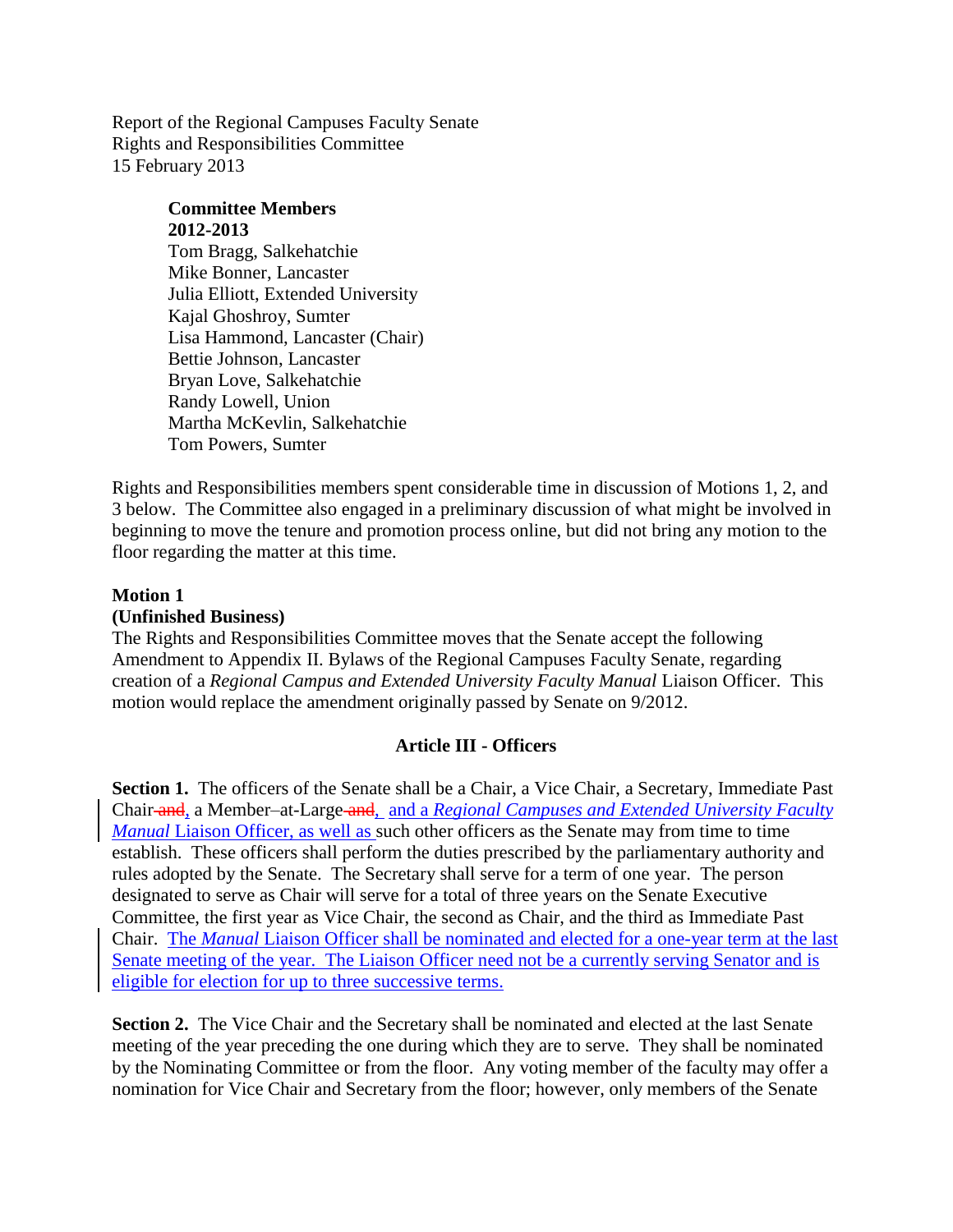may vote in the election of these officers. Only voting members of the Senate and members of the Executive Committee shall be eligible for these offices. The Vice Chair shall assume the office of Chair at the close of the last meeting of the academic year.

**Section 3.** The Chair shall vote only to break a tie. Other members of the Executive Committee shall not be voting members of the Senate. Each campus is entitled to its quota of voting members in addition to its Executive Committee members.

Section 4. If the Chair becomes unable to serve during the course of the year, the Vice Chair shall assume the office and serve the remainder of that term plus the term to which regularly elected.

**Section 5.** Should the Secretary be unable to serve during the course of the year, a successor shall be nominated and elected at the next regular meeting.

**Section 6.** The *Regional Campuses and Extended University Faculty Manual Liaison Officer is* responsible for maintaining and publishing the *Faculty Manual*. The *Manual* Liaison Officer shall meet as needed with the Rights and Responsibilities Committee primarily, but also with other Senate Committees as needed. The Liaison Officer shall report to the Senate.

### **Motion 2**

### **(Unfinished Business)**

The Rights and Responsibilities Committee moves that the Senate Executive Committee revise and expand the description of Officers in the *Information for New Senators* handbook, including the following detailed description of duties for the *Regional Campus and Extended University Faculty Manual* Liaison Officer and adding appropriate parallel descriptions for all Executive Committee Officers.

The Liaison Officer's duties shall include the maintenance of the *Regional Campuses and Extended University Faculty Manual*, specifically

- updating Appendix I to reflect changes in administrative structure and titles,
- making recommendations for editorial and other non-substantive changes to the Rights and Responsibilities Committee,
- communicating recommendations from various administrative levels to the Rights and Responsibilities Committee,
- researching and drafting preliminary reports to the Rights and Responsibilities Committee for consideration as possible Senate action,
- updating tenure and promotion forms with any revised page numbers or criteria,
- ensuring proper transmission of motions related to the *Faculty Manual* following approval by the Regional Campuses Faculty Senate to the Vice Provost and Executive Dean and through all other administrative channels in a timely manner, and
- preparing and publishing regular revisions of the *Faculty Manual*.

The *Faculty Manual* Liaison Officer may request that the Chair of the Senate appoint an *ad hoc Faculty Manual* Revision Committee to expedite major changes to the *Manual* in special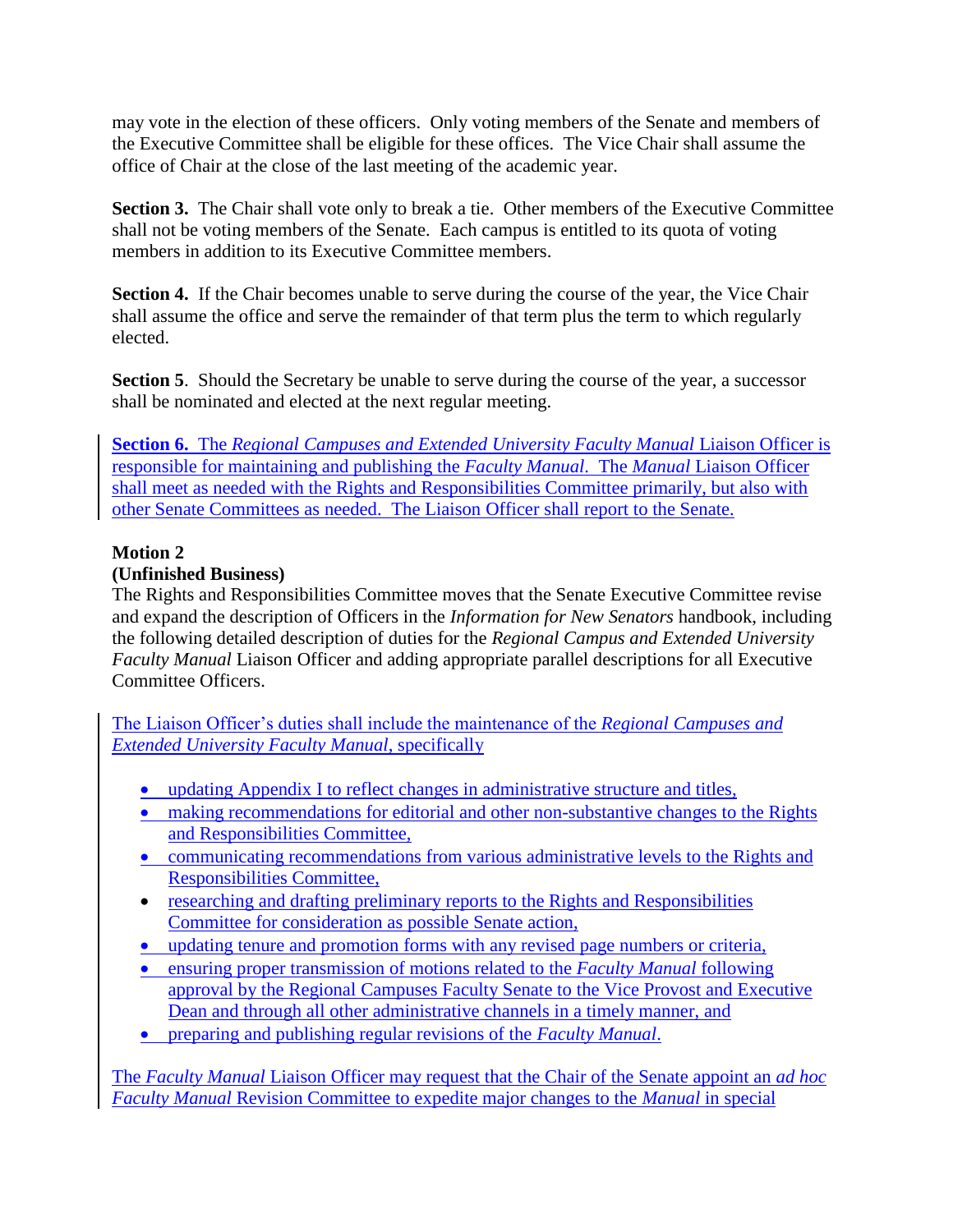circumstances. The Liaison Officer would chair such a committee, which would report to the Senate.

### **Motion 3 (New Business)**

The Rights and Responsibilities Committee moves that the Senate accept the revisions to the Regional Campuses and Extended University Tenure and Promotion Forms as presented.

#### **Motion Background**

Our tenure and promotion forms have not been updated since at least the late 1990s. Rights and Responsibilities members formed an ad hoc committee over the summer to make preliminary recommendations. The initial draft of this motion was prepared by the ad hoc Regional Campuses Tenure and Promotion Forms Revision Committee from July through November 2012, and Rights and Responsibilities thanks those participants for their hard work.

Danny Faulkner, Lancaster Pearl Fernandes, Sumter Carmela Gottesman, Salkehatchie Lisa Hammond, Lancaster (Chair) Hayes Hampton, Sumter Janet Hudson, Extended University Sarah Miller, Salkehatchie Eric Reisenauer, Sumter Denise Shaw, Union

The ad hoc T&P Forms Revision Committee has been disbanded after completing their charge, and any comments on the motion should be directed to Rights and Responsibilities Committee members.

Please see the attached for the proposed revisions.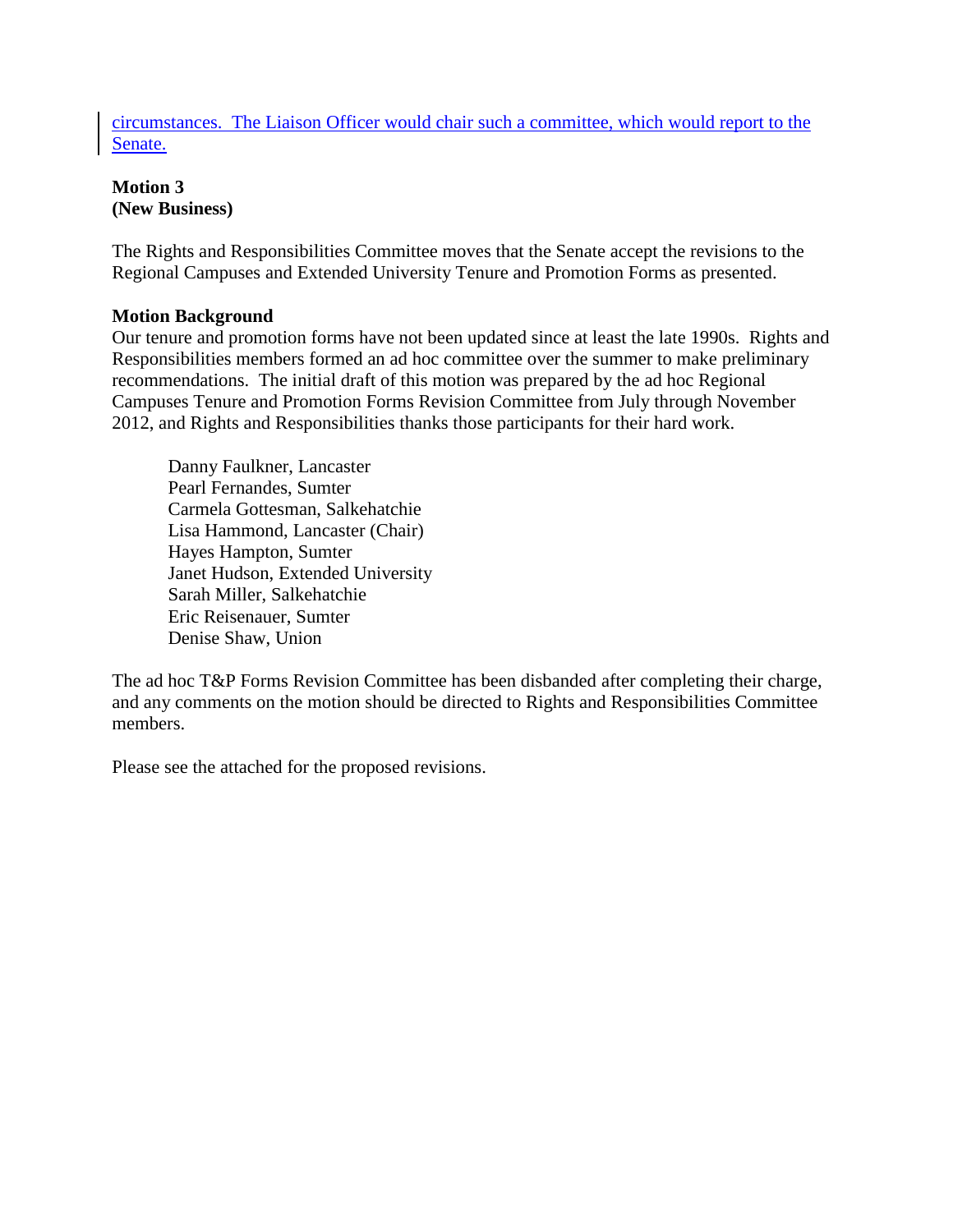#### **Summary of Proposed Changes to the Regional Campuses Tenure and Promotion Forms presented by the ad hoc Tenure and Promotion Forms Revision Committee, November 2012 as modified by Rights and Responsibilities 2/15/2013**

While any changes to the regional campuses tenure and promotion committee forms are substantive, changes that the Committee deems major are indicated in this list **in red** below.

| Original # | New #          | <b>Proposed Title</b>                                     | Change                                                                                                                                                                                                                                                                     | Intent                                                                                                                                                                                          |
|------------|----------------|-----------------------------------------------------------|----------------------------------------------------------------------------------------------------------------------------------------------------------------------------------------------------------------------------------------------------------------------------|-------------------------------------------------------------------------------------------------------------------------------------------------------------------------------------------------|
| RCTP-1     |                | Regional Campuses Tenure and<br><b>Promotion File</b>     | change the options in the drop-down menu to update the unit<br>name for Extended University                                                                                                                                                                                |                                                                                                                                                                                                 |
| RCTP-2     |                | Regional Campuses Criteria for<br>Tenure and/or Promotion | insert specific sections of the Criteria for Tenure and/or<br>Promotion from the Regional Campuses Faculty Manual<br>(RCFM)                                                                                                                                                | to eliminate problems with candidates not<br>including full criteria                                                                                                                            |
| RCTP-3     |                | <b>Voting Form</b>                                        | change the options in the drop-down menu to update the unit<br>name for Extended University                                                                                                                                                                                |                                                                                                                                                                                                 |
| RCTP-4     | RCTP-9         | <b>List of Supporting Materials</b>                       | moved to just before Curriculum Vitae and all forms following<br>renumbered accordingly                                                                                                                                                                                    |                                                                                                                                                                                                 |
| RCTP-5     | <b>RCTP-4</b>  | <b>Education and Employment</b><br><b>History</b>         | <b>Originally called Curriculum Vitae, renamed section, cut</b><br>Honors and Awards section, moved Teaching Responsibilities<br>to Evidence of Effective Teaching section                                                                                                 | to allow for a single page submission with<br>academic credentials to the Board of Trustees if<br>desired.                                                                                      |
| RCTP-6     | <b>RCTP-5</b>  | <b>Personal Statement</b>                                 | combine original instructions for the form with RCFM<br>description of the intent of the Personal Statement (page<br>18), limit the Personal Statement to five pages                                                                                                       | to allow the Personal Statement to serve as the<br>introduction to the candidate's work (committee<br>recommends advising candidates to write this<br>section last)                             |
| RCTP-7     | RCTP-6         | <b>Evidence of Effective Teaching</b>                     | add reference to Guidelines for Documentation of Standards<br>for Tenure and Promotion, add preformatted chart for<br>Teaching Responsibilities (originally in RCTP-5), add specific<br>criteria for Effective Teaching to structure candidate<br>narrative (2011 RCFM 32) | to standardize presentation of teaching history in<br>the Teaching Responsibilities Chart, to provide<br>more explicit guidance to candidates in<br>addressing the criteria in their narratives |
| RCTP-8     | RCTP-7         | <b>Evidence of Scholarship</b>                            | add reference to Guidelines for Documentation of Standards<br>for Tenure and Promotion for suggested evidence                                                                                                                                                              |                                                                                                                                                                                                 |
| RCTP-9     | RCTP-8         | Evidence of Service                                       | add reference to Guidelines for Documentation of Standards<br>for Tenure and Promotion for suggested evidence                                                                                                                                                              |                                                                                                                                                                                                 |
|            | <b>RCTP-10</b> | <b>Curriculum Vitae</b>                                   | Candidate includes full curriculum vitae (no form required)                                                                                                                                                                                                                | to allow the candidate to include a full curriculum<br>vitae formatted as desired                                                                                                               |
| RCTP-10    | RCTP-11        | <b>Other Items</b>                                        | add RCFM description of what may be included in Other Items                                                                                                                                                                                                                |                                                                                                                                                                                                 |
| RCTP-11    |                | RCTP-12 Addendum                                          | add RCFM description of what may be included in Addendum                                                                                                                                                                                                                   |                                                                                                                                                                                                 |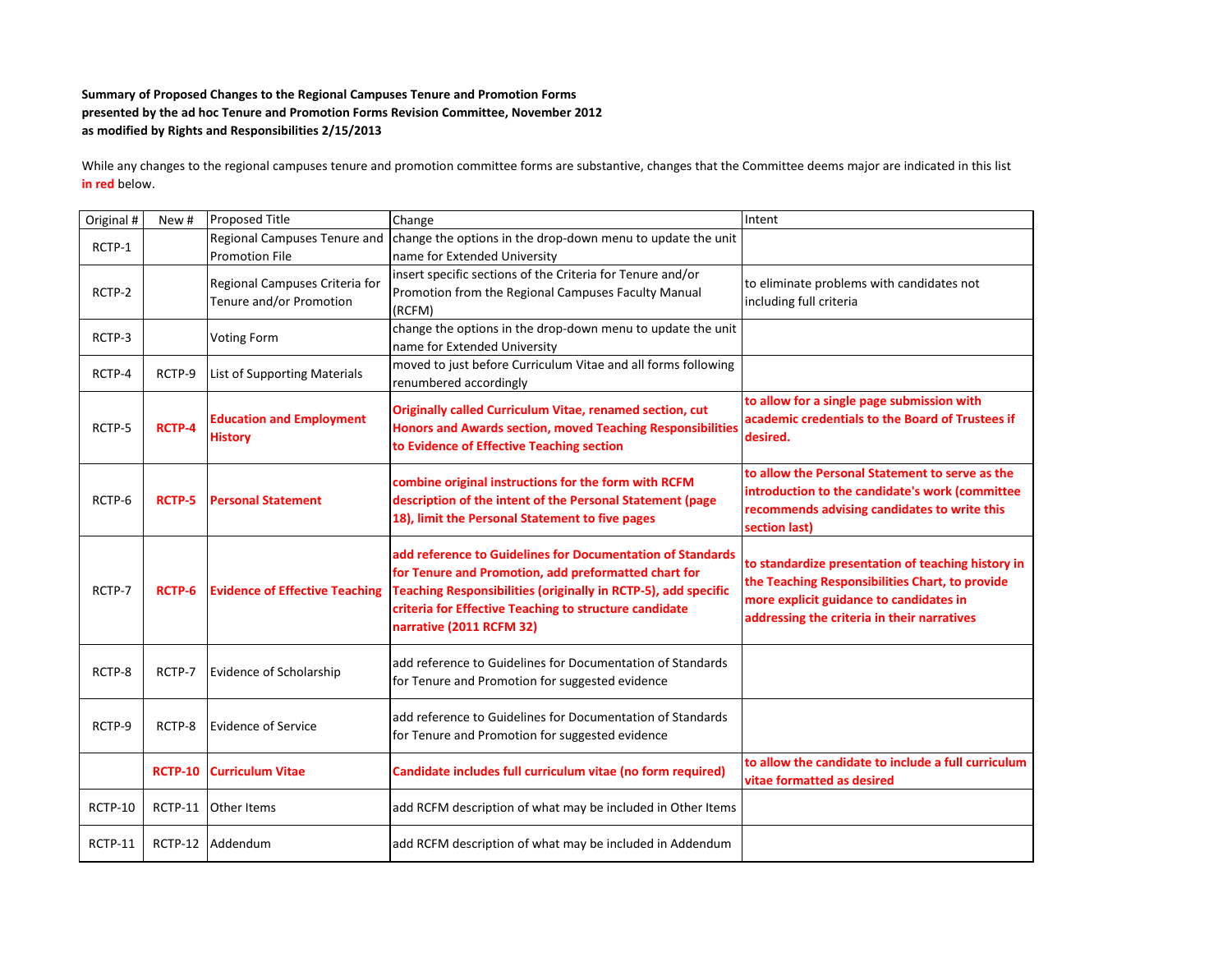#### **Regional Campuses Tenure and Promotion File**

Date: Click here to enter a date.

Candidate's Name: Click here to enter text.

Campus: Choose an item.

Action Requested by Candidate: Choose an item.

Included on the next page of this file is a copy of the academic unit criteria for tenure and promotion. The candidate's signature below indicates acceptance of these criteria and an understanding that they will serve as the basis for evaluation of the evidence in and accompanying this file. Vote justifications (required) and other recommendations must also be made with reference to these criteria.

Candidate's Signature

Campus Tenure and Promotion Committee Chair's Signature

\_\_\_\_\_\_\_\_\_\_\_\_\_\_\_\_\_\_\_\_\_\_\_\_\_\_\_\_\_\_\_\_\_\_\_\_\_\_\_\_\_\_\_\_\_\_\_\_\_

\_\_\_\_\_\_\_\_\_\_\_\_\_\_\_\_\_\_\_\_\_\_\_\_\_\_\_\_\_\_\_\_\_\_\_\_\_\_\_\_\_\_\_\_\_\_\_\_\_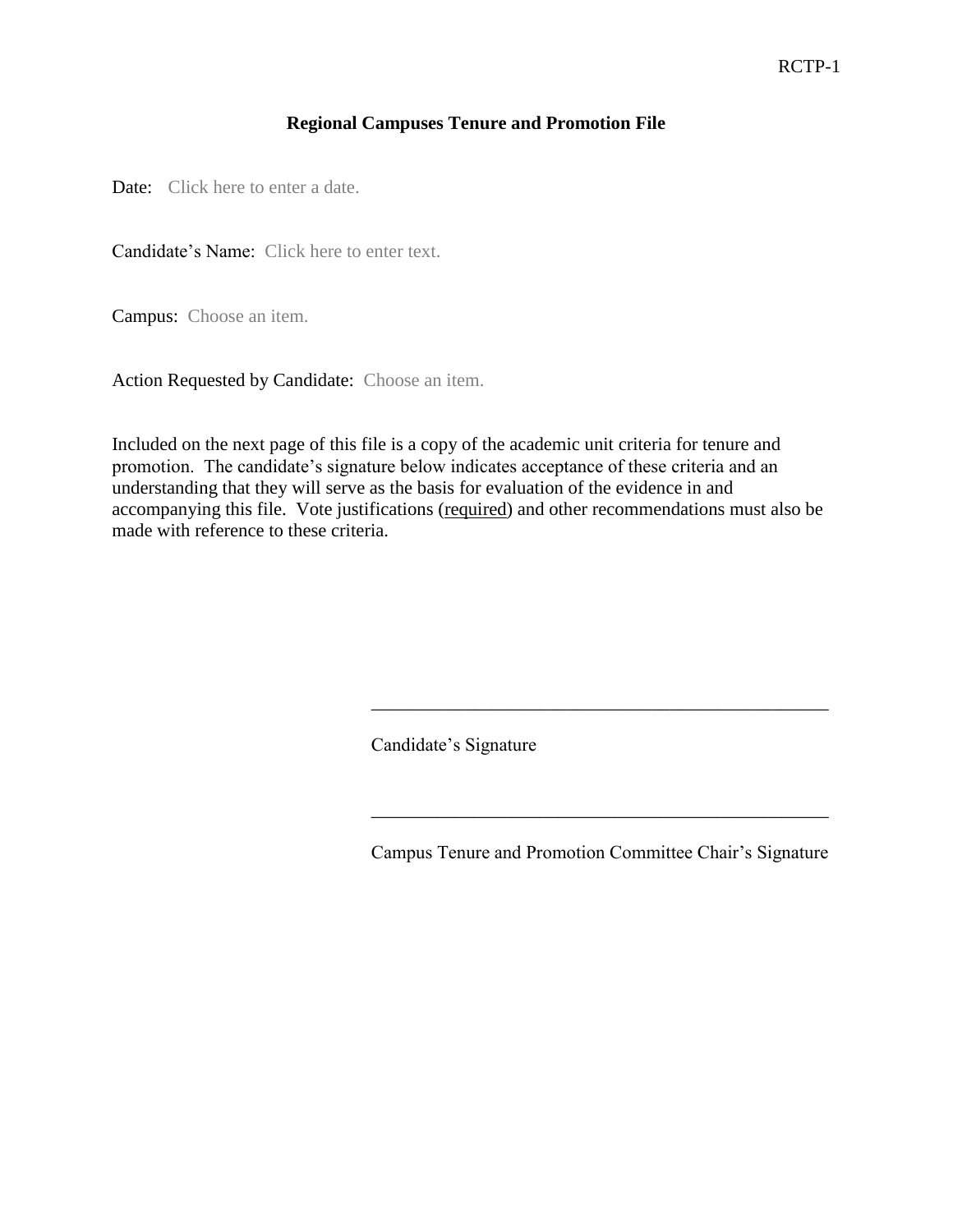#### **Regional Campuses Criteria for Tenure and/or Promotion**

Each applicant for tenure and/or promotion should address the following criteria, with documentation.

- 1. Effectiveness as a Teacher or Librarian
- 2. Scholarship
- 3. Service

Insert here a copy of the criteria for faculty rank sought, as specified in the *Regional Campuses Faculty Manual*.

**Criteria for Tenure and Promotion (***Regional Campuses Faculty Manual* 2011, page 8) Relative to the central mission of the Regional Campuses, effectiveness as a teacher and/or librarian is of primary consideration for tenure and promotion decisions. Scholarship and Service are important as individual categories and increase in importance as they are considered together, especially elements of categories used to document scholarship as defined and described in Guidelines for Documentation of Standards for Tenure and Promotion below.

- 1. Effectiveness as a Teacher and/or Librarian
- 2. Scholarship
- 3. Service

**Criteria for Faculty Rank sought**

(insert from *RCFM*, pages 7-8)

**Criteria for Effective or Highly Effective Teaching, depending on rank being sought**  (insert from *RCFM*, pages 9)

#### **Scholarship (***RCFM* 2011, page 8)

Scholarship should be documented by activities clearly identified as scholarly relative to the definition, description and checklist located in Guidelines for Documentation of Standards for Tenure and Promotion below. Activities submitted to fulfill this category of the qualifications for tenure and promotion should be appropriate to the individual and of demonstrable value to the local community, campus, or general educational community. Each activity should be judged meritorious in proportion to the degree it matches the categories of scholarship and is consistent with the checklist provided in Guidelines for Documentation of Standards for Tenure and Promotion below.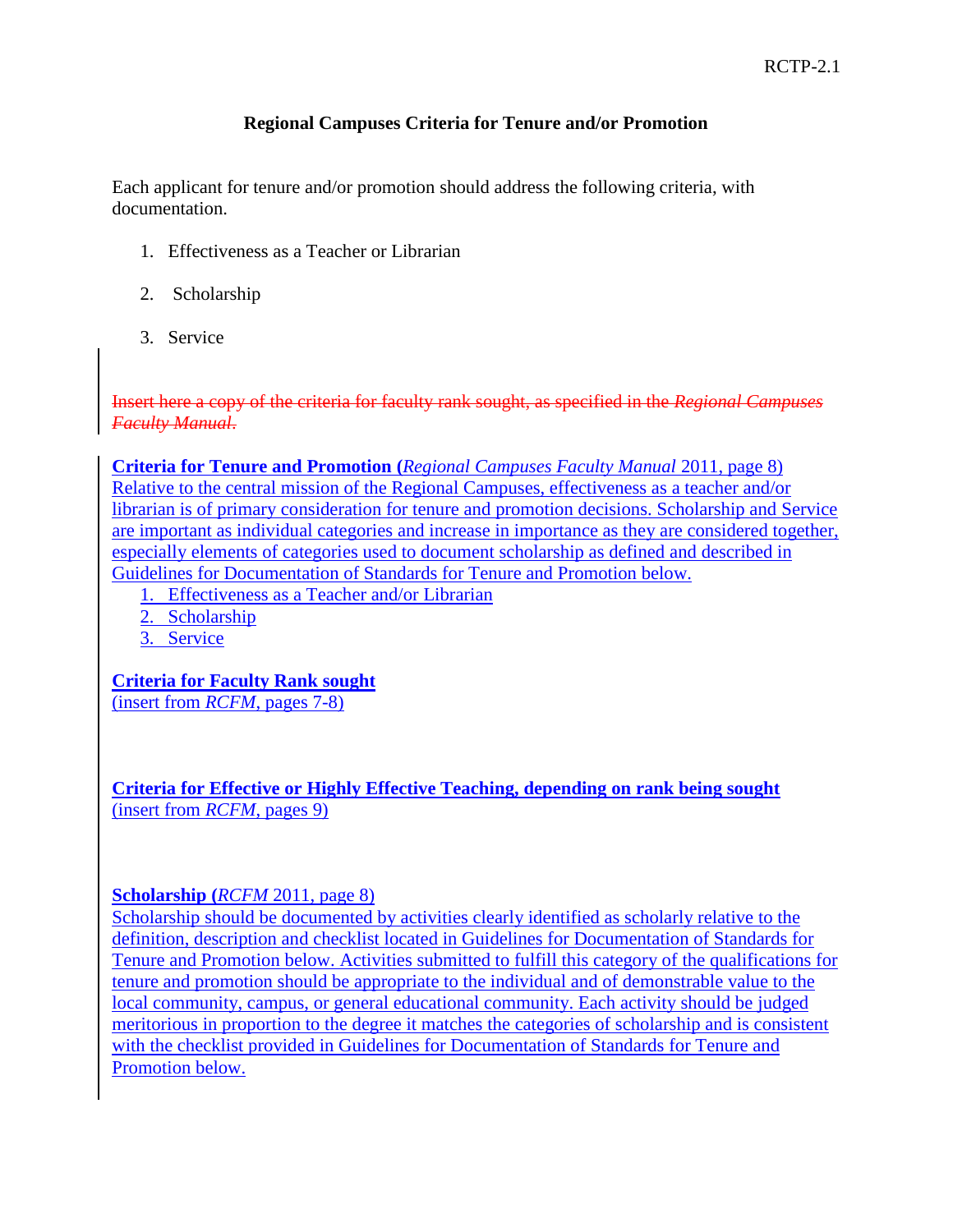Since pertinence of scholarship activities is influenced by the expertise and interests of the candidate, mission and needs of the local campus, and availability of support (all of which change over time), the candidate is obligated to justify the nature, extent and value of his or her scholarship. This justification should be in the form of a listing and narrative description of activities. The description should explain scholarly aspects and present a case for the importance of each activity. The candidate's tenure and promotion file must contain documentation supporting both the fact and value of activities referenced in the narrative.

#### **Criteria for Effective or Highly Effective Scholarship, depending on rank being sought**  (insert from *RCFM*, page 10)

#### **Service** (*RCFM* 2011, page 10)

In its mission statement, the University recognizes service as an important function of a university professor. This is particularly true on the Regional Campuses. Service is outreach that faculty members provide to the campus, University, or the greater community. Service may include, but is not necessarily limited to, activities in four categories: service to the community, service to the local campus, service to the regional campuses/greater University, and service to the profession.

In the four categories of service identified above, activities may or may not be predicated on education and professional experience. It is the responsibility of the individual to demonstrate how the activity listed enhances the relationship between the University and the community. A guide for listing the activities for each of these categories can be found in Guidelines for Documentation of Standards for Tenure and Promotion below.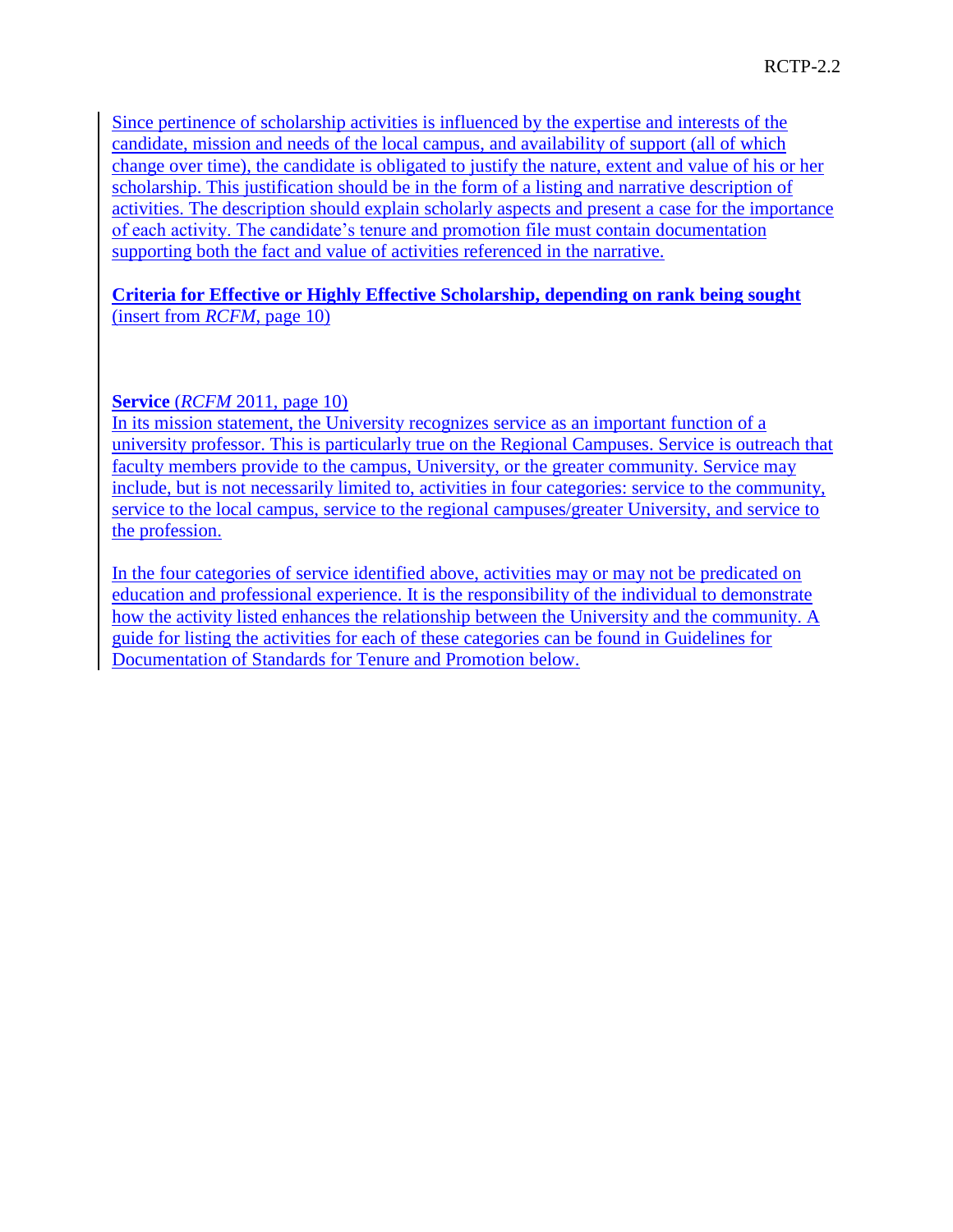### **Voting Form**

Candidate's Name: Click here to enter text. Date: Click here to enter a date.

Campus: Choose an item. Present Rank: Choose an item.

Date of first appointment at USC: Click here to enter a date.

Date of present rank at USC: Click here to enter a date.

Decision Year?  $\overline{\Box}$  Yes  $\overline{\Box}$  No

Tenured?  $\Box$  Yes  $\Box$  No Date Tenured, if applicable: Click here to enter a date.

| <b>VOTES AND RECOMMENDATIONS</b>                              | <b>PROMOTION</b>                                | TENURE                                            | <b>DATE</b> |
|---------------------------------------------------------------|-------------------------------------------------|---------------------------------------------------|-------------|
| Division Chair (if applicable)                                | Abstain<br>No <sub>1</sub><br>Yes 1             | Abstain<br>Yes  <br>$\rm{No}$                     |             |
| <b>Associate Dean for Academic</b><br>Affairs (if applicable) | Abstain<br>Yes  <br>No <sub>1</sub>             | Abstain<br>Yes  <br>No <sub>1</sub>               |             |
| <b>Campus Committee Vote</b>                                  | Abstain<br>$\rm{No}$<br>Yes                     | Abstain<br>Yes<br>$\overline{N_{O}}$              |             |
| <b>Regional Campus Dean</b>                                   | Abstain    <br>Yes l<br>$\vert$ $\vert$ $\vert$ | Abstain<br>Yes  <br>$\rm{No}$                     |             |
| <b>Regional Campus Committee</b><br>on Tenure and Promotion   | Abstain<br>Yes<br>$\overline{N_{0}}$            | Yes <sup>1</sup><br>Abstain<br>$\overline{N_{O}}$ |             |
| <b>Vice Provost</b>                                           | Abstain<br>$\rm{No}$<br>Yes                     | Abstain<br>Yes  <br>No <sub>1</sub>               |             |
| <b>Provost</b>                                                | Abstain l<br>Yes 1<br>No.                       | Yes<br>Abstain  <br>No l                          |             |

\* Committee justifications and administrative letters of recommendation must be bound to the appropriate section of this file beginning in RCTP-11A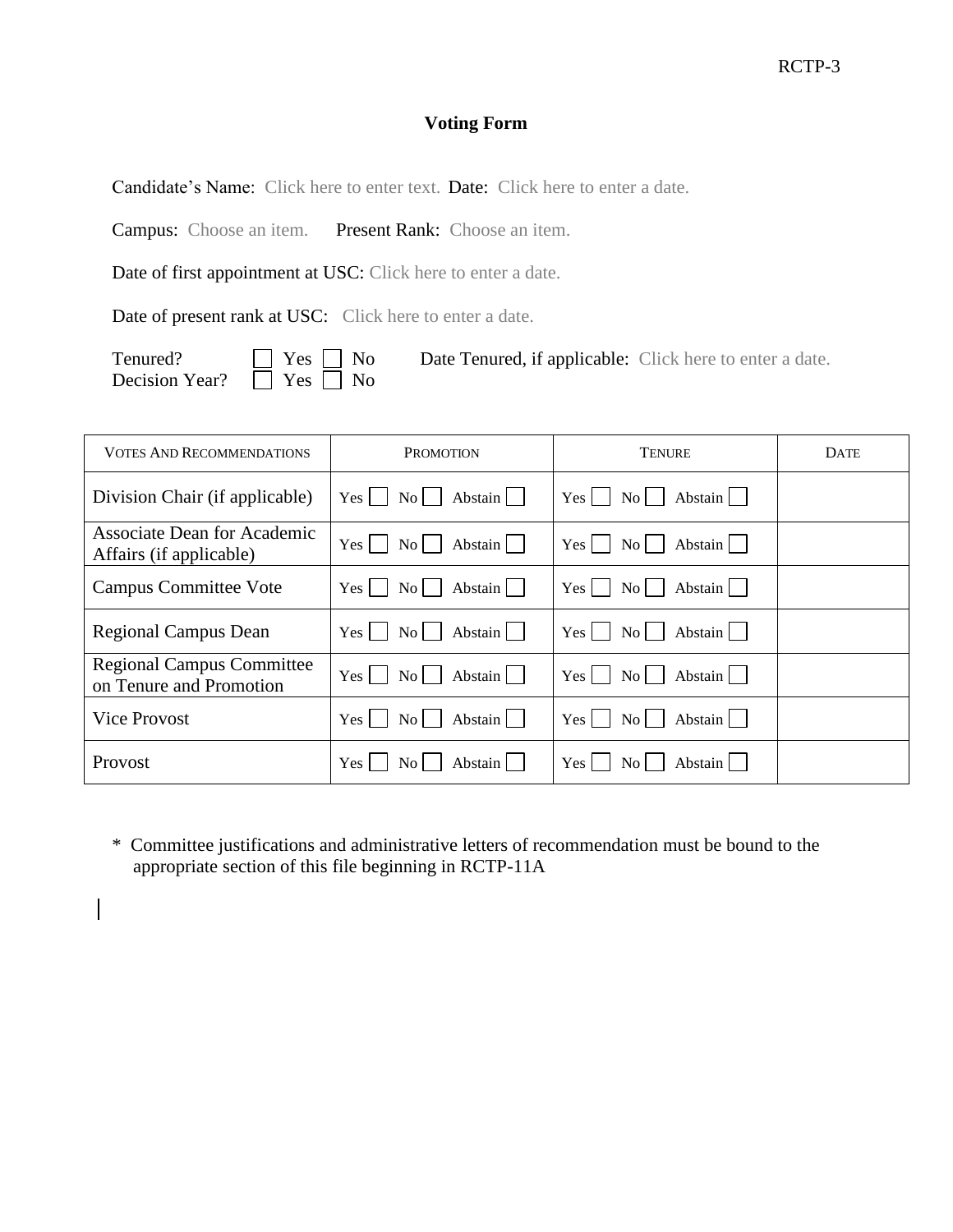#### **List of Supporting Materials**

Please include below a list of all supporting material submitted by the candidate, grouped in order of the criteria listed on page RCTP-2.

(Note that this is a list only. Actual reprints, exhibits, etc. should be separately bound or boxed.)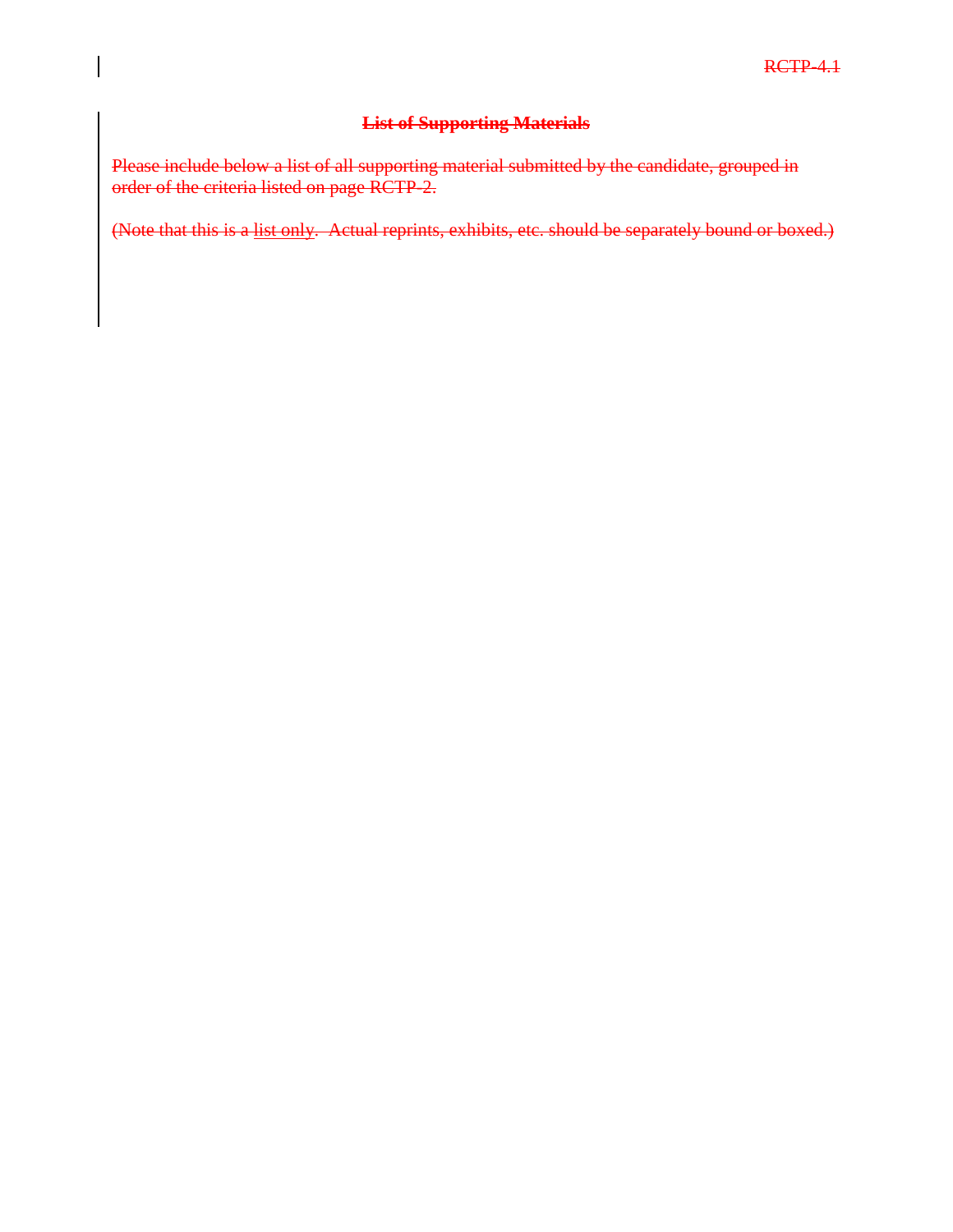### **Education and Employment HistoryCurriculum Vitae**

1. Name: Click here to enter text.

#### 2. Education History

| COLLEGE/UNIVERSITY | <b>MAJOR</b> | <b>DATES</b> | <b>DEGREE</b> |
|--------------------|--------------|--------------|---------------|
|                    |              |              |               |
|                    |              |              |               |
|                    |              |              |               |
|                    |              |              |               |
|                    |              |              |               |
|                    |              |              |               |
|                    |              |              |               |

#### 3. Employment History

| FIRM/INSTITUTION | <b>DATES</b> | RANK/POSITION |
|------------------|--------------|---------------|
|                  |              |               |
|                  |              |               |
|                  |              |               |
|                  |              |               |
|                  |              |               |

#### 4. Honors and Awards

 $\overline{\phantom{a}}$ 

### 5.4. Teaching Responsibilities

Report courses taught (minimum 3 years) indicating contact hours, type of course (lecture/lab, etc.), credit hours, enrollment, elective vs. required, and site.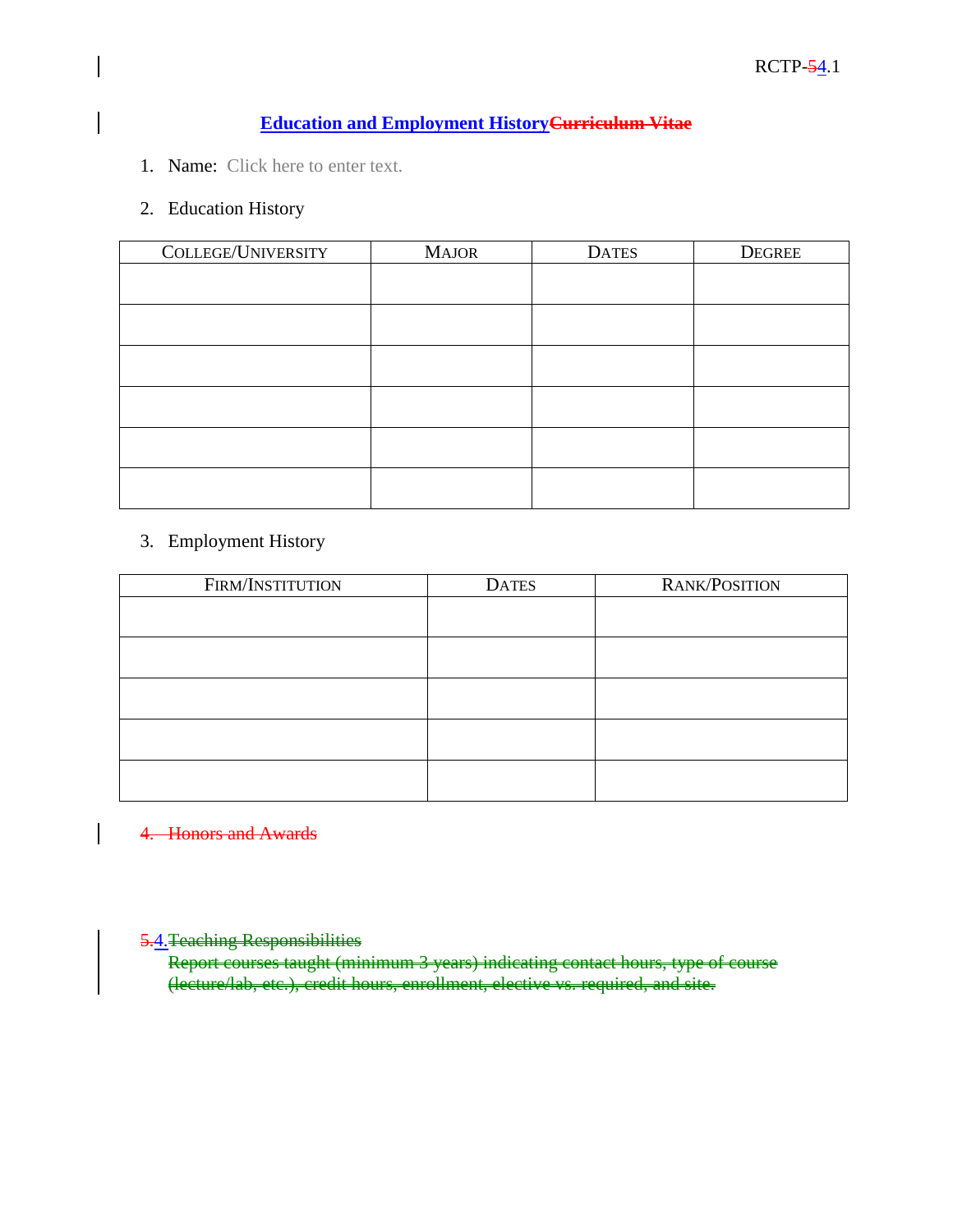#### **Personal Statement**

The Personal Statement should be an overview of the candidate's career, teaching philosophy, and scholarship and service activities, describing how the criteria for the action sought in this application have been successfully addressed. Detailed discussion and evidence should be confined to the appropriate evidence section. This Personal Statement normally should not exceed 5 typed pages. Candidate's Personal Statement: In this section the candidate will describe how the criteria for the action sought in this application have been successfully addressed. Allow extra pages as necessary.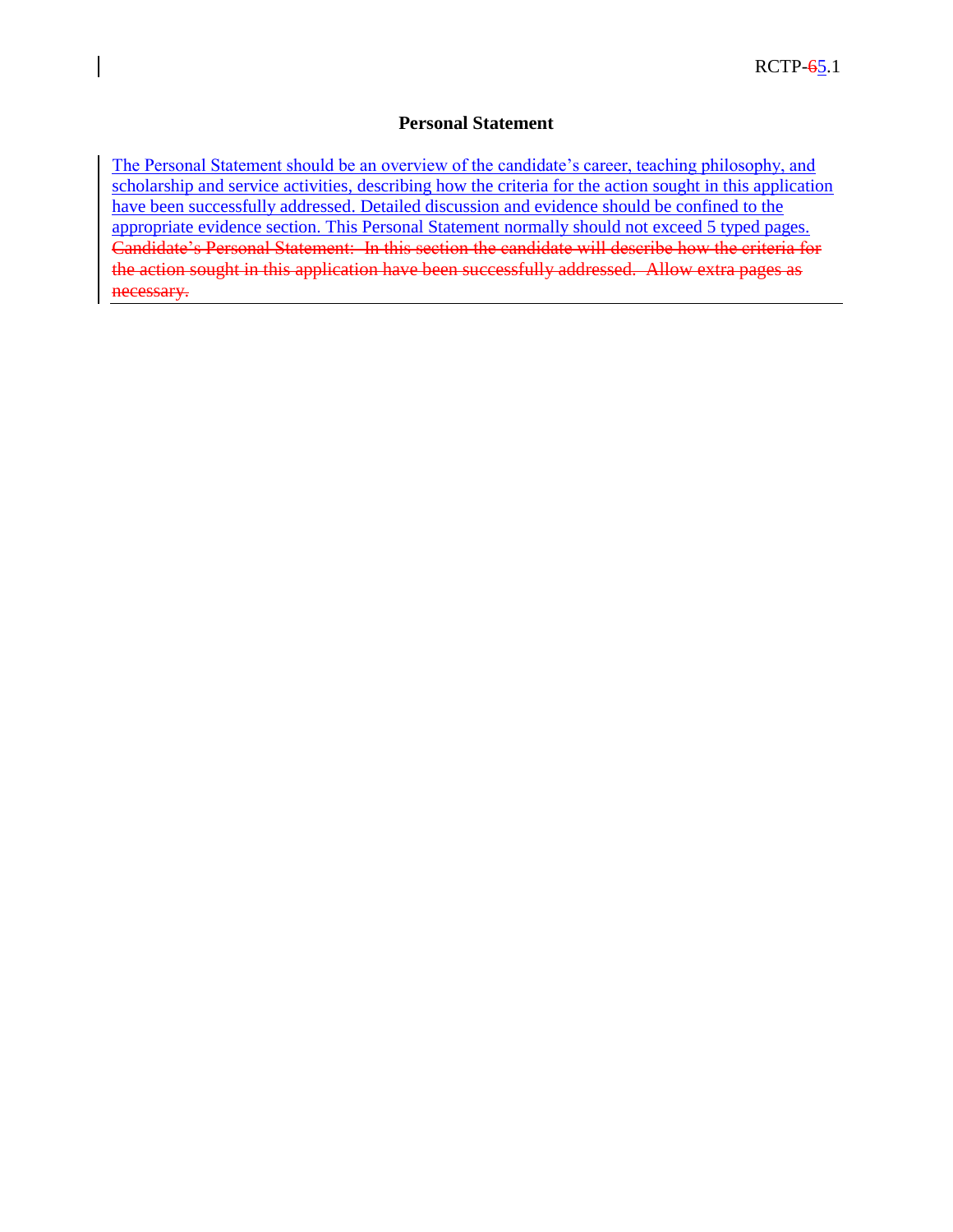#### **Evidence of Effective Teaching**

Please refer to the section on Teaching Effectiveness in Guidelines for Documentation of Standards for Tenure and Promotion (2011 *RCFM* 32) and address each of the criteria below. Included in the documentation submitted here must be a numerical summary of student evaluations. The candidate may include other forms of evidence of teaching effectiveness such as peer evaluations. All such evidence shall be organized in reverse chronological order. Allow extra pages as necessary.

#### **Teaching Responsibilities**

*Report courses taught (minimum 3 years) indicating contact hours, type of course (lecture/lab, independent study, online, two-way video etc.), credit hours, enrollment, elective vs. required, and site.*

| <b>Term</b> | <b>Course</b> | <b>Course Title</b> | $\frac{Cr}{Cn}$ Hrs | Type of<br>Course | $Enrl$ | $\frac{\text{Elet}}{\text{Req}}$ | <b>Site</b> | <b>Overall</b><br>Global<br><b>Index</b> |
|-------------|---------------|---------------------|---------------------|-------------------|--------|----------------------------------|-------------|------------------------------------------|
|             |               |                     |                     |                   |        |                                  |             |                                          |
|             |               |                     |                     |                   |        |                                  |             |                                          |
|             |               |                     |                     |                   |        |                                  |             |                                          |
|             |               |                     |                     |                   |        |                                  |             |                                          |
|             |               |                     |                     |                   |        |                                  |             |                                          |
|             |               |                     |                     |                   |        |                                  |             |                                          |
|             |               |                     |                     |                   |        |                                  |             |                                          |
|             |               |                     |                     |                   |        |                                  |             |                                          |
|             |               |                     |                     |                   |        |                                  |             |                                          |
|             |               |                     |                     |                   |        |                                  |             |                                          |
|             |               |                     |                     |                   |        |                                  |             |                                          |
|             |               |                     |                     |                   |        |                                  |             |                                          |
|             |               |                     |                     |                   |        |                                  |             |                                          |
|             |               |                     |                     |                   |        |                                  |             |                                          |
|             |               |                     |                     |                   |        |                                  |             |                                          |
|             |               |                     |                     |                   |        |                                  |             |                                          |
|             |               |                     |                     |                   |        |                                  |             |                                          |
|             |               |                     |                     |                   |        |                                  |             |                                          |
|             |               |                     |                     |                   |        |                                  |             |                                          |
|             |               |                     |                     |                   |        |                                  |             |                                          |
|             |               |                     |                     |                   |        |                                  |             |                                          |

Insert additional rows as needed.

#### *Course design:*

*Effective teaching involves the development of clear course goals which must be consistent with both the missions of the campus and the role of the course in the curriculum. Effective instructors clearly connect stated goals of the course to the assessment of student learning.*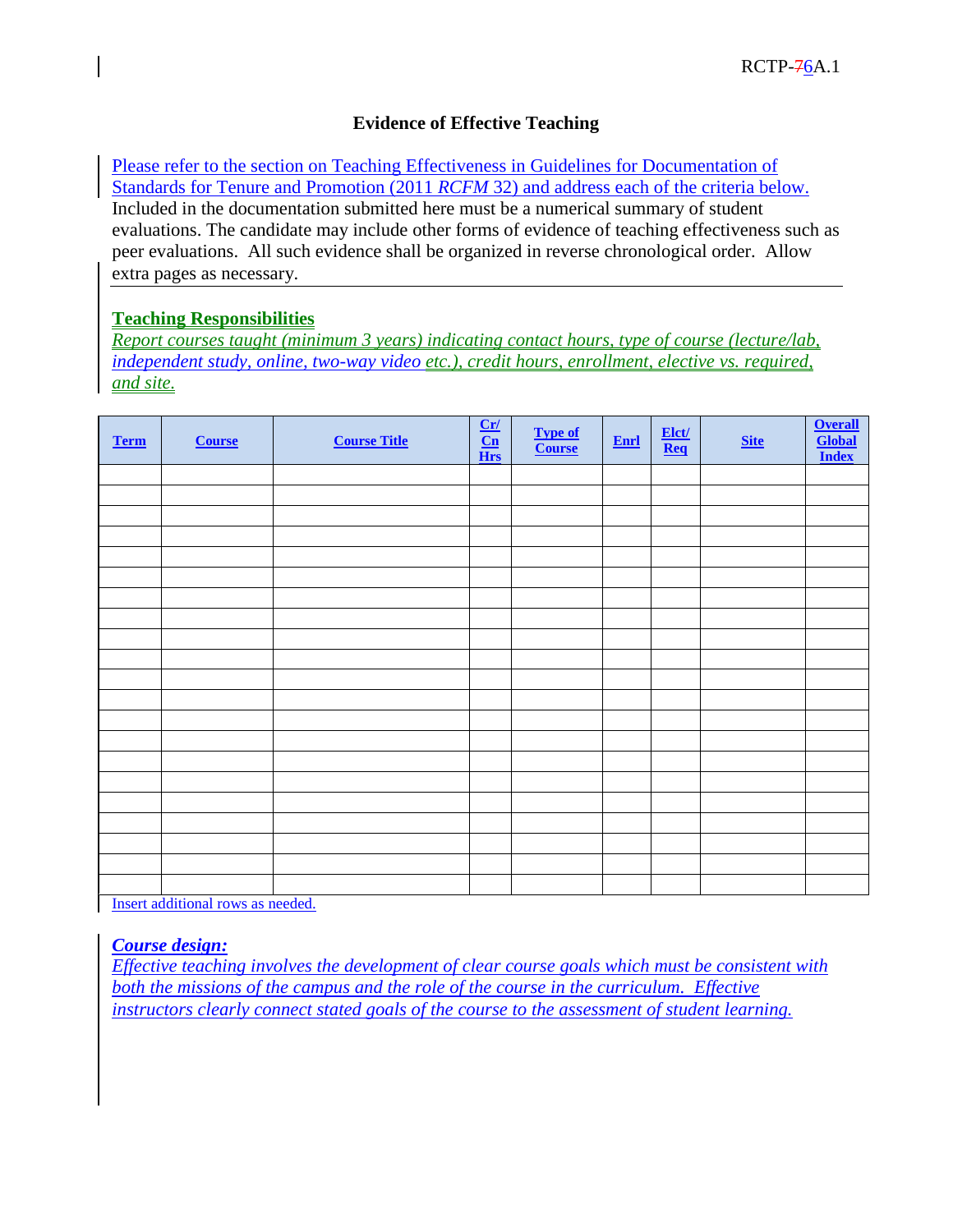*Student learning: Student demonstrates progress in achieving course goals.* 

#### *Knowledge:*

*Effective instructors demonstrate a breadth and depth of understanding of the subject appropriate to the level of the course and students' background.*

#### *Communication ability:*

*Effective instructors make themselves clear, state objectives, summarize major points and provide examples. They present material in an organized manner and encourage student participation.*

#### *Instructional improvement:*

*Effective instructors continually reassess their teaching methodologies and course content and seek to enhance their teaching skills.*

#### *Personal characteristics:*

*Effective instructors are approachable and available. They are respected and are fair in all dealings with students. Their enthusiasm about teaching and their subject serves to motivate and inspire their students.*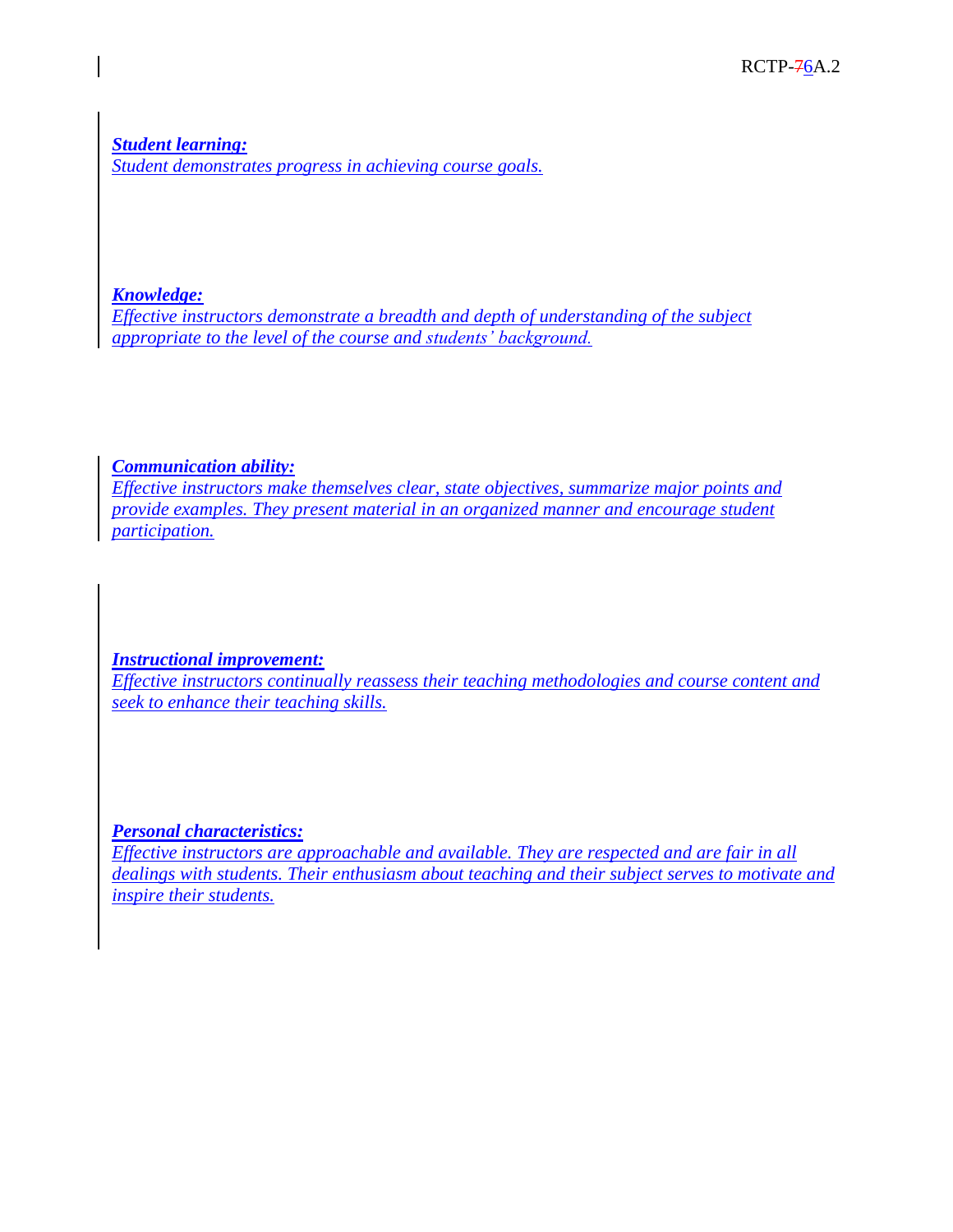# **Evidence of Scholarship**

 $\overline{\phantom{a}}$ 

See Guidelines for Documentation of Standards for Tenure and Promotion (2011 *RCFM* 33-36) for suggested evidence.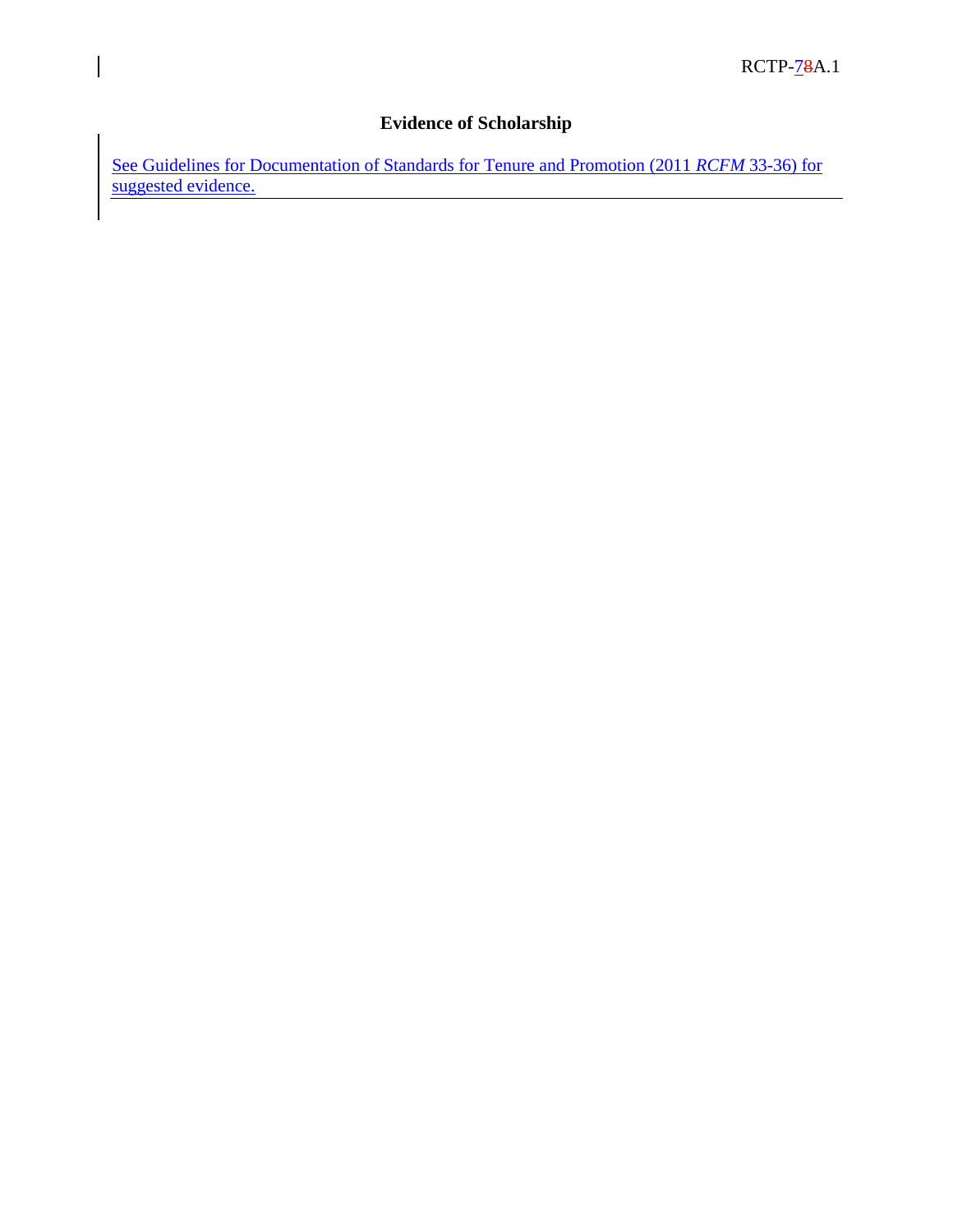### **Evidence of Service**

 $\overline{\phantom{a}}$ 

See Guidelines for Documentation of Standards for Tenure and Promotion (2011 *RCFM* 36-37) for suggested evidence.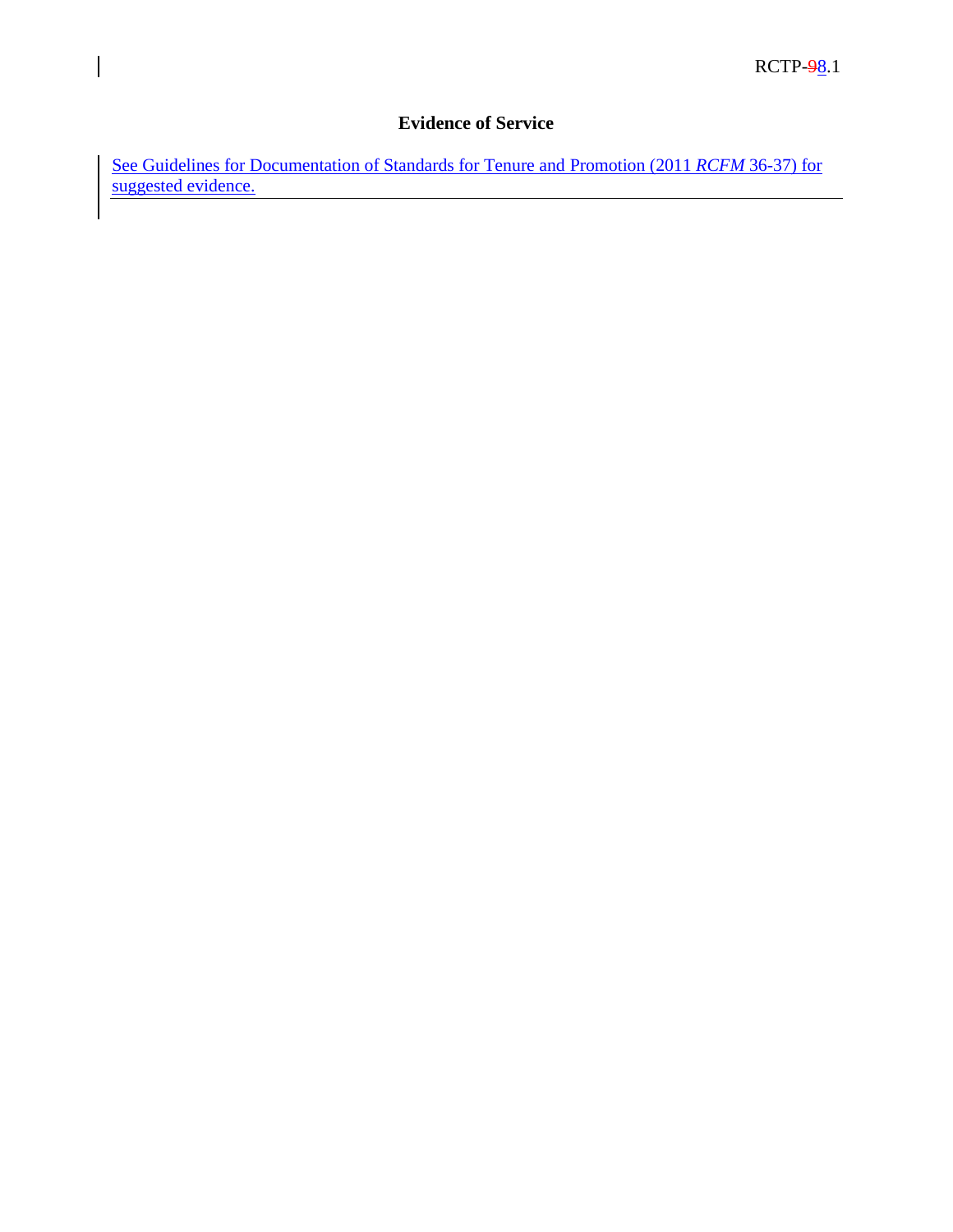### **List of Supporting Materials**

Please include below a list of all supporting material submitted by the candidate, grouped in order of the criteria listed on page RCTP-2.

(Note that this is a list only. Actual reprints, exhibits, etc. should be separately bound or boxed.)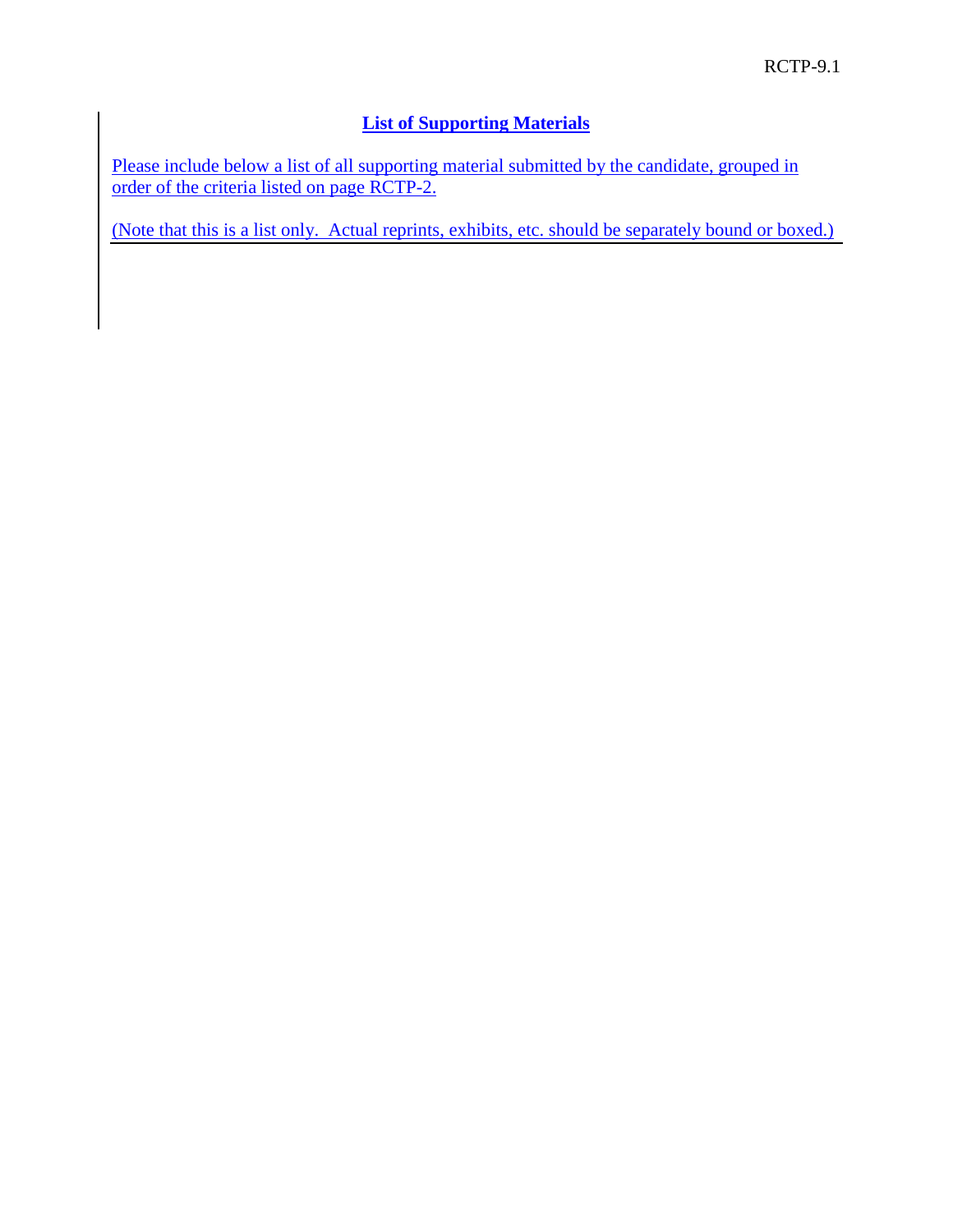Insert full curriculum vitae.

 $\overline{\phantom{a}}$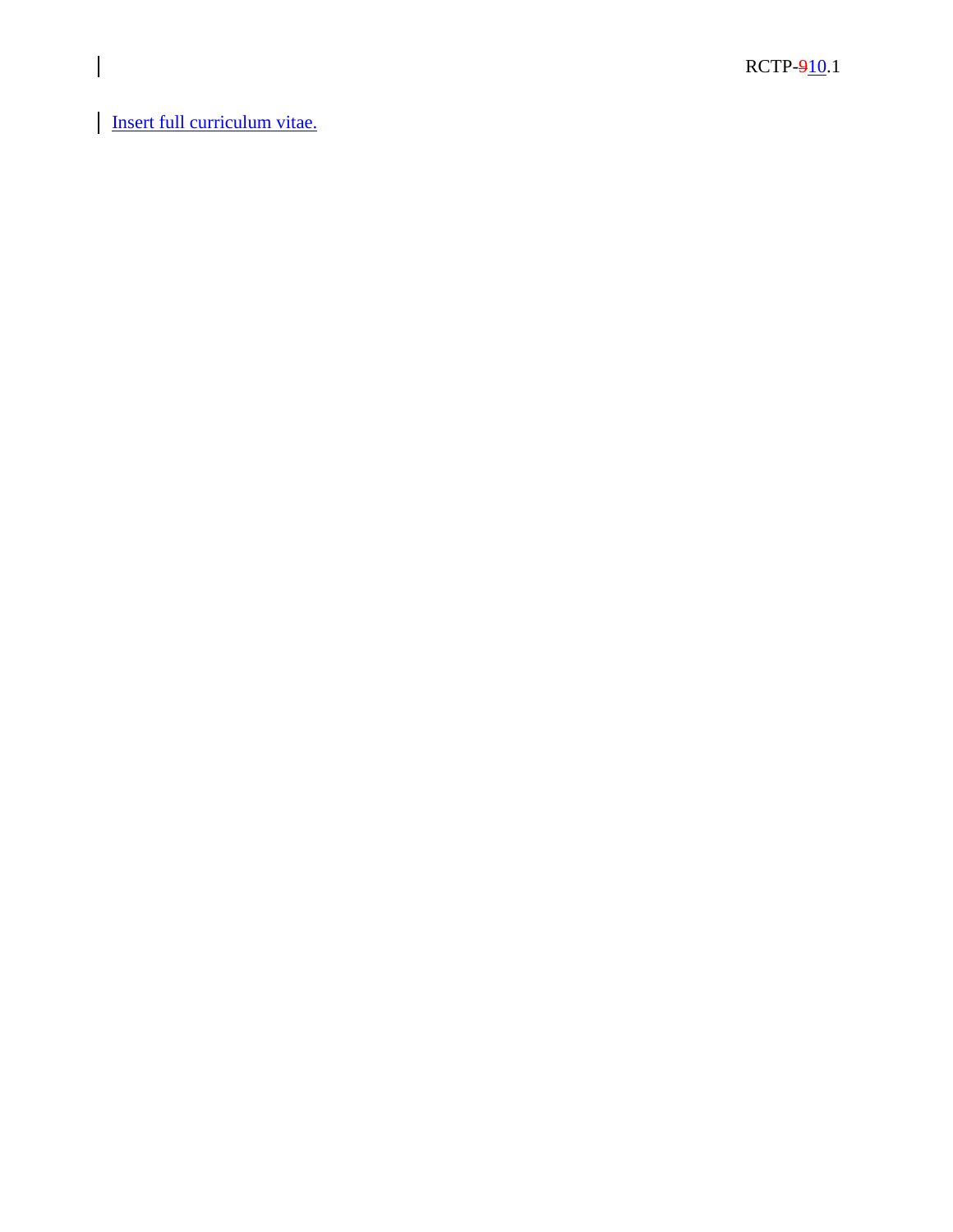# **Other Items**

Campus-specific policy may dictate the inclusion of certain items in this section.

 $\overline{\phantom{a}}$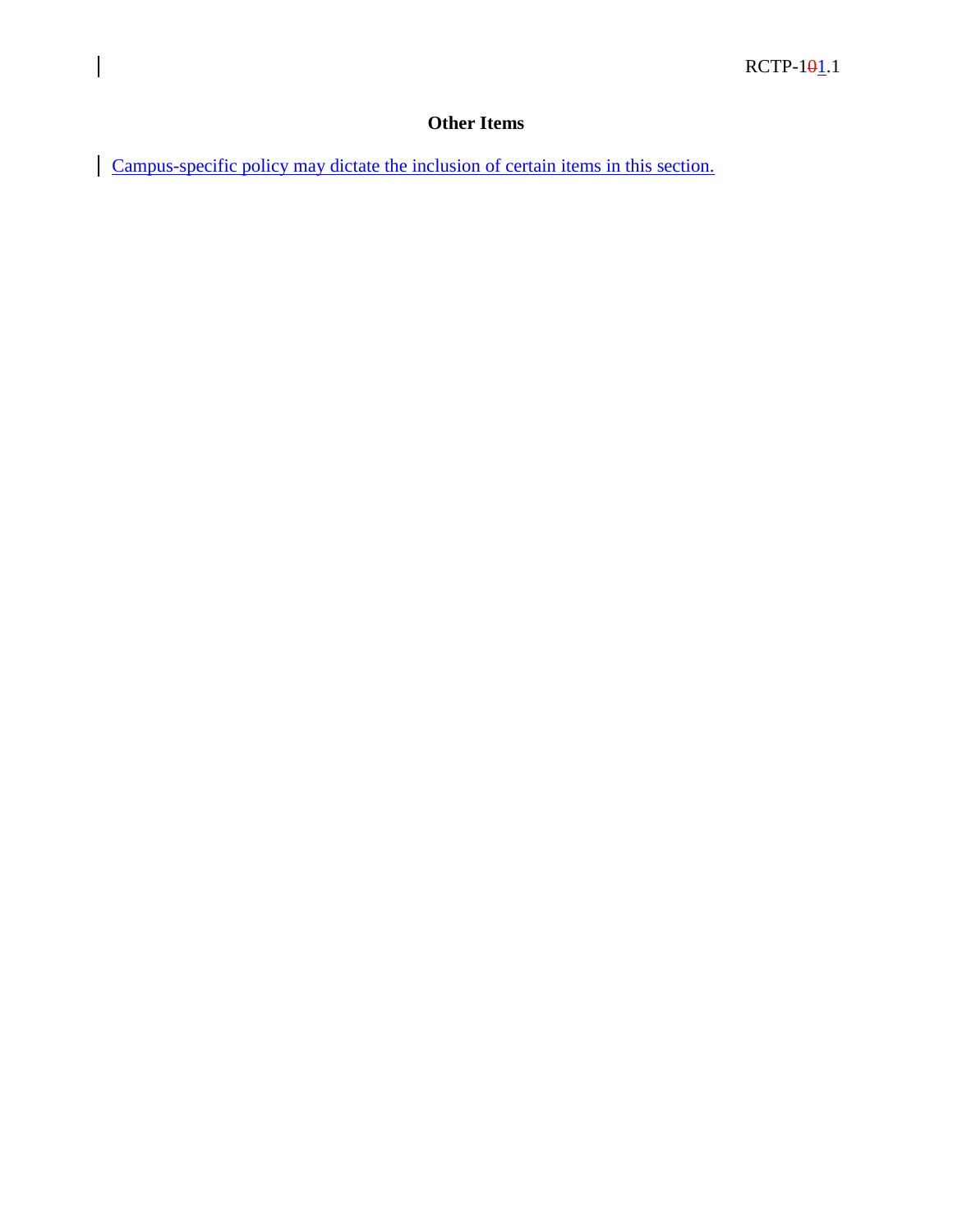#### **Addenda**

The Regional Campuses Faculty Manual prescribes that only the following items may be included in the Addenda: If referred to in the file, material information arising as a consequence of actions taken prior to the campus vote, for example (i) letters from outside evaluators solicited before but received after the campus review process is initiated; (ii) notification of acceptance of a manuscript referred to in the file; (iii) publication of books (2011 *RCFM* 18-19, 20).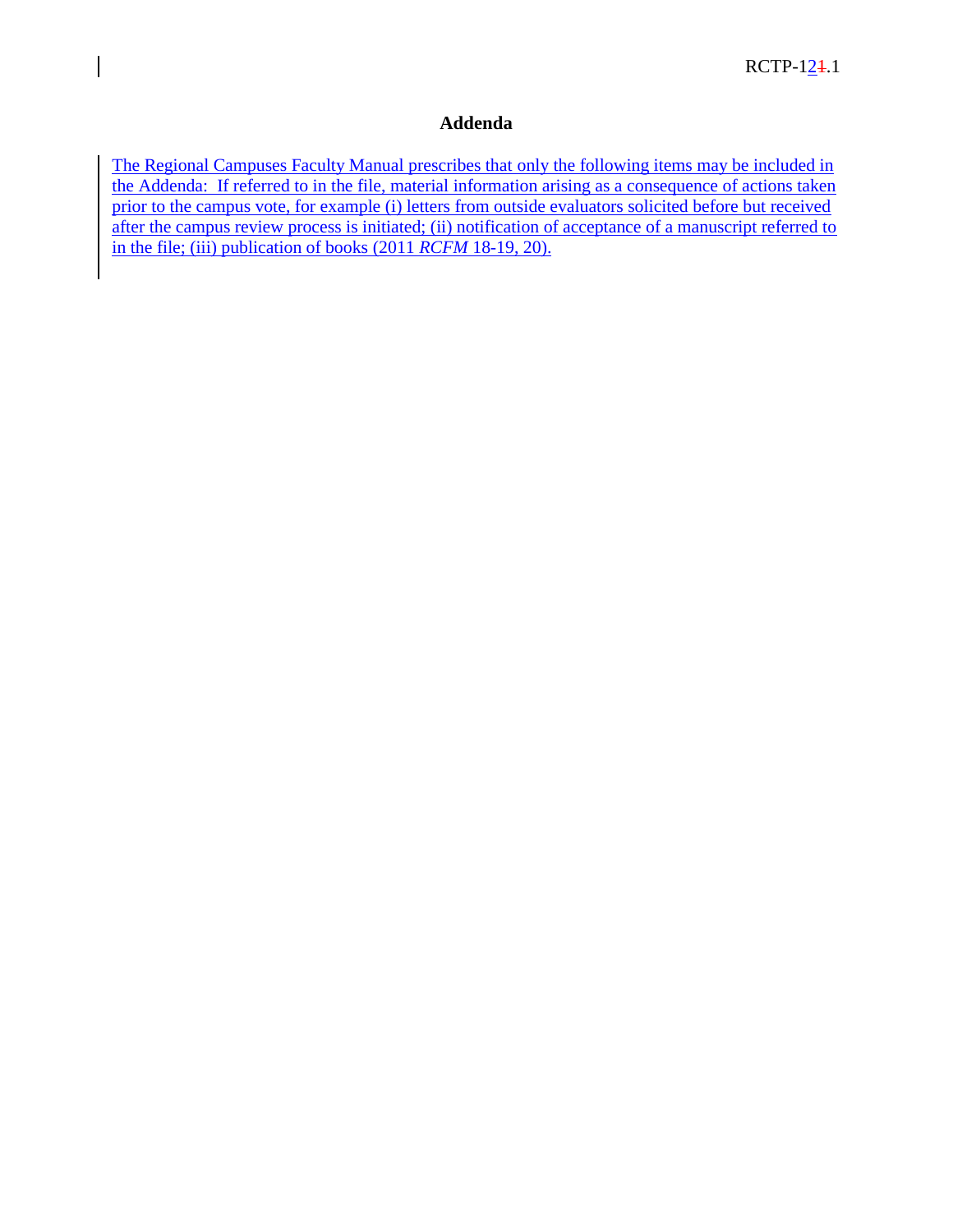**Report of the Regional Campuses and Extended University Faculty Manual Liaison Officer** Lisa Hammond Regional Campuses Faculty Senate 15 February 2013

The University of South Carolina Board of Trustees approved the new 2012 edition of the *Regional Campuses and Extended University Faculty Manual* 18 December 2012. A number of items were deferred for approval. The following list includes all changes incorporated into the 2012 *RCEUFM*.

# Approved Updates Included in *RCEUFM* (2012)

### **Approved: External Review Procedure (p. 23-24)**

minor clarification that candidates may continue to revise their tenure and promotion files after submission to external reviewers

### **Approved: Appointment of Local Tenure and Promotion Committee**

**Members (p. 26)** creation of a procedure for appointing members when a campus lacks sufficient tenured faculty to staff local tenure and promotion committees

### **Approved: Amendment to candidate tenure and promotion notification**

**(p. 31)** minor wording change to the section governing candidate notification by RCTP Committee Chair, recommended by Legal 10/2011 to bring practices into compliance with current university legal procedures

### **Approved: Hearings Procedures, Regional Campuses Grievance**

**Committee (p. 41-42)** change recommended by Legal 10/2011 to bring practices into compliance with current university legal procedures

### **Approved: Liability, Copyright Policy (p. 63)**

change recommended by Legal 10/2011 to bring practices into compliance with current university legal procedures

### **Approved: Age of Retirement (p. 70)**

change retirement date to reflect current state policy

Several actions remain pending inclusion in the upcoming edition of the *Regional Campuses and Extended University Faculty Manual*. The list on the following page includes all motions affecting the *Manual* and approved by the Regional Campuses Faculty Senate not included in the 2012 RCFM. These actions are subject to review and approval by all appropriate levels of administrative review, also including Legal and the Board of Trustees.